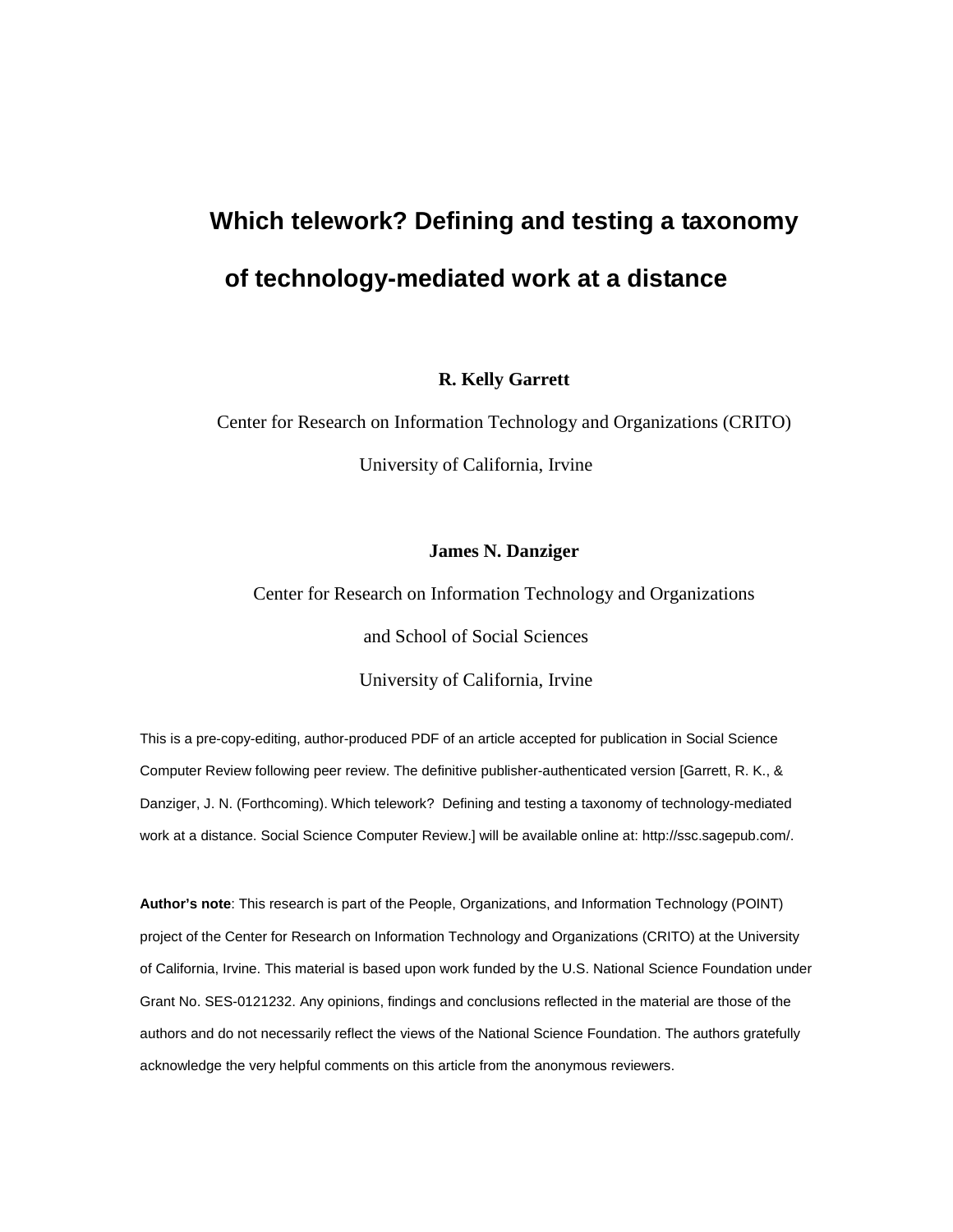**Abstract:** Telework has been the subject of study for more than a quarter century, yet its causes and consequences are poorly understood. A key reason for this shortcoming is that scholars define and use the concept in many different ways. This article presents a taxonomy of telework, distinguishing between three distinct forms: fixed-site telework, mobile telework, and flexiwork. It then offers a series of research questions about the associations between these three types of telework and a variety of other factors. Using data collected in a national telephone survey of more than 1,200 U.S. computer-using workers, we demonstrate empirically that the three types of teleworkers are unique along key dimensions regarding their individual characteristics, organizational and technological contexts, and the impacts on their work.

**Keywords**: telework, telecommuting, home-based work, mobile work, taxonomy, information and communication technologies (ICTs)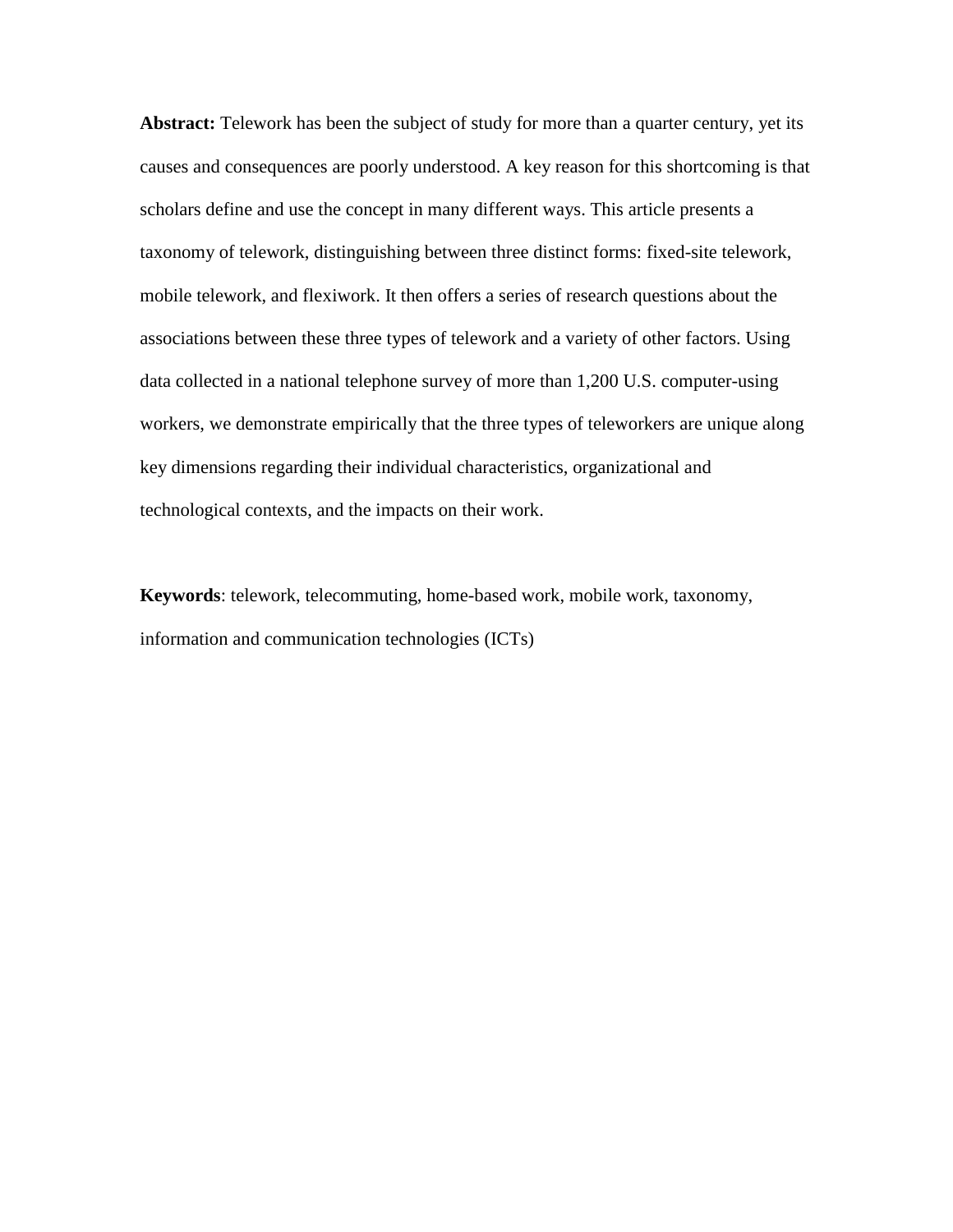#### **Introduction**

In the three decades since Nilles (1975) first articulated the concept of "telework," this activity has emerged as a significant feature of the global work environment (Bailey & Kurland, 2002; Ellison, 1999; Haddon & Brynin, 2005) and has been linked to a broad array of outcomes (Baruch, 2000; Pinsonneault & Boisvert, 2001; Wellman et al., 1996). Telework occurs when workers' use of information and communication technologies (ICTs) enables them to substitute remote work for work in the same location as their colleagues, employers, or customers. Broadly speaking, telework is work that relies on technology-mediated communication and sophisticated information processing capabilities instead of colocation for the production and delivery of work outputs (Qvortrup, 1998).

As the body of research on telework has grown, so have the number of definitions of this activity. It is evident in the research that the term is now used to refer to several related but distinct phenomena. Different definitions can lead to inconsistent conclusions, as when scholars attempting to address the same questions--for example, how prevalent is telework?; what are its consequences?--use different criteria to define the phenomenon of interest (Bailey & Kurland, 2002; Mokhtarian, Salomon, & Choo, 2005; Qvortrup, 1998). Establishing a clear and consistent definition that is precise enough to be useful is a difficult and controversial task (Davis & Polonko, 2003; Sullivan, 2003).

One approach is to accept a broad definition of telework, and then to specify a series of more narrowly defined subcategories, each corresponding to a distinct subtype. This article offers such a taxonomy of telework in varying contexts, and it also provides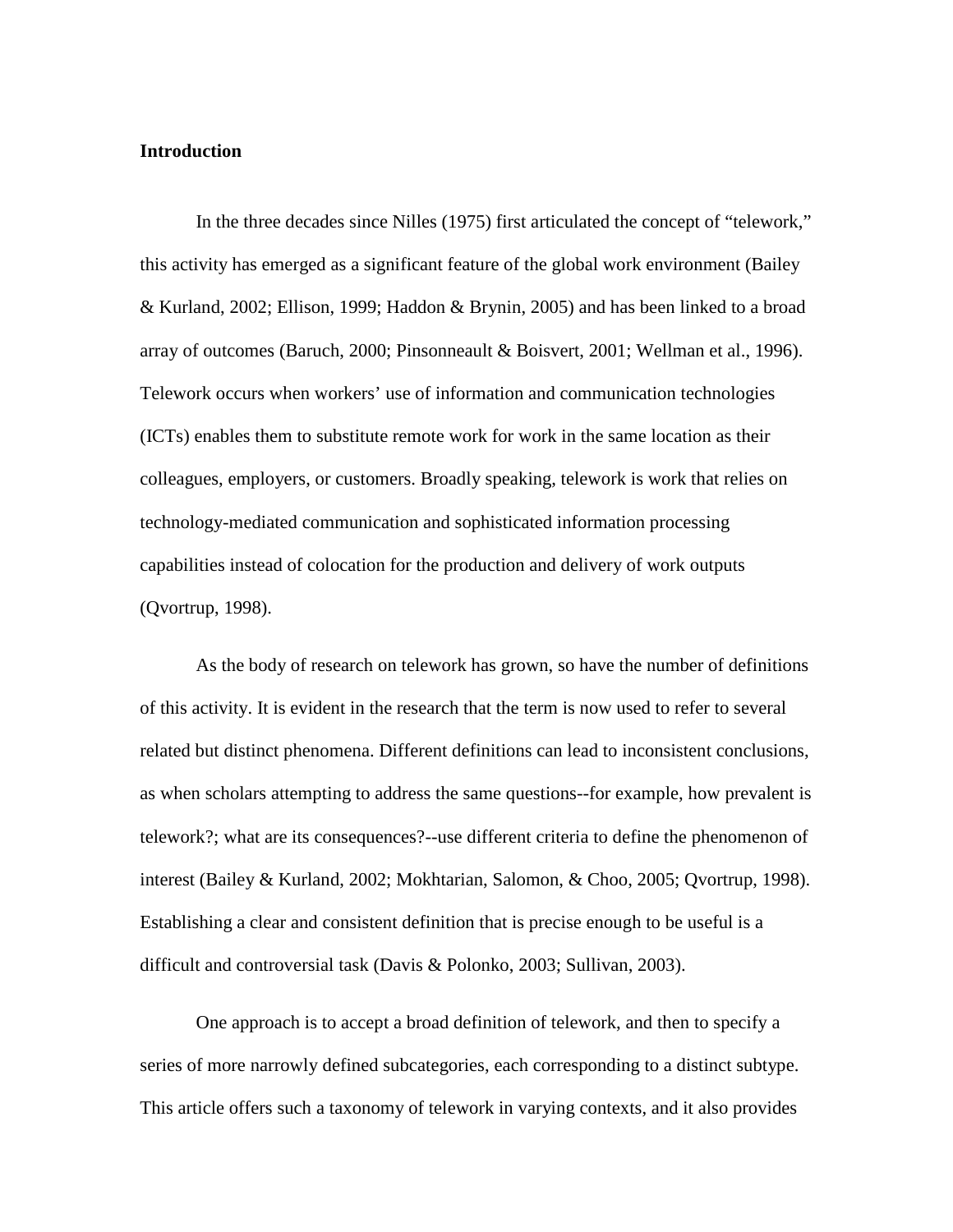an empirical exploration of telework among contemporary American workers. First, we review the ways in which telework has been defined. The literature provides the basis for our taxonomy and also for a series of research questions intended to explore key differences amongst telework types. Second, we briefly outline our research methodology, describing the sampling strategy and the empirical survey data on which the analyses are based. Third, we analyze these data to demonstrate that we can distinguish empirically among teleworkers engaged in three different types of telework:  $(1)$  those whose remote work is from the home or in a satellite office;  $(2)$  those whose telework is primarily in the field; and (3) those whose work is "networked" in such a way that they regularly work in a combination of home, work, *and* field contexts. Our analyses suggest that workers in each category are unique along several dimensions and that the different types of work are associated with different assessments by workers of their work environments. Finally, we conclude with a discussion of some implications of these results.

#### **Theoretical framework**

There are four dimensions that emerge in the many definitions of telework (Bussing, 1998; Haddon & Brynin, 2005; Sullivan, 2003). The first dimension regards *work location*. Telework is work that occurs somewhere other than a centralized organizational office. Workers supplant or supplement time in the office with time in other locations, such as a home, field site, or a satellite office. The second dimension is the importance of *information and communication technologies (ICTs)*. In most current definitions, out-of-office work activities must be technologically mediated in order to be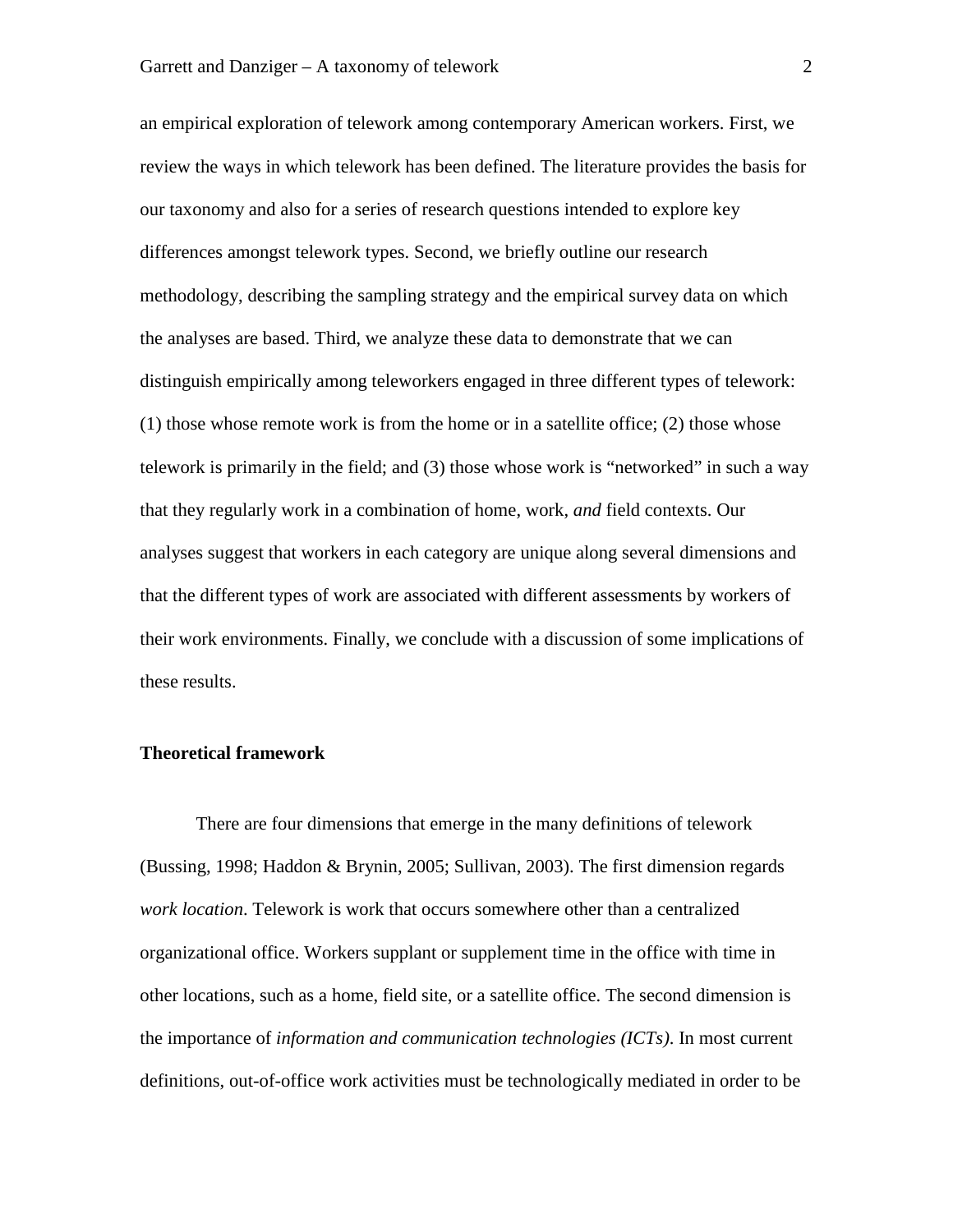considered telework. *Locational time distribution* is the third dimension. Early scholarship focused on full-time teleworkers--that is, those whose work in other locations entirely replaced their office work (in which case the dimension is equivalent to work location). Contemporary research, however, tends to include in the category of teleworker those individuals who regularly spend a significant portion of their work time in other locations but who also work from a central office. Finally, the fourth dimension is the *contractual relationship* between worker and employer. Distinctions among different types of telework are sometimes based on whether workers are regular employees, self employed, or contract workers.

Many of the disparities regarding the concept of and empirical findings about telework are associated with different decisions regarding whether and how to include each of these four dimensions. It is rare for an analysis of telework to consider all four dimensions. Moreover, further disparities in the research are related to differences in defining thresholds for these dimensions (Gareis, 2002; Haddon & Brynin, 2005; Qvortrup, 1998).

In the face of these issues, researchers have begun to recognize the need to focus on how people telework, treating different kinds of telework activities separately. There have been proposals regarding how to distinguish between various forms of telework based on one or more of the four dimensions described above. Ideally, there should be a conceptually guided and empirically validated set of categories that are mutually exclusive--key elements of a strong taxonomy. This ideal has not yet been achieved. For example, Fritz et al. (1995) describe telework in terms of its spatial, temporal, and coordination structures. Although these dimensions are carefully defined, they are not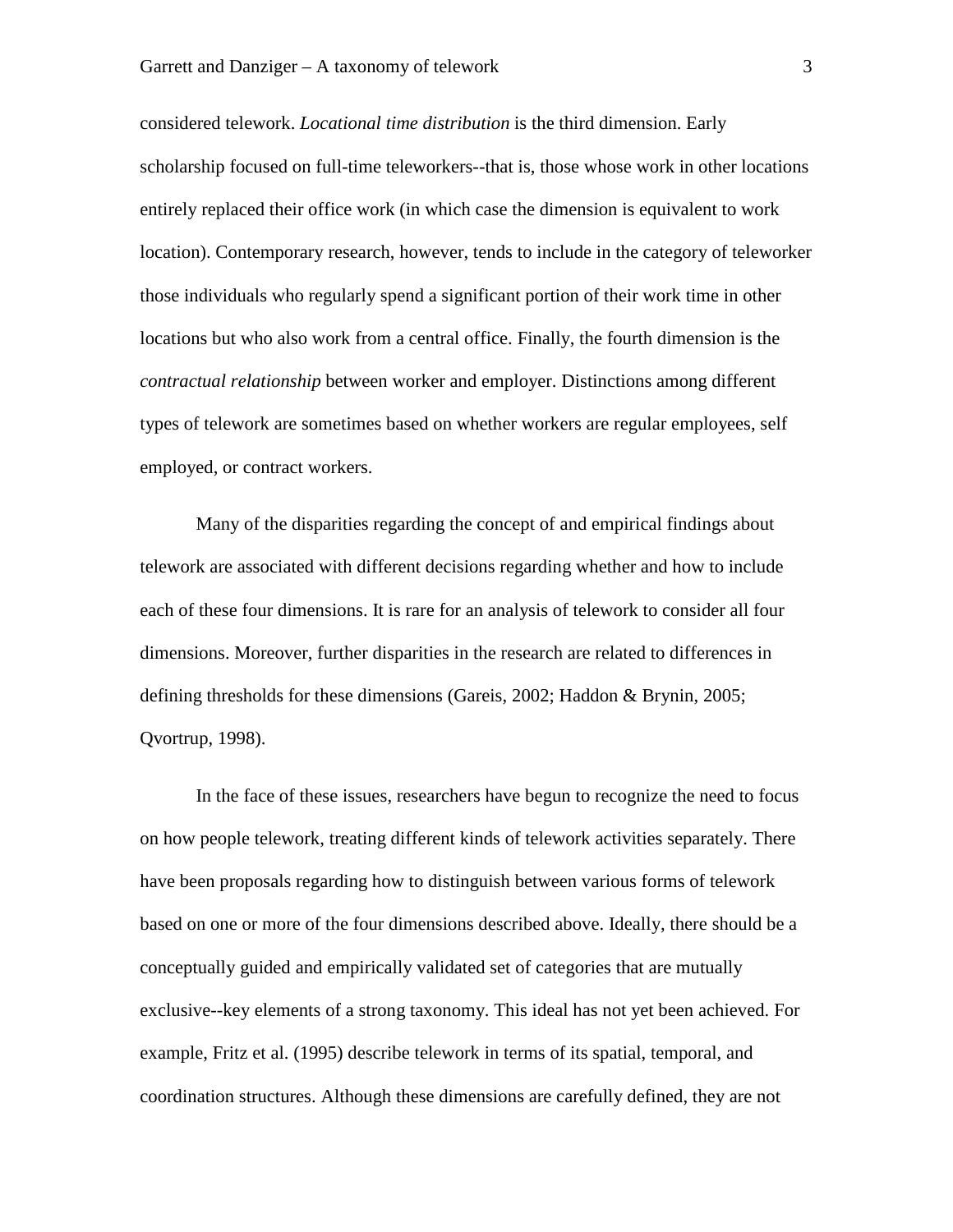integrated into a single, coherent taxonomy. Peters et al. (2004) define four separate categories: home-based teleworkers, multi-site teleworkers, freelance teleworkers, and part-time "supplementary" teleworkers (see Table 1). However, they focus exclusively on home-based teleworkers in their analyses, and the empirical validation of the specific divisions proposed is not explored.

#### [Table 1 about here]

Qvortrup (1998) addresses the need for a taxonomy directly, suggesting that for many analyses it may be appropriate to divide telework into three distinct subcategories based on work locations and organizational affiliation. Table 2 displays his three types. Electronic homeworking refers to work conducted exclusively from home without a traditional employer-employee contract. This is similar to the "freelance teleworker" category proposed by Peters et al., but it is explicitly limited to work done from the home. For Qvortrup, telecommuting is remote work that is carried out for an employer from a variety of locations, including the home or a satellite work center. Flexiworkers are highly mobile, career-oriented individuals whose use of computer technology enables them to work "anytime, anyplace." Such categories are promising, but they do not cover all types of telework. In particular, the category of flexiworker seems overly broad: it includes quite different configurations of work locations and it does not distinguish on the contractual dimension.

#### [Table 2 about here]

Based on the ideas and frameworks summarized above, we suggest a taxonomy for distinguishing types of teleworkers. The definition of telework that we adopt requires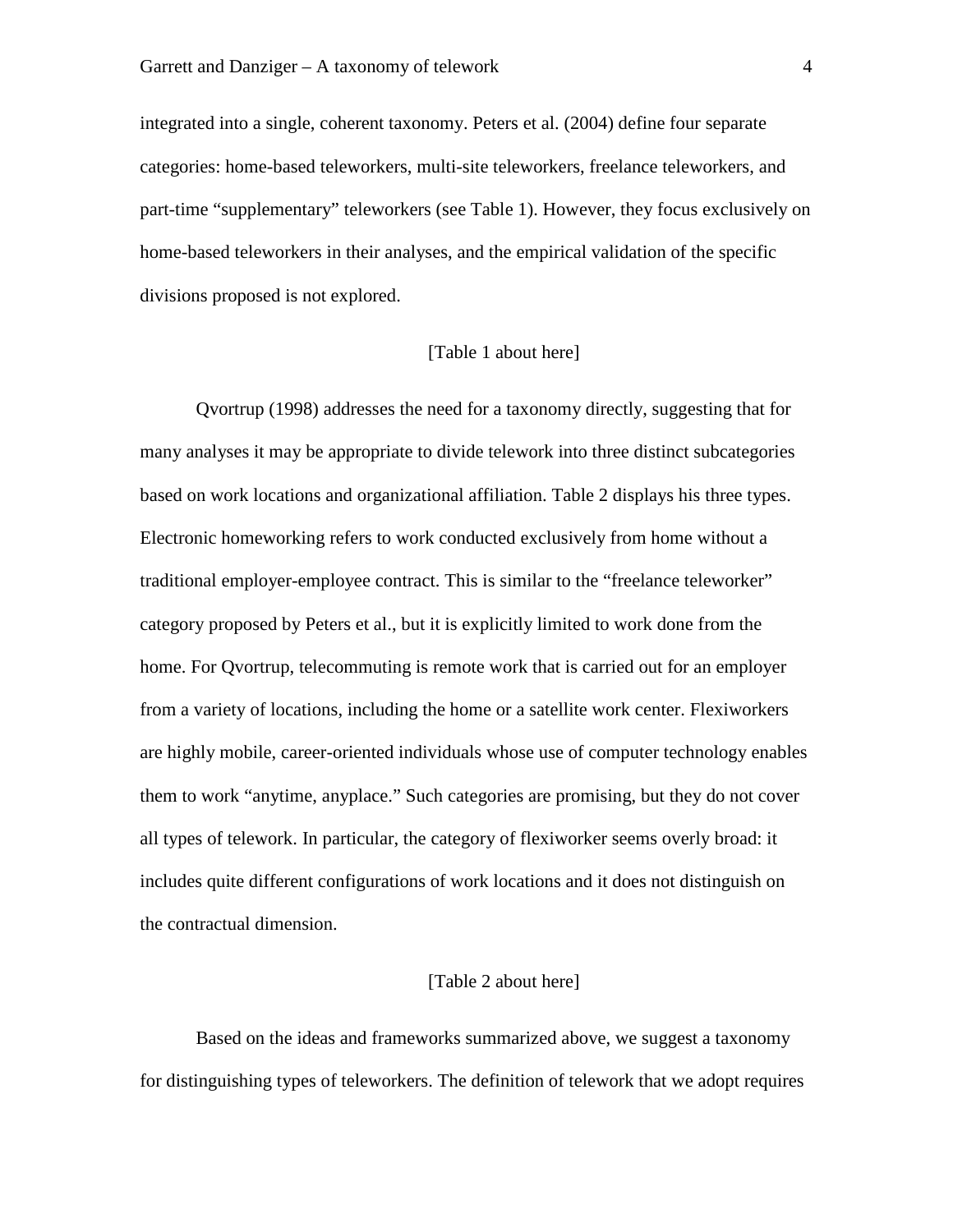#### Garrett and Danziger – A taxonomy of telework 5

that out-of-office work activities be supported by ICTs that provide a rich information/communications environment enabling the performance of complex information processing tasks.  $\frac{1}{1}$  Our emphasis on the centrality of ICTs relates to the significant debate over which technologies are essential to telework. Some scholars argue that work away from the office must be supported by computer technologies, others hold that a telephone is sufficient, and a few have suggested that any means of information exchange (for example, a bike courier) is adequate (see Sullivan, 2003 for a review).

We recognize that work at home or away from a traditional office by information workers predates the widespread use of work-related ICTs, but view telework as unique. In order to constitute telework, the technologies employed must reproduce, at a distance, significant aspects of the centralized work environment, providing access to necessary information resources while supporting multiple modes of information manipulation (e.g., browse/search, edit, calculate, etc.) and/or exchange (e.g., voice, text, images, etc.). In this view, doing computer-supported work at home or in the field, whether networked or not, or accessing work-related information via a web-enabled phone while away from the office meets our ICT-use criterion for telework (but taking paperwork home, using a courier service, or calling the office via a mobile phone do not). Defining telework in terms of these modalities provides a reasoned basis for foregrounding the ICTs that have become a central element of most contemporary telework definitions.

In our taxonomy, the various types of teleworkers are differentiated by their patterns on two dimensions: (1) their contractual relationship with the employer; and (2) locational time distribution. The first dimension distinguishes workers who are employees of an organization from those who are not -- contract workers or the self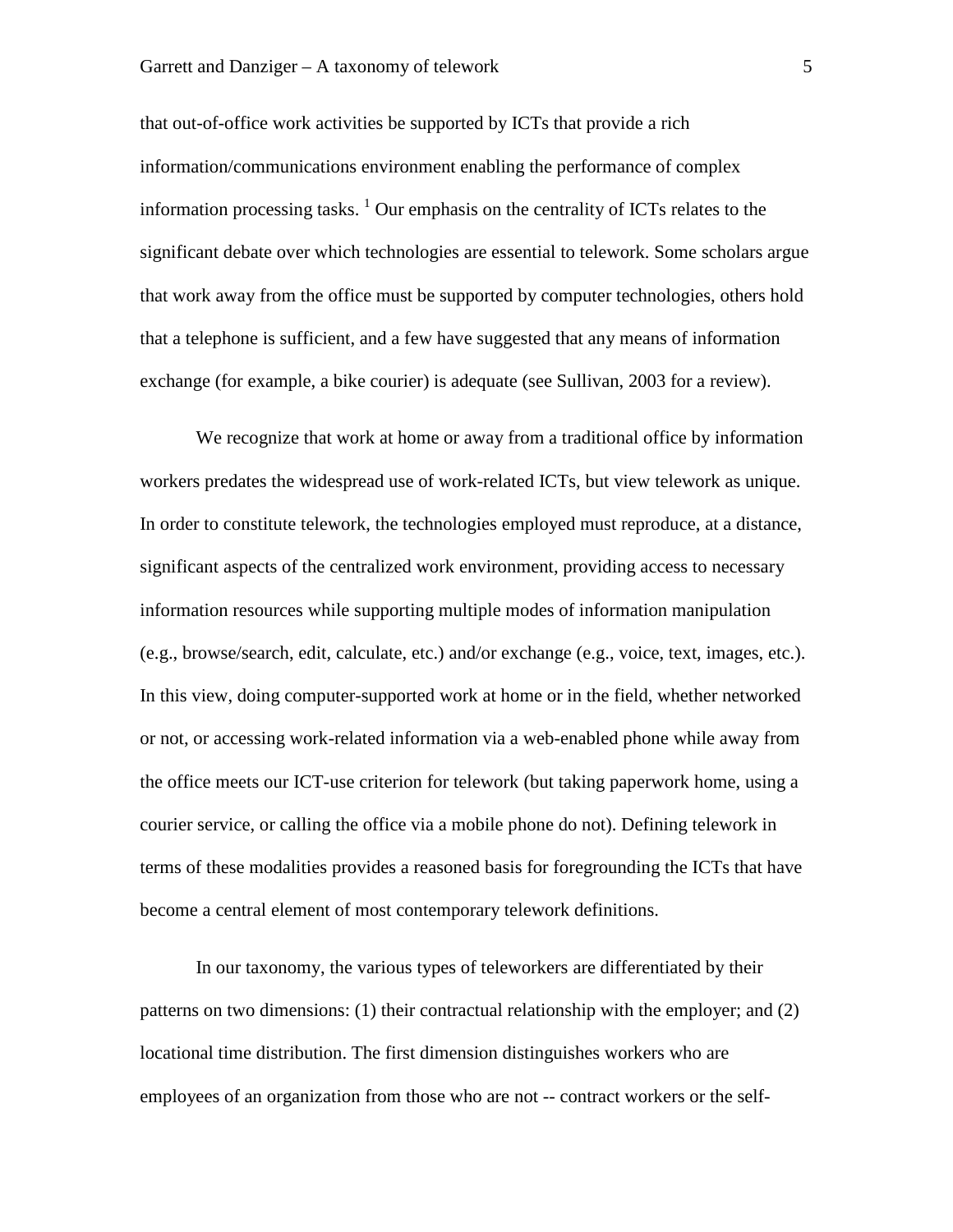employed -- whom we characterize generally as "freelance" teleworkers. In some circumstances it might be useful to distinguish between these two forms of freelance work, as the groups might differ in some important ways. The aim of this article, however, is to demonstrate the value of a framework based on broad worker categories, so our analysis combines the groups. The second, and more critical dimension is based on the pattern of work locations: (1) those who do some work at home or in a satellite office, whom we term fixed-site teleworkers; (2) those who work predominantly in the field, whom we term mobile teleworkers; and (3) those who mix office work with work in the home *and* in the field, whom we term flexiworkers. The resultant taxonomy is shown in Table 3.

#### [Table 3 about here]

One key feature distinguishing this taxonomy from most prior ones is the decision to treat telework occurring in the field as distinct from telework that occurs at fixed locations away from the office, particularly at home. This decision reflects the fact that significant numbers of workers regularly use computers to complete tasks on the road or by/on customers' premises instead of returning to their offices (Gareis, 2002; Haddon & Brynin, 2005; Hill, Hawkins, & Miller, 1996; Kurland & Bailey, 1999; Lindstrom, Moberg, & Rapp, 1997; Stanworth, 1998).

There are two potential distinctions by which we do *not* attempt to divide teleworkers in our taxonomy. First, the taxonomy does not distinguish between telework that substitutes for and telework that supplements work in the office. For example, the group we term fixed-site teleworkers includes both traditional telecommuters--individuals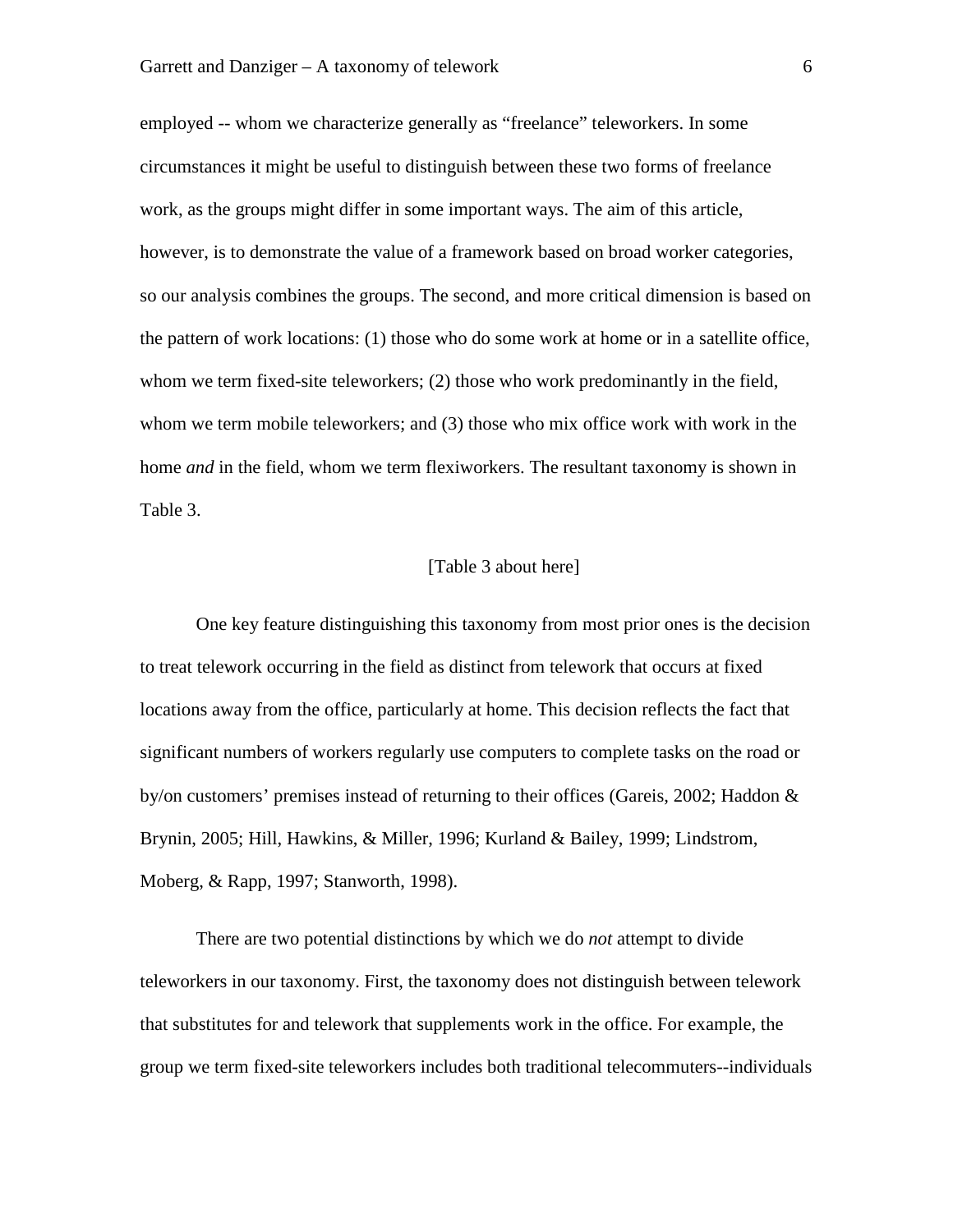who work at least one full day a week without traveling to a central office--and those who work out of the office for shorter intervals or after hours. Some fixed-site teleworkers choose to substitute work from home for work in the office for just a few hours in order to avoid interruptions. Others use the capabilities afforded by new ICTs to complete the extra work from home rather than arriving to the office early or staying late (Venkatesh & Vitalari, 1992). Such part-time or supplemental telework constitutes an important form of technology-mediated remote work (Bailey & Kurland, 2002).

Though supplemental and substitute work from home differ, research suggests that these teleworkers' experiences are comparable. Telecommuters, who typically only stay home one or two days a week, and supplemental teleworkers, who spend most of their work day in the office, tend to have comparable access to social networks and resources, to face similar levels of managerial supervision, and so on (Bailey & Kurland, 2002). Substitute and supplemental teleworkers are distinct from office workers, however, by virtue of their more prominent and more fluid out-of-office work patterns. We do not wish to suggest that substitute and supplemental telework are indistinguishable; rather, we argue that at the level of this taxonomy, it is reasonable to consider them together.

Second, the taxonomy does not distinguish telework by its influence on commute time. This distinction is fundamental to definitions of tele*commuting*, and it is a crucial concern in the transportation planning literature (*JALA International: Telework definitions;* Mokhtarian, 1991; Nilles, 1975). Transportation planners clearly need to distinguish among teleworkers who work at home in order to a eliminate a commute, those who work at home part of the day to avoid peak traffic travel, and those who work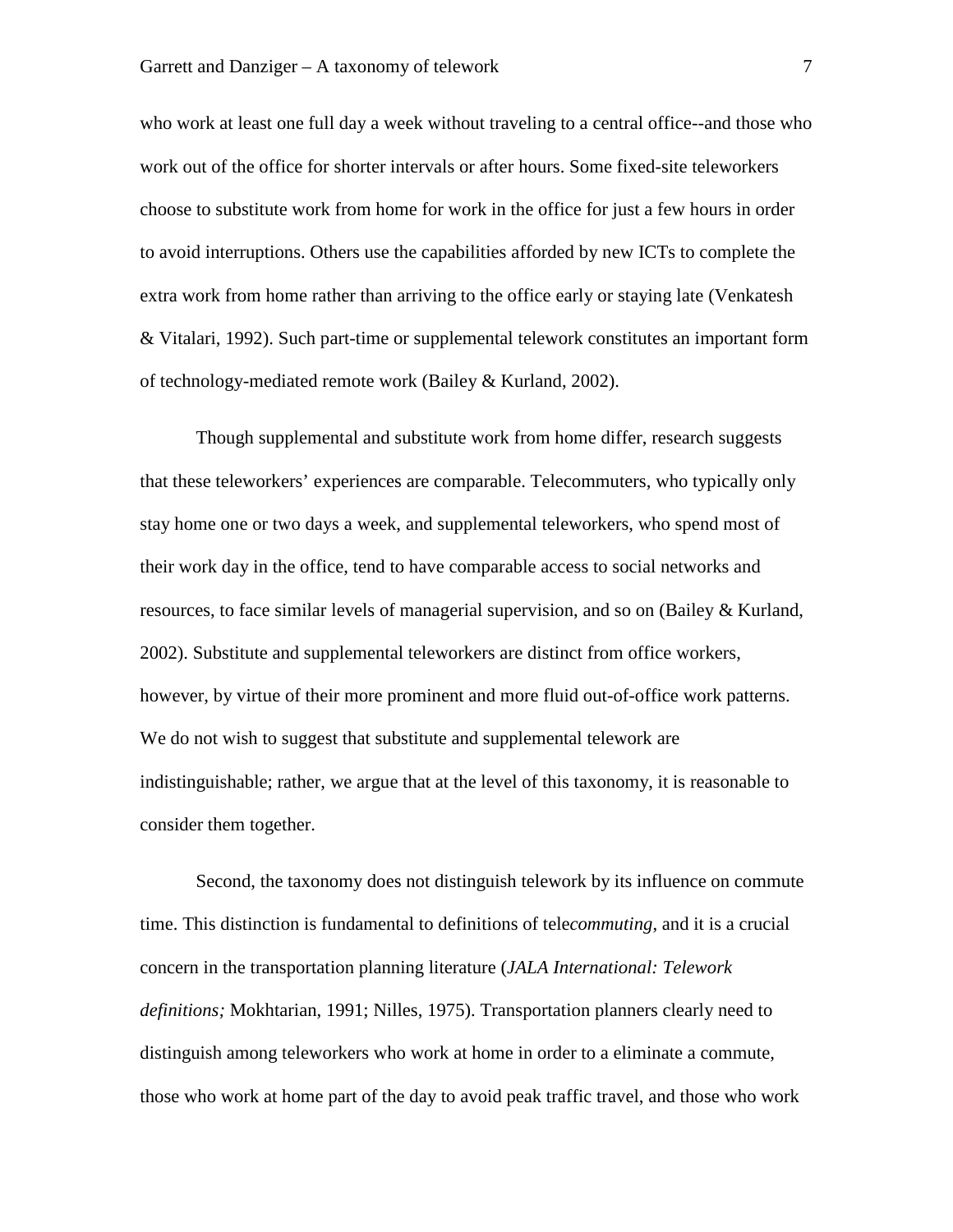at home before or after hours, experiencing no change in their commute patterns. For purposes of generating a broadly applicable taxonomy, however, we have opted not to treat this as a defining characteristic of telework.

Most prior telework taxonomies have not been tested empirically. Providing an empirical analysis of the types of teleworkers we propose in Table 3 is a central objective of this article. This empirical analysis focuses primarily on analyzing the differences between the organizationally-affiliated telework types, and it does not examine freelance telework in detail. This latter exclusion is necessary because, as we report below, freelance teleworkers currently constitute a very small proportion of our national sample of computer-using workers and the number of cases in each type ranges from 36 to only 18. Ultimately, a full empirical assessment of our taxonomy should consider the three freelance forms of teleworkers in the same manner as we analyze organizationallyaffiliated teleworkers in the remainder of this article.

In the subsequent sections, we demonstrate the utility of the three organizationally-affiliated subcategories of teleworkers in two stages. First, we compare *characteristics* of the individuals, their organizations, and their technological capabilities across the three teleworker types in order to assess whether the groups are distinct. Second, we explore differences in the *consequences* on work of the three forms of telework by comparing workers' perceptions of their work environments.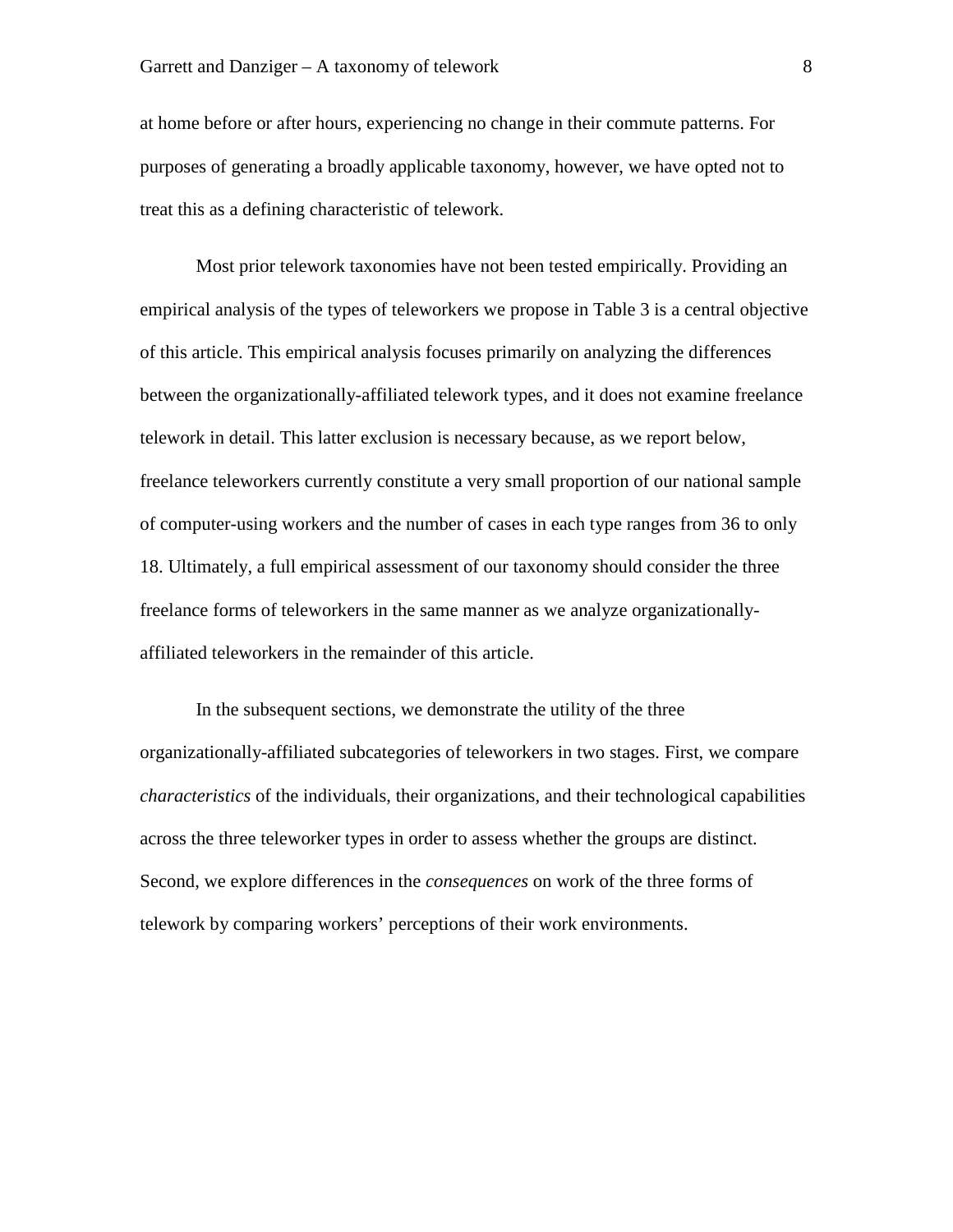#### **Characterizing teleworker types**

Our approach is to examine whether there are statistically significant differences between fixed-site teleworkers, flexiworkers, and mobile teleworkers in terms of individual worker characteristics, organizational context, technological context, and work environment impacts. Since there is limited empirical research to guide the formulation of hypotheses we propose a series of research questions that are informed by existing research and that we can test empirically. This analysis should help to clarify both the validity of the taxonomy and help to lay the foundation for future research.

Individual characteristics

There is reason to expect that individual characteristics might differ across types of telework. First, research has shown that individuals who are allowed by their employer to work from home using ICTs are a select group who tend to be especially well educated (Gareis, 2002; Haddon & Brynin, 2005; Peters, Tijdens, & Wetzels, 2004). In contrast, some evidence suggests that mobile telework is often deployed as part of a systematic effort to automate work in the field, in which case those engaged in mobile telework would not necessarily differ from their non-teleworking peers with regard to education (Gareis, 2002).

Second, professional status might influence workers' opportunity to telework. The opportunity to participate in fixed-site telework might serve as a perk for employees in the higher status occupational categories, affording them greater flexibility and autonomy (Bailey & Kurland, 2002). In contrast, however, technology-supported clerical work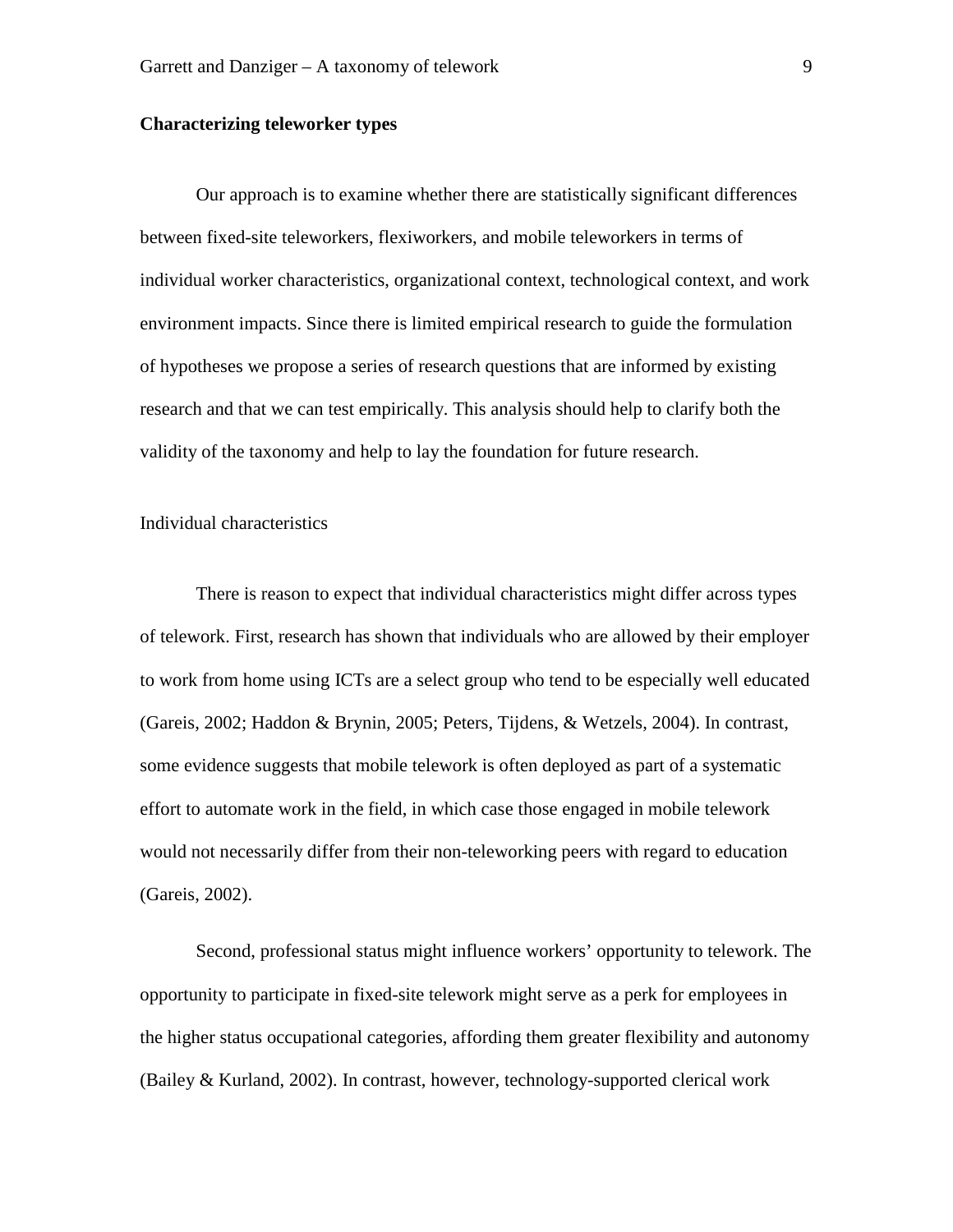conducted from home tends to be dominated by low-status workers (Kraut, 1989; Olson & Primps, 1990). Either way, mobile teleworkers and flexiworkers might represent a more diverse range of occupations, since there are reasons inherent in the tasks associated with their jobs that might lead the organization to see productivity advantages in allowing mobile telework and flexiwork across a broader range of occupations.

Third, workers' ages have historically been negatively correlated with telecommuting adoption. It is not clear, however, that this remains true among mobile teleworkers or flexiworkers. For example, age should not influence mobile telework adoption if this practice is the result of an organizationally-driven transformation of work routines.

Finally, research has yielded inconsistent results regarding gender and telework adoption, with some studies showing teleworkers to be predominantly female, other suggesting that they are predominantly male, and still others claiming that there is no relationship between gender and telework (Bélanger, 1999; Peters, Tijdens, & Wetzels, 2004). Given the disparity in these results, we consider the possibility that gender distributions will differ across telework types.

Our objective is to determine whether the group differences suggested by the existing literature are significant in the context of a single study. The following broad research question addresses this issue:

*RQ1. Are there significant differences among fixed-site teleworkers, flexiworkers, and mobile teleworkers in terms of workers':* 

 *a. educational attainment,*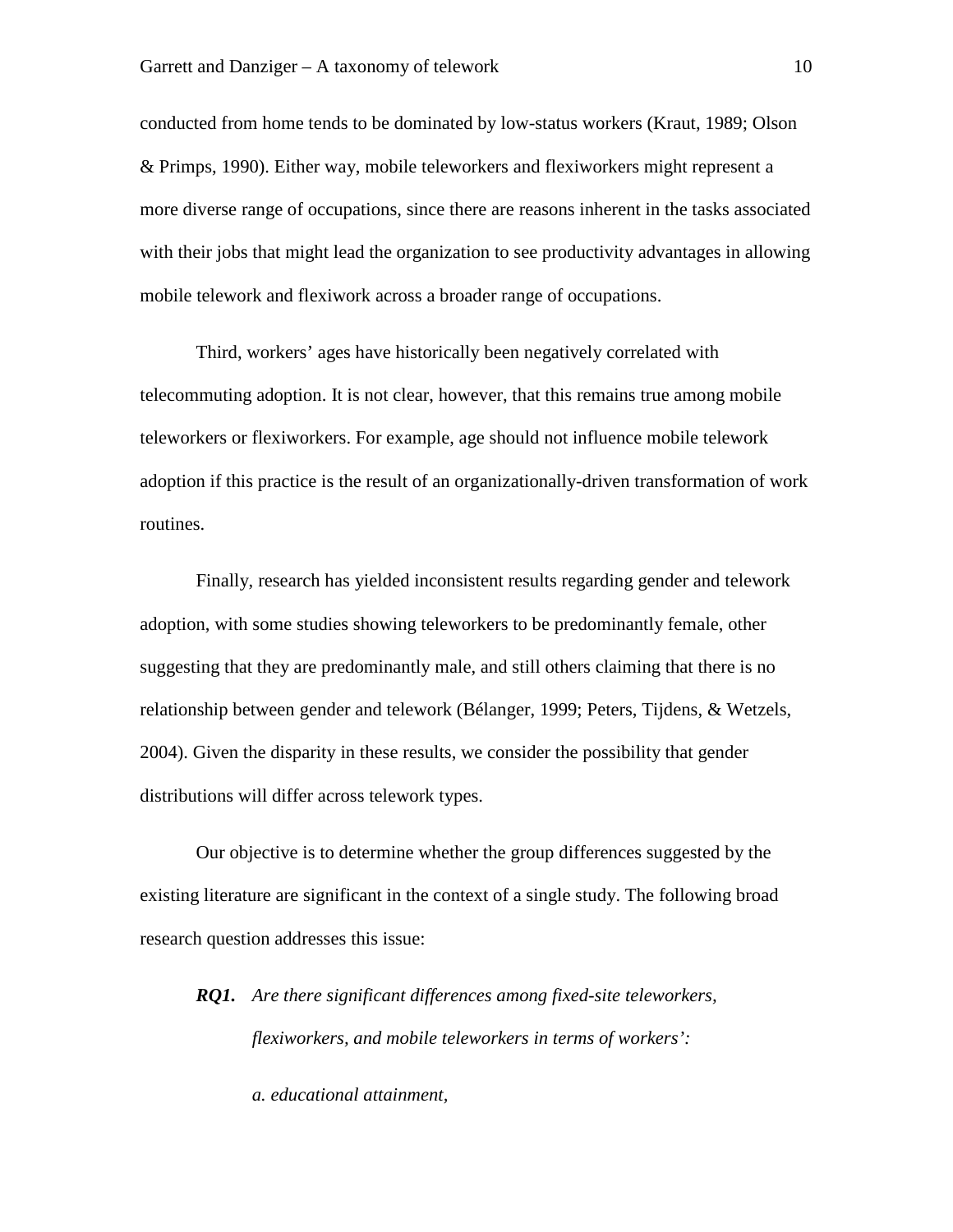*b. patterns of occupational classification,* 

 *c. age,* 

 *d. gender?* 

#### Organizational characteristics

Changing organizational structures have been credited with creating an environment that is more conducive to telework, facilitating new styles of control and forms of incentives that are especially compatible with fixed-site teleworking (Peters, Tijdens, & Wetzels, 2004). Organizational infrastructure can also be an important factor influencing the uses of ICTs for work. For example, it is often assumed that digitized information plays a more significant role in organizations that are larger and more complex. We might infer that, for similar reasons, certain types of telework will be more common in larger, more complex organizations. It is also possible that the sophistication and extensiveness of an organization's technical infrastructure will influence each type of telework differently. For example, technically-sophisticated companies may be particularly conducive to telecommuting and other fixed-site telework. These aspects of the organization's information technology environment will be measured by the extent to which the organization is perceived to be more innovative in using ICTs, the extent to which the organization has become "paperless," and worker's ability to remotely access networked information resources.

# *RQ2. Are there significant differences among fixed-site teleworkers, flexiworkers, and mobile teleworkers in terms of their organization's:*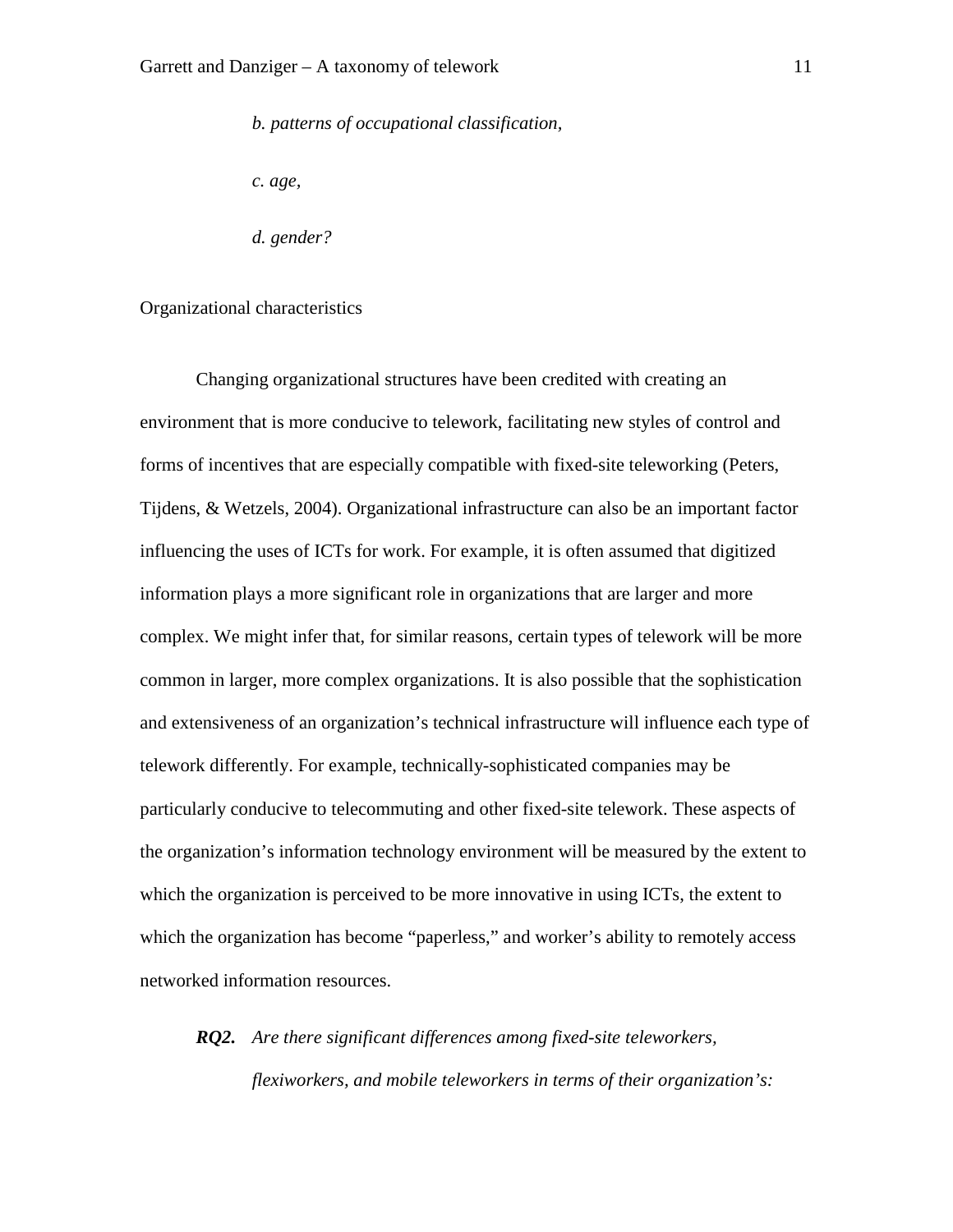*a. size,* 

 *b. complexity,* 

 *c. innovativeness,* 

 *d. extent of "paperless" information,* 

 *e. provision of networked electronic resources?* 

Work Outcomes

We also suspect that individuals engaged in different types of telework have different experiences regarding their work environment. Research suggests that fixed-site teleworkers and flexiworkers experience telework as an opportunity and a discretionary resource, affording them enhanced influence over other workers and increased job satisfaction (Duxbury & Neufeld, 1999; Hill, Hawkins, & Miller, 1996; Salaff, 2002). In contrast, mobile teleworkers might perceive telework more as a means of enhancing productivity and increasing managerial control of their work. Thus, in comparison to fixed-site teleworkers and flexiworkers, mobile teleworkers might report relatively lower levels of job influence and job satisfaction, even as they attribute relatively higher productivity gains to their use of ICTs.

It is also possible that flexiworkers and especially fixed-site teleworkers will report higher levels of job pressure, since their work now follows them into the home and other work settings (Dimitrova, 2003; Salaff, 2002, p. 491). These patterns are expected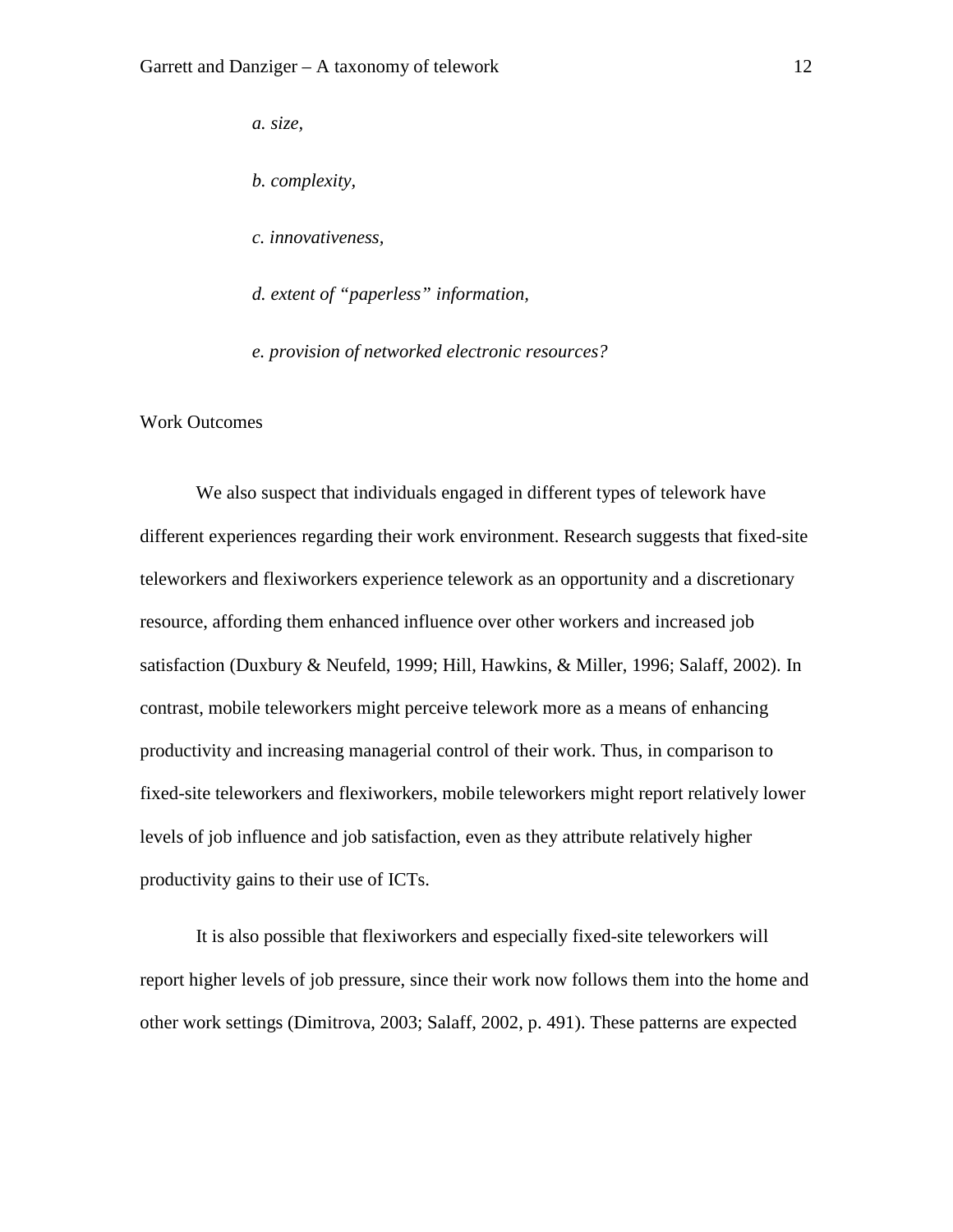to be less evident among mobile teleworkers, since telework for them might represent automation and routinization of existing work processes.

*RQ3. Are there significant differences among fixed-site teleworkers, flexiworkers, and mobile teleworkers in terms of their levels of: a. computer-based monitoring,* 

 *b. influence over their job,* 

 *c. job satisfaction,* 

 *d. productivity,* 

 *e. job-related stress?* 

#### **Methods and descriptive data**

To examine the differences among the various teleworker types, we use data collected in a national telephone survey of computer-using workers conducted in 2004. We contacted individuals living in 12 metropolitan areas in the United States, and we limited participation to individuals who work at least 30 hours per week and spend at least five of those work hours using a computer. (See Appendix A for more information about the survey methodology.) The 30-hour threshold was selected so that we could focus on full-time, computer-using workers, a valuable and important sample for distinguishing among the different types of telework. The data do not, however, provide representative descriptive statistics regarding the prevalence of telework nationally, since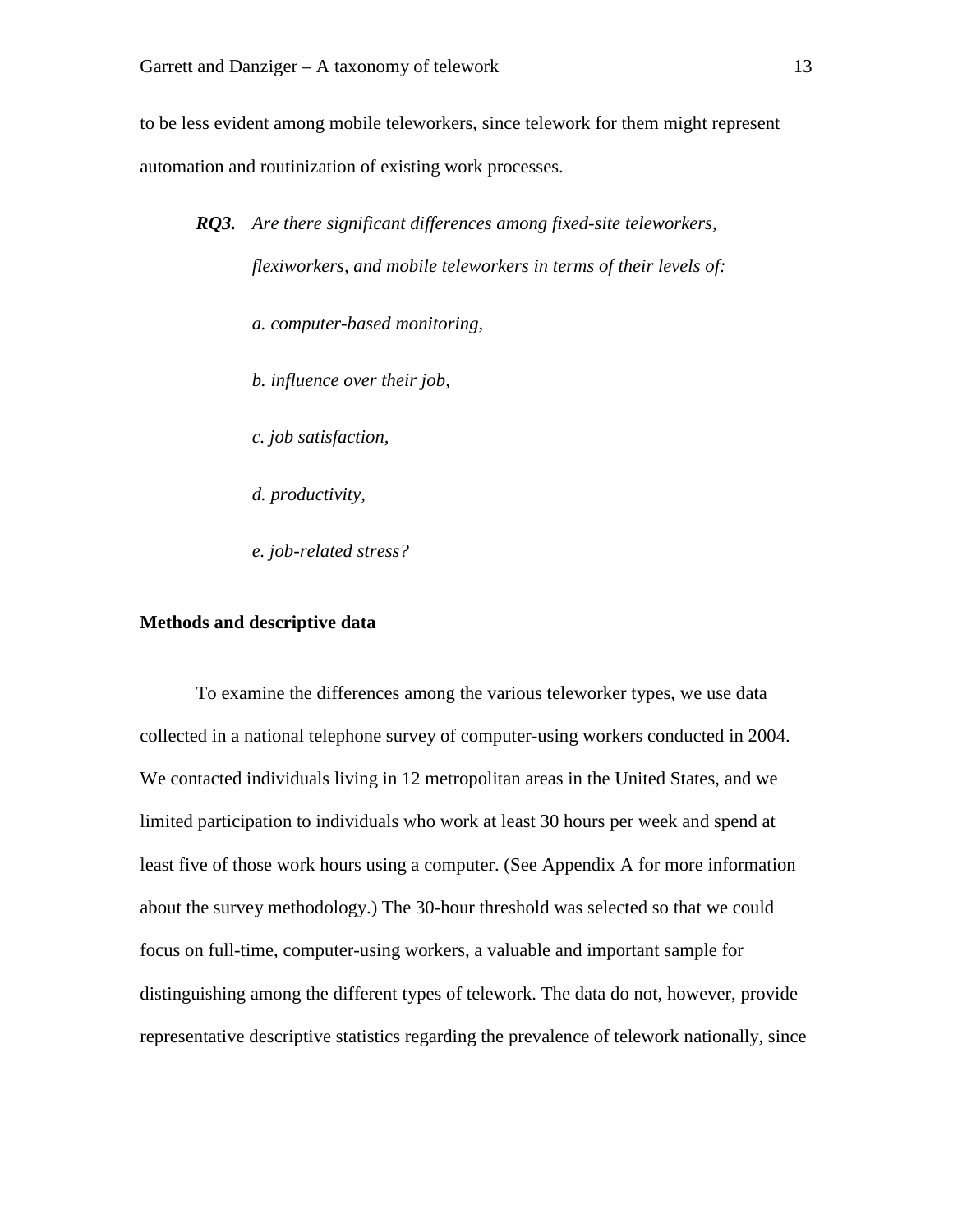they exclude part-time workers (as well as those who do not use computing to a notable degree in their work).

Table 4 provides some basic descriptive data about the 1,202 respondents. Most respondents are between the ages of 35 and 55, with a median age of 44 years old. The majority of respondents have high levels of educational attainment: two-thirds (67.6%) are college graduates. In terms of occupation, nearly two-thirds of respondents are classified as either professionals (39.4%) or management/business/financial (24.5%). Our respondents report using computing in their work for an average of 36 hours per week. Thus they are generally individuals who are likely to make extensive use of information in their work.

#### [Table 4 about here]

The central concern of this article is to establish a definitional framework of telework and its various sub-categories. For purposes of this analysis, we operationalize teleworkers as those who spend at least 10% of their work time using a computer while working somewhere other than the office. Our operationalization is unique in that it does not explicitly require that respondents substitute work out of the office for work in the office. Rather, we identify those who spend a substantial amount of out-of-office work time using computers and thus seem to be engaged in some form of telework. (It is also worth noting that shifting the threshold of computing use outside the office to a level higher than 10% does not substantially alter the results reported below).

Our taxonomy posits that teleworkers are appropriately categorized on the basis of both the worker's contractual relationship with an employer and also the proportion of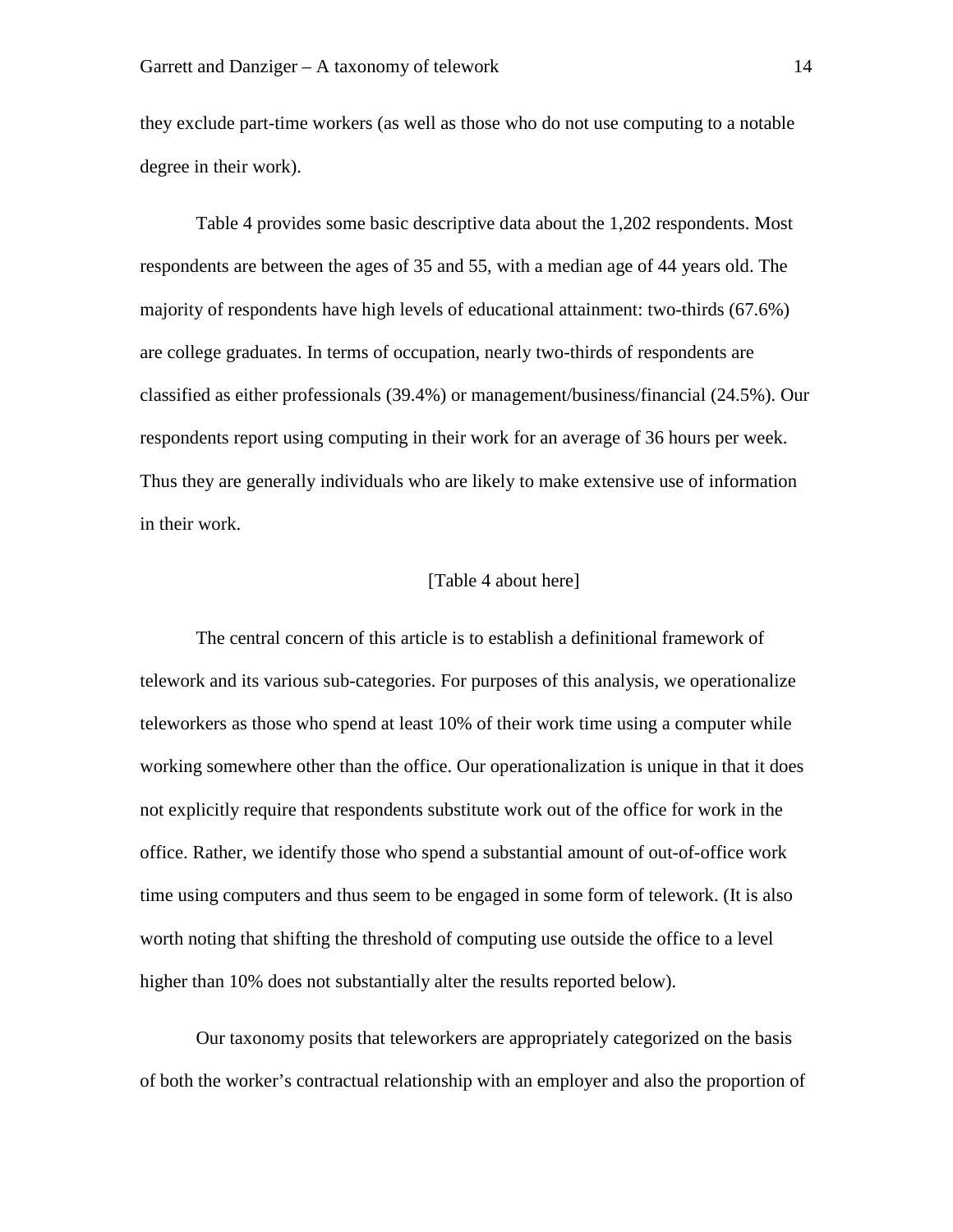time spent in each location in which the remote work occurs. In addition to the 10% outof-the-office threshold for telework, *fixed-site teleworkers* must work in the home or split their time between the home and the office. Fixed-site teleworkers spend more than 90% of their time working in these two locations. *Mobile teleworkers* are defined as those who spend more than 90% of their time in the field or split between the field and an office. *Flexiworkers* are teleworkers who spent at least 10% of their work time in each of three work locations: the office, the home, and the field.

We are not arguing that other scholars should embrace these thresholds, since there might be compelling reasons to select thresholds appropriate to their research interests or to treat the extent of remote work as an important variable. (For a discussion of these ideas, see Bailey & Kurland, 2002; Sullivan, 2003). Nevertheless, to operationalize the concepts for our purposes it is necessary to establish boundaries between the various telework types.

Table 5 indicates that, according to our general definition of telework, about one in three computer-using workers (32.4%) is engaged in some form of telework. Note that this is a higher proportion of teleworkers than one would find in a sample of all American workers, because we analyze only those who use computers at least five hours per week in their jobs. A number of private sector organizations have collected data on the prevalence of telework, providing a useful point of comparison, although it is not always clear how telework has been defined in these surveys (see Mokhtarian, Salomon, & Choo, 2005 for a detailed discussion of this issue). Among recent studies, a national random sample telephone survey conducted in 2001 estimated that about one in five working Americans was a teleworker (Davis & Polonko, 2001, 2003). A consumer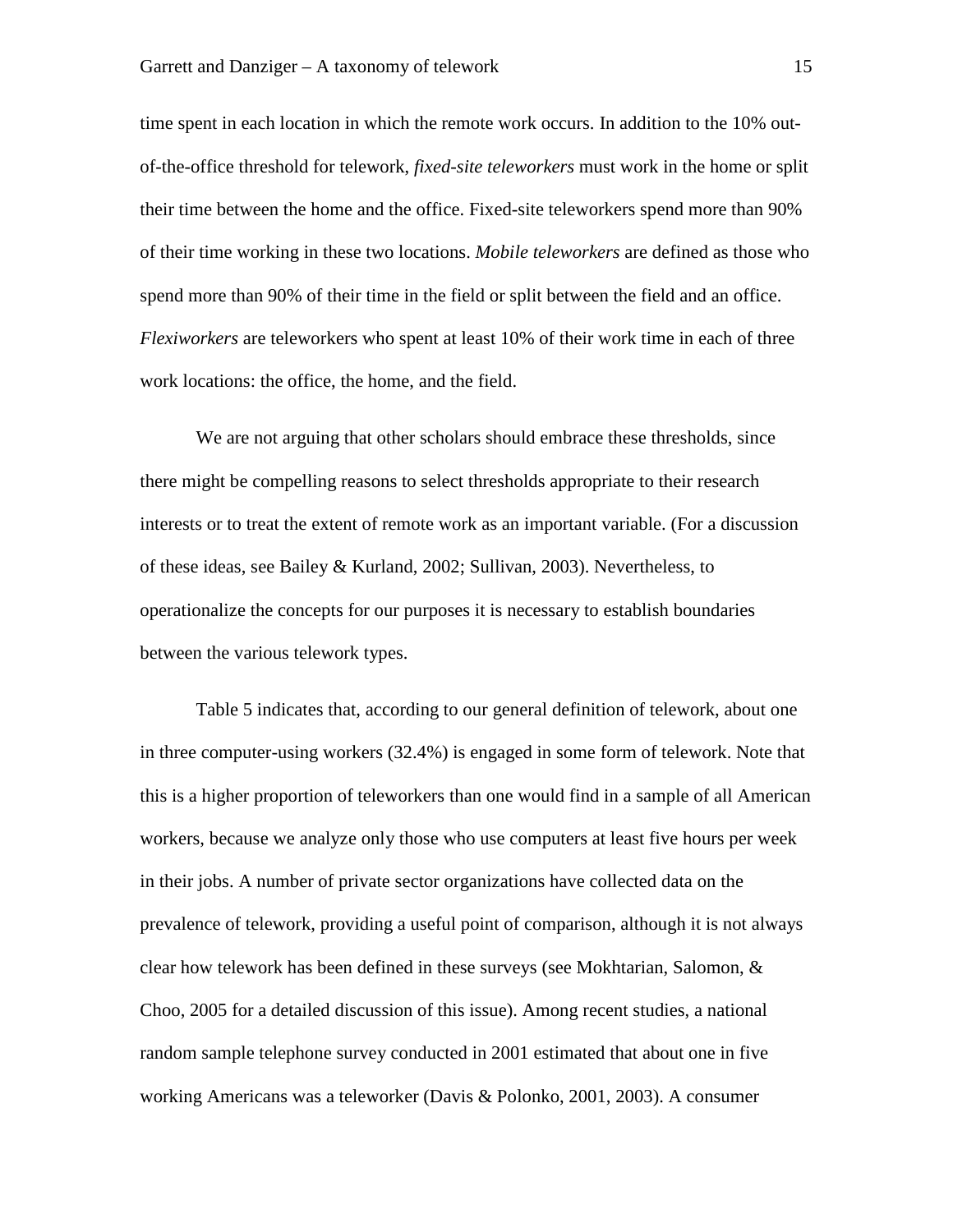survey conducted in late 2005 suggested that about 16.4% of the Americans used a computer to work from home at least once a week (Smith, 2005).

Data collected by the U.S. Bureau of Labor Statistics (*Work at home in 2004*, 2005) provides another point of comparison, indicating that one in six (15.1%) of all U.S. workers (non-agricultural) works at home at least once a week, irregardless of their use of a computer. In contrast, more than one in three (37.5%, not shown in table) of the respondents in our sample did some work from home (only some of whom are classified as teleworkers). BLS data also indicate that one in twenty (5.1%) self-employed Americans regularly works from home, whereas about one in nine self-employed workers (11.5%, not shown in table) in our sample works from home. In sum, the BLS data further demonstrate that out-of-the-office work, which includes the various forms of telework, is more prevalent in our sample of computer-using workers than it is among all workers.

#### [Table 5 about here]

Given our classificatory framework, about one in nine workers in our sample is a fixed-site teleworker, slightly less than one in eleven is a mobile teleworker, and one in twenty is a flexiworker. Do teleworkers differ from their non-teleworking colleagues? (Recall that all those in our analysis are full-time, computer-using workers). There are several patterns worth noting (see Table 6). Fixed-site teleworkers and flexiworkers are both more highly educated than office workers: about four in five of these teleworkers hold a college or graduate degree, compared to only three in five office workers. There is also a higher proportion of males among every form of telework in comparison to the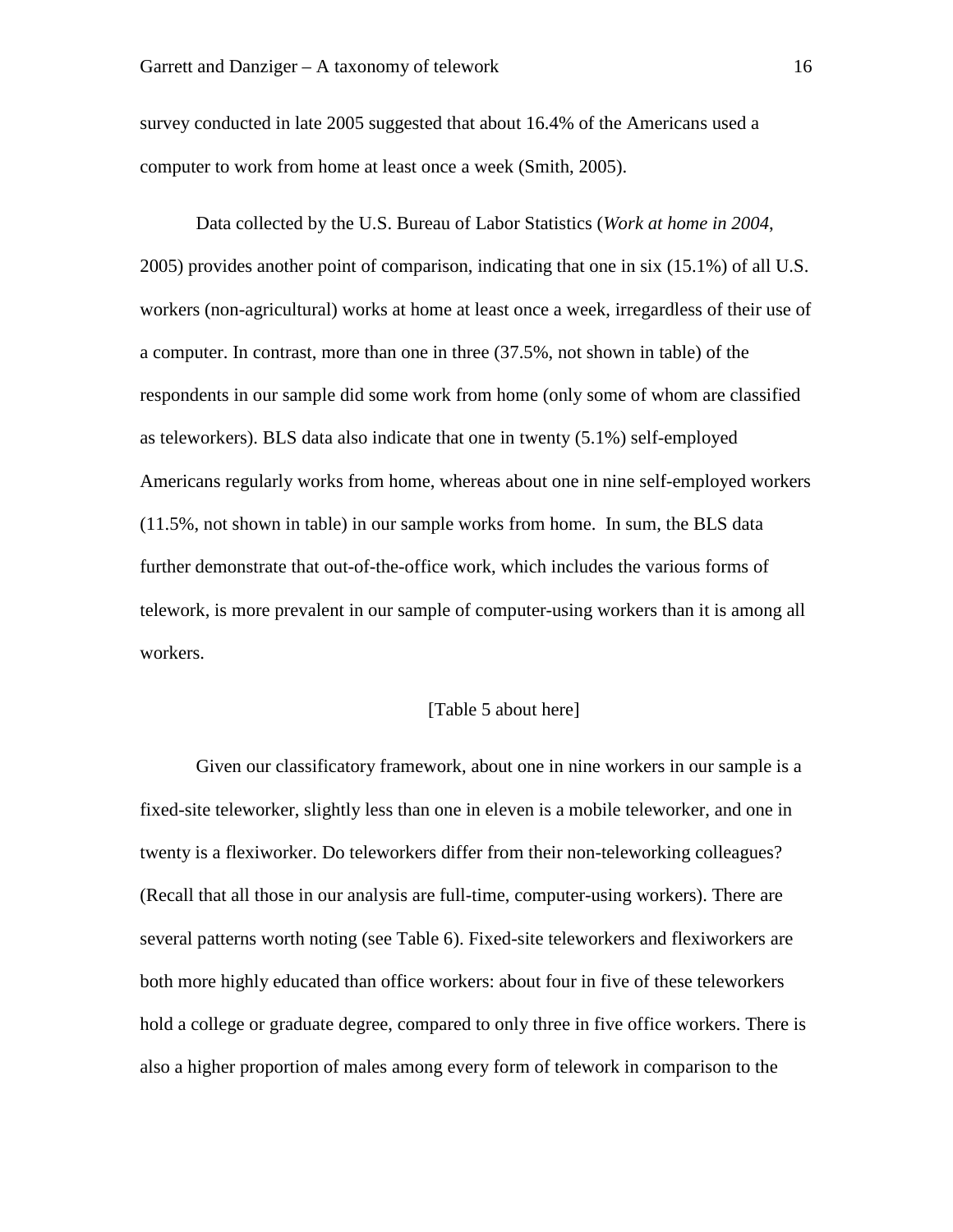proportion of males among non-teleworkers. Turning to total work time, teleworkers, who average close to 50 hours a week, work longer hours than office workers, who average less than 45 hours. As we would expect, members of all three teleworking groups spend significantly less time in the office than their non-teleworking peers, who spent an average of only 3% of their work time out of the office. In contrast, fixed-site teleworkers spend about a third of their work time out of the office, while mobile workers and flexiworkers spend slightly more than half their time out of the office. All three teleworker types also use computers substantially more than the 10% inclusion threshold, with fixed-site teleworkers spending almost one-third of their total work time using the computer at home, and mobile and flexiworkers spending half of their working hours using a computer out of the office. All the differences between teleworkers and their nonteleworking colleagues described in this paragraph are statistically significant.<sup>2</sup>

#### [Table 6 about here]

The concept of telework seems more slippery for those using computing primarily in the field, since it is possible that ICT use mainly serves to automate existing work processes, and it is unclear how strongly ICT-supported work is linked to changing work locations. However, the data suggest that our classifications are reasonable. Among those who work in the field, mobile teleworkers spend an average of 46% of their work hours in the field engaged in remote computing activities, considerably more than the 10% required by our definition. In contrast, those field workers who are not classified as teleworkers average less than 2% of their work hours in the field using computing (see Table 6). Even more persuasive is that fact that mobile teleworkers spend a significantly higher proportion of their work hours out of the office than other field workers--58%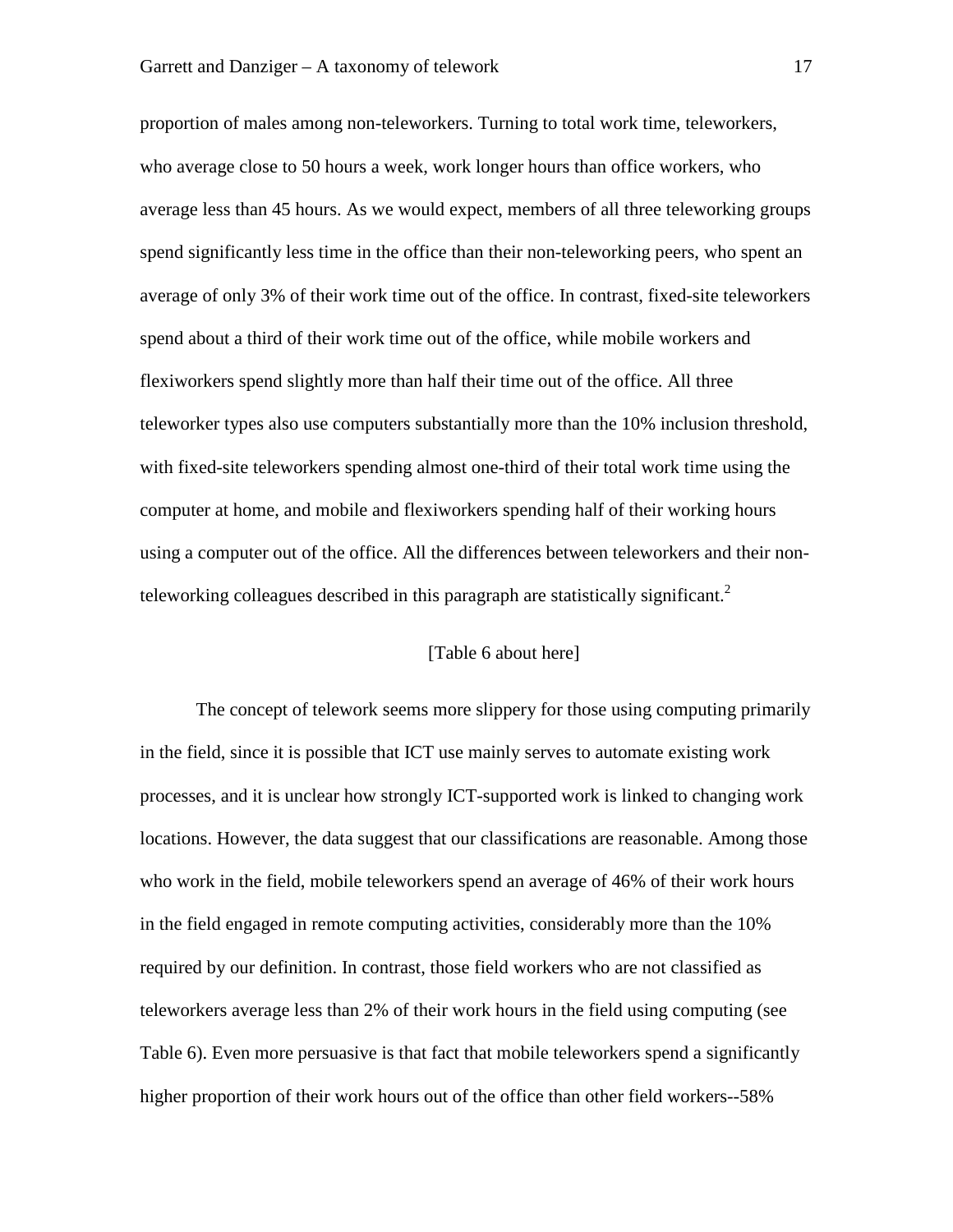versus 42% (t-statistic  $= 3.478$ , p  $< .01$ )-despite a similar distribution of occupations between the two groups ( $\chi^2$  = 4.371, NS). This suggests that these mobile teleworkers' more extensive use of computers allows them to conduct some work in the field that would otherwise occur in a traditional office.

#### **Findings**

#### Individual characteristics

Do the different types of teleworkers differ with respect to their individual characteristics? Data addressing this first research question are presented in Table 7. (The wording of survey items for these and other variables of interest is included in Appendix B.) Although mobile teleworkers appear to have less education on average than either fixed-site teleworkers or flexiworkers, these differences are not statistically significant. Similarly, age does not differ significantly across the three types of teleworkers.

There is, however, a highly significant pattern of occupational differences among the teleworker types. Fixed-site teleworking is most prevalent among professionals, who constitute nearly three in five fixed-site teleworkers. In contrast, only about two in five flexiworkers are professionals and one in three mobile teleworkers is a professional. Sales occupations are at their highest incidence among flexiworkers (28%), while only 5% of fixed-site teleworkers are in sales. Mobile teleworkers are most evenly distributed between management and professional occupations, with about one in three mobile teleworkers in each of these occupational domains. At this point, few teleworkers of any type are engaged in office administration. Overall, these data suggest that there are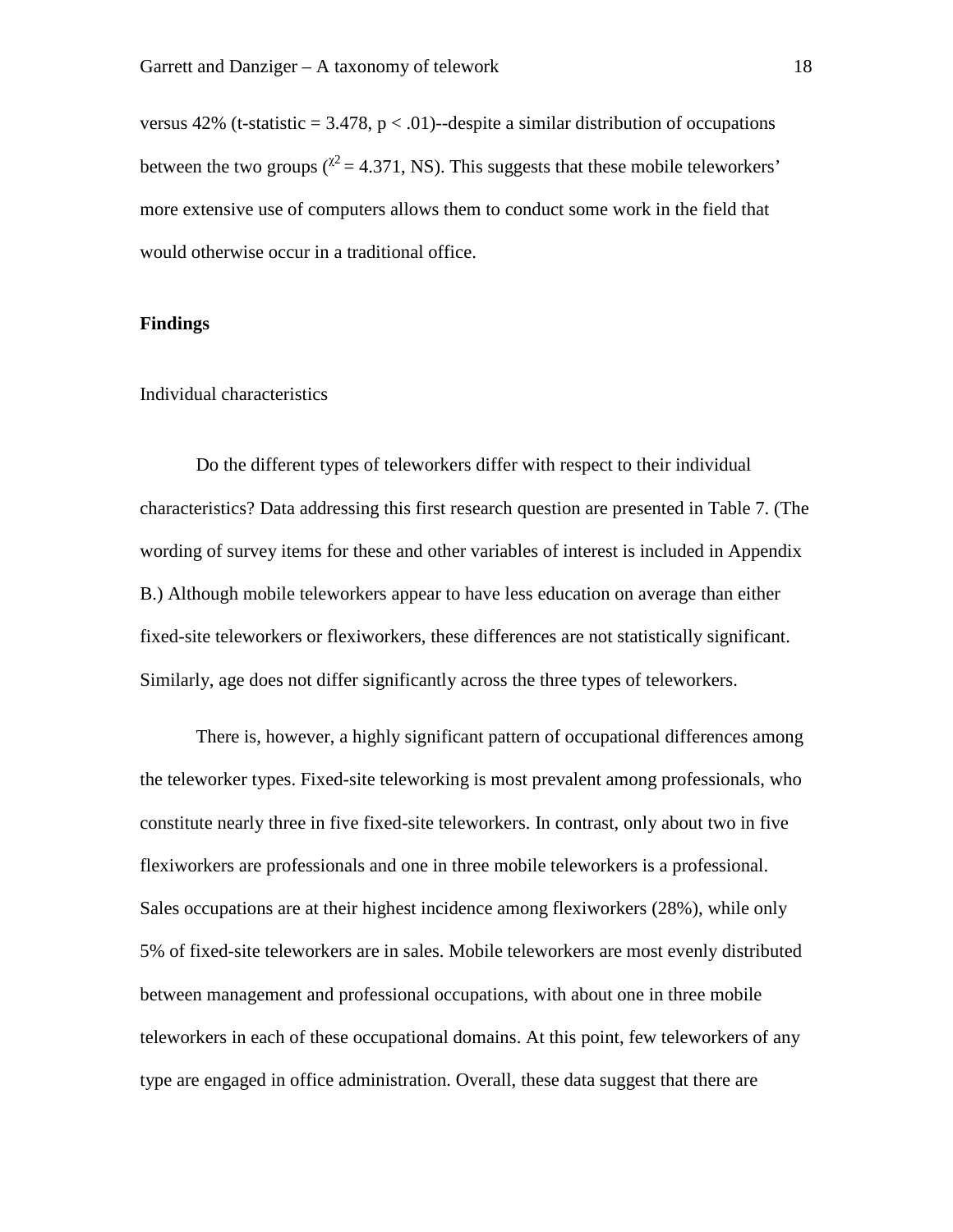substantial differences in the likelihood that those in certain occupations will engage in these distinct forms of telework.

Gender also varies significantly across the three types of telework. A slight majority (53%) of fixed-site teleworkers are female, while a slight majority (55%) of flexiworkers is male. It is notable that men constitute more than three-fourths of current mobile teleworkers. This difference is substantially greater than the gender difference among those field workers who are not teleworkers.

#### [Table 7 about here]

#### Organizational characteristics

The relationship between organizational characteristics and the types of teleworkers that were proposed in the second research question are explored in Table 8. There are significant differences across teleworker types in terms of organizational complexity, but not in terms of organizational size. Although the majority of each teleworker type is employed by organizations with multiple work sites, flexiworkers are most likely to be employed by complex organizations. Nine in 10 flexiworkers work in organizations with multiple sites, versus only eight in 10 mobile teleworkers and seven in 10 fixed-site teleworkers.

There is also a significant difference across teleworker types regarding the extent to which their organization is on the leading edge of ICT use. The majority of fixed-site teleworkers describe their organizations as being on the leading edge and less than one in five are in organizations on the trailing edge. Flexiworkers, on the other hand, are more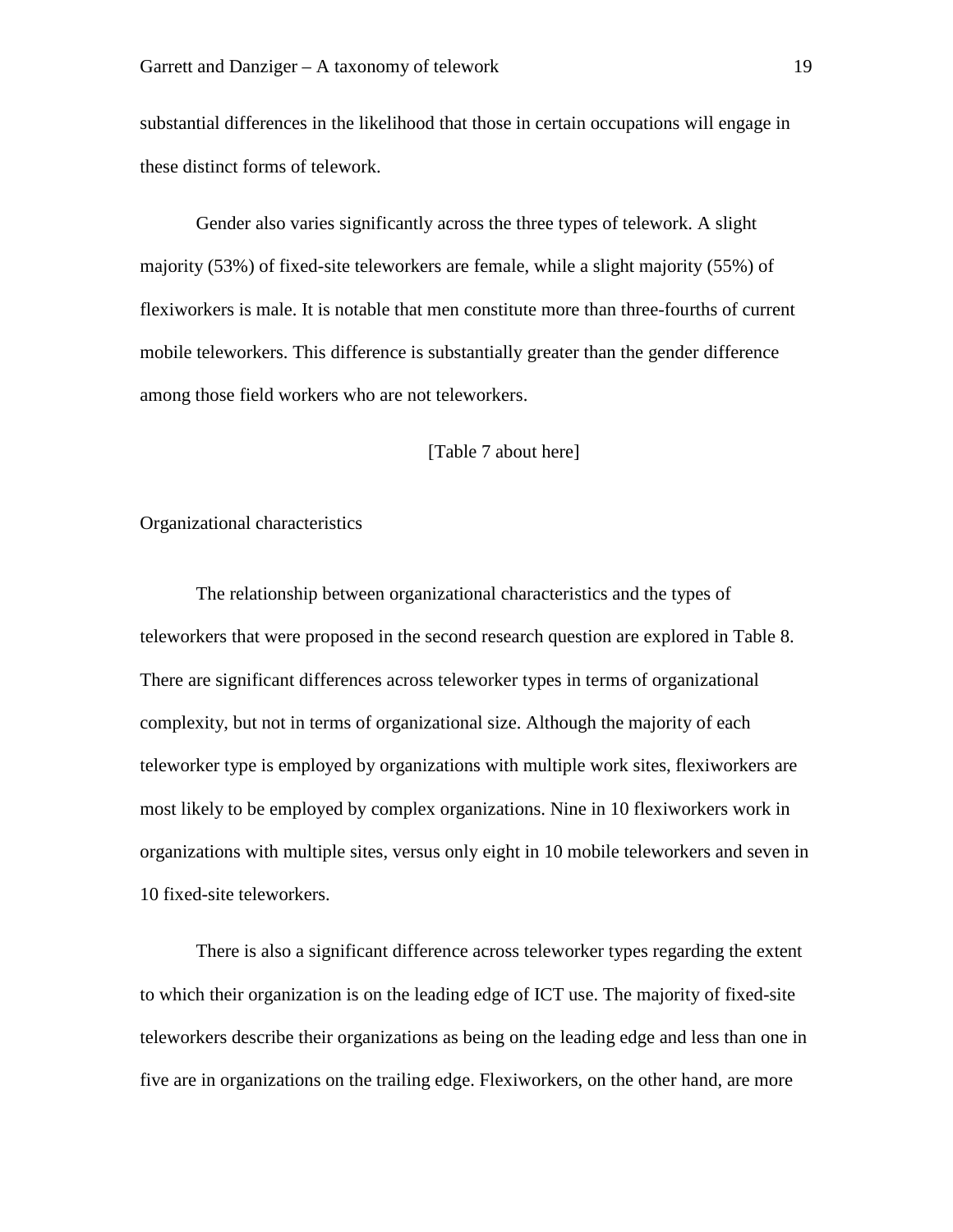evenly distributed across organizations on the leading edge or on the trailing edge of technology, and have the lowest mean level of technological innovation. Mobile teleworkers include the highest proportion of workers who rank their organization in the middle regarding innovative ICT use. There are, however, no significant differences across the three types of teleworkers regarding the extent to which their organization has become a virtual, "paperless" organization, or regarding the teleworker's capacity for remote access to work-related information. As one might expect, more than three-fourths of all types of teleworkers have remote access to organizational data. Actually, it might be most surprising that one in four teleworkers does *not* have remote access to such data.

#### [Table 8 about here]

#### Work Outcomes

In analyzing teleworkers' appraisals of work and the work environment (research question 3), there is additional evidence that the three teleworker types are distinct (see Table 9). Flexiworkers are most likely to feel they have high levels of influence over their job, while mobile teleworkers are most likely to feel that their influence is low. Mobile teleworkers are also substantially more likely than the other two teleworker types to view computers as a mechanism for work surveillance. Yet mobile teleworkers are also significantly more positive in reporting that they are able to keep up with their workload, while fixed-site teleworkers are least likely to report successful management of their workload. Interestingly, there are no significant differences among the three types of teleworkers regarding levels of job satisfaction. This might be in part related to the fact that job satisfaction is very high among all teleworkers. Similarly, there are no significant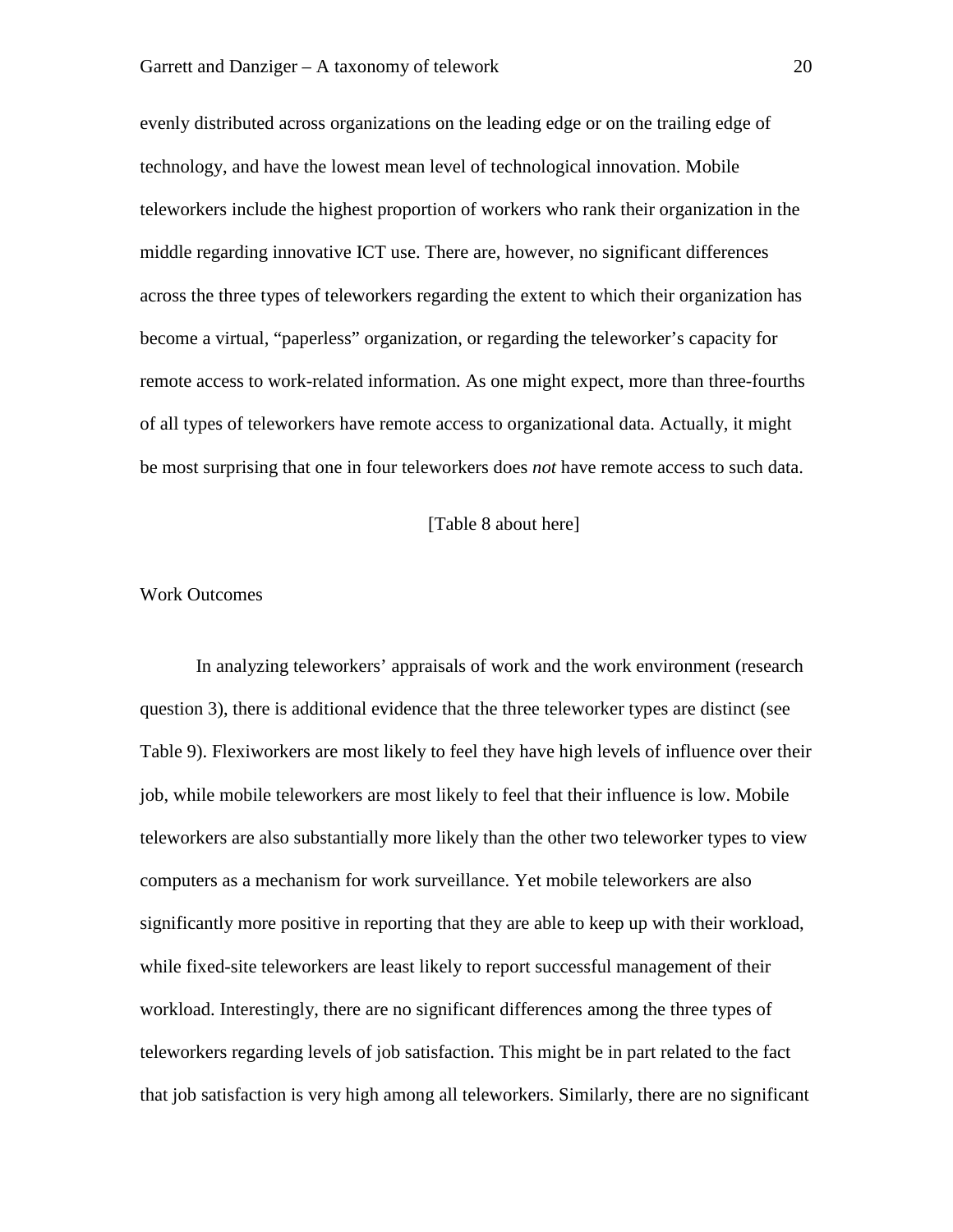differences across the various types of teleworkers regarding their assessments of the extent to which computers have enhanced productivity. The large majority of all types of teleworkers attribute productivity enhancements to computing.

[Table 9 about here]

#### **Discussion & conclusion**

This article makes three contributions to our understanding of telework. First, it provides a taxonomy of telework, guided by existing research and primarily based on a conceptualization of the locational distribution of ICT-supported work. Second, it analyzes empirical data from a large sample of American computer-using workers to assess whether these types of teleworkers are empirically distinct. And third, it provides an initial examination of a series of research questions about the associations between the specified types of teleworkers and other classes of variables, including the characteristics of the individual teleworker, the organizational context, and the nature of the individual's work environment.

We have defined teleworkers as those workers who utilize computers at least  $10\%$ of their work time in settings away from a traditional office. Our empirical data, based on a U.S. national sample of 1,202 computer-using, full-time workers, enabled us to distinguish these teleworkers from other office workers. We identified various types of teleworkers, who constitute about one in three of the workers in the sample. Those teleworkers who are direct employees of organizations constitute one-fourth of all computer-using workers and were the primary focus of our analyses. Among this group,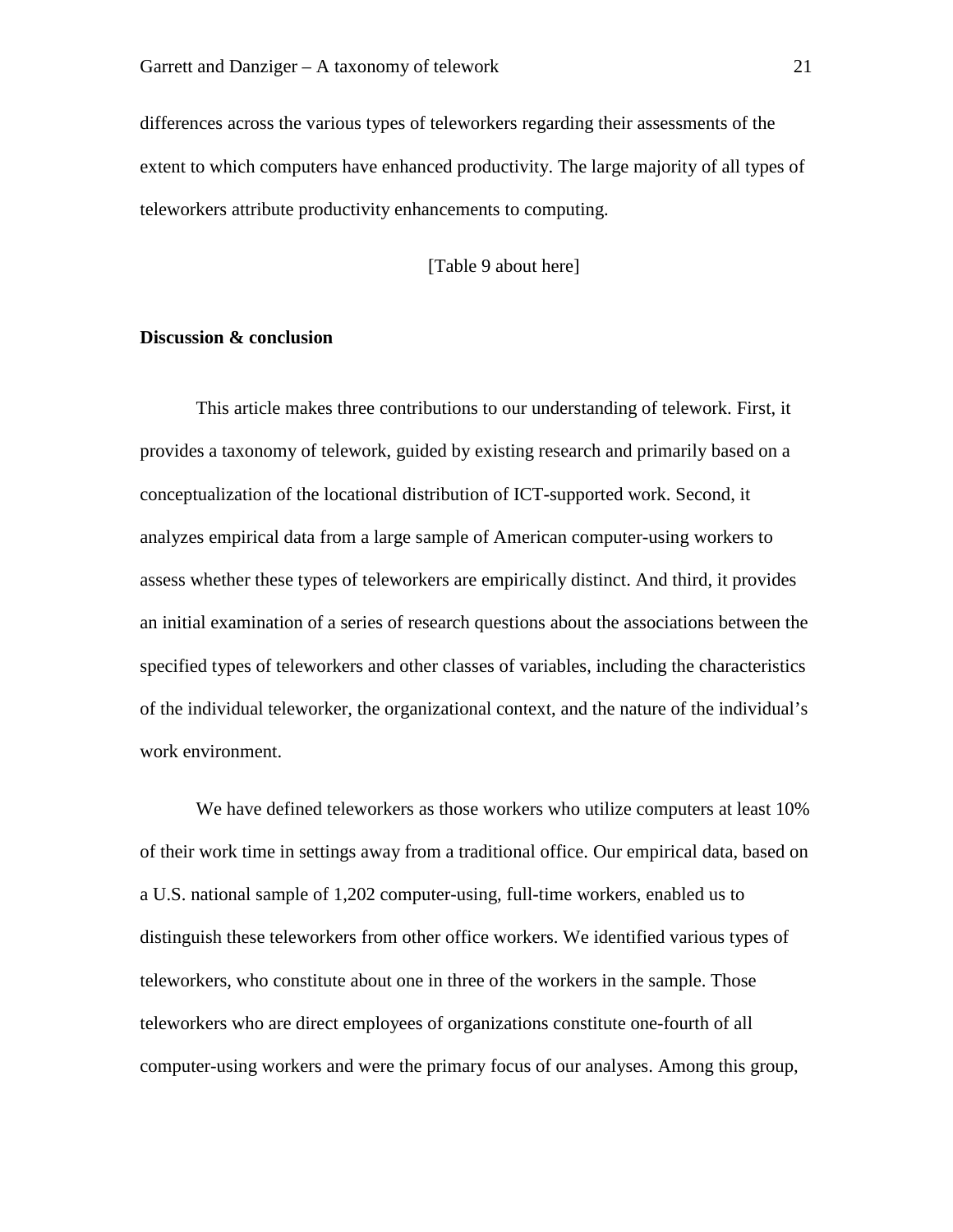we posited three types of teleworkers: fixed-site teleworkers, flexiworkers and mobile teleworkers. We have suggested that fixed-site teleworkers are typically characterized by significant work time at home, flexiworkers operate in a combination of office, home and field locations, and mobile teleworkers function primarily in the field, but might also work in an office or home. The average proportion of time that teleworkers use computers away from the office ranges from 29.0% (for fixed-site teleworkers) to 47.5% (for flexiworkers). This compares to less than 5% of work time using computers away from the office for the two-thirds of the sample who are not engaged in telework.

We offered a series of research questions regarding the possible differences between the three types of teleworkers. In our analyses, we looked for significant variation among these three types regarding their individual characteristics, organizational and technological contexts, and work environment consequences. Table 10 summarizes the results.

#### [Table 10 about here]

Our empirical analysis generally supports the view that the three types of teleworkers can be distinguished from each other. There are sufficient empirical differences across these three types of teleworkers on such factors as occupation type, organizational context, personal characteristics, and work environment impacts to persuade us that there is value in utilizing this taxonomy of teleworkers as a basis for better understanding the dynamic processes associated with telework. Significant differences occur on seven of the fourteen variables in the analysis. And half of the variables in each of the three explanatory categories differ across the three types of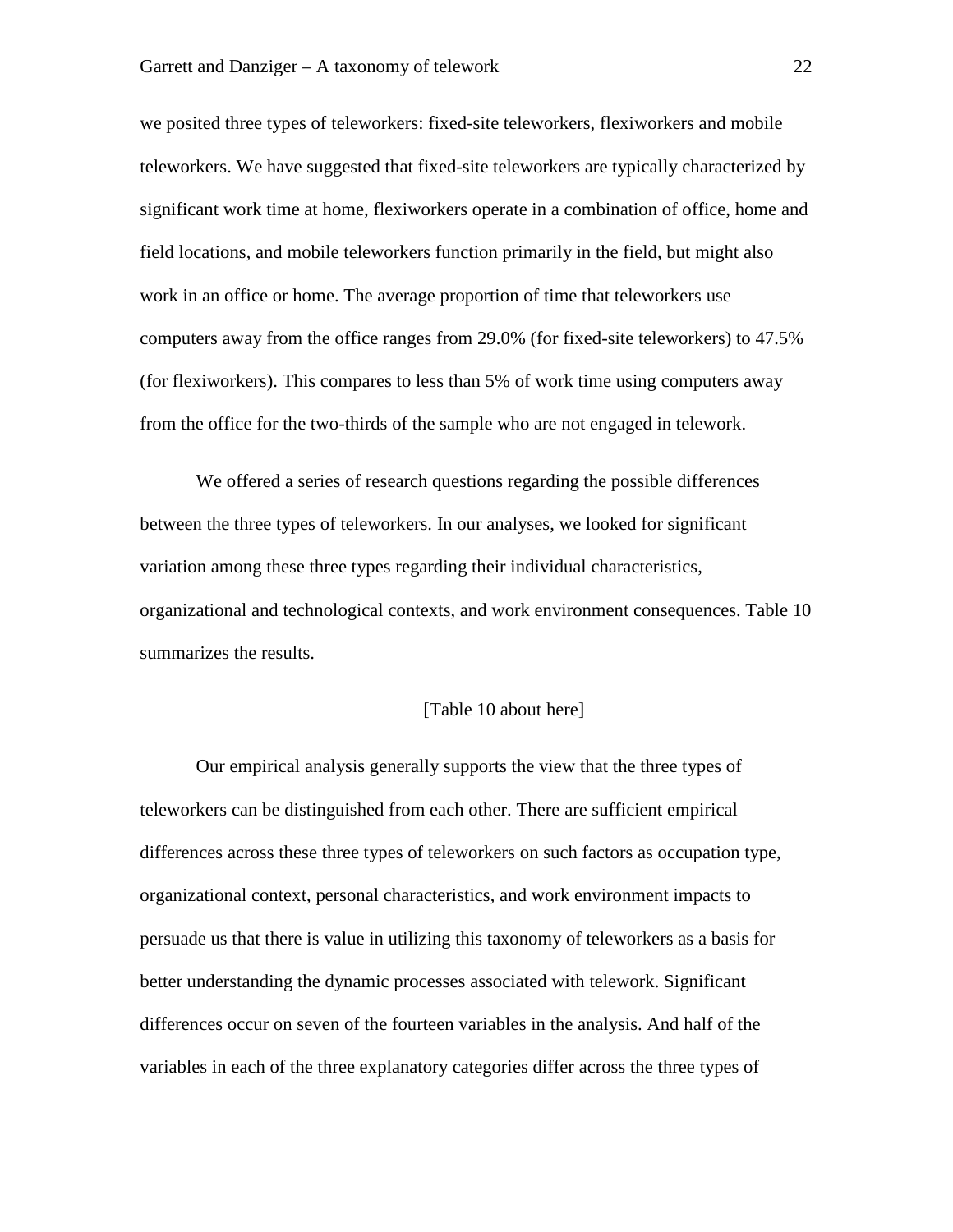teleworkers. Moreover, the pattern of relatively high, medium, and low measures in Table 10 indicates considerable diversity. Indeed, among the seven variables with significant differences, no two patterns are the same across the three types of teleworkers.

In reality, the diverse capabilities of ICTs have made the possible configuration of computer-using workers' job locations increasingly complex, since many such workers now have more options about where to do their work. In some instances, these options are defined by the employer but often they are at least partly at the discretion of the individual worker. Although we do not have longitudinal data at this point, we believe that there will be an increasing proportion of computer-using workers who are teleworkers of each of the three types we have defined.

Based on these findings, we offer the following generalizations regarding the three types of teleworkers. *Fixed-site teleworkers***,** whose ICT-supported remote work is primarily at home, constitute about 11% of all computer-using workers. Fixed-site teleworkers seem to be work-pressured professionals employed in technologicallysophisticated organizations. Members of this group express relatively high job autonomy. Less than one in 10 say they have little influence over their job, and they are the group least likely to express concern about computerized work monitoring (only two in five view computers as a surveillance tool). At the same time, fixed-site teleworkers also experience more work-related stress than either flexiworkers or mobile teleworkers: almost three in five report having trouble keeping up with their workload. Fixed-site teleworkers use computers outside their office during 30% of their work hours. The fact that fixed-site teleworkers, like other types of teleworkers, work longer hours than office workers could be both a cause and a consequence of the technology. For some fixed-site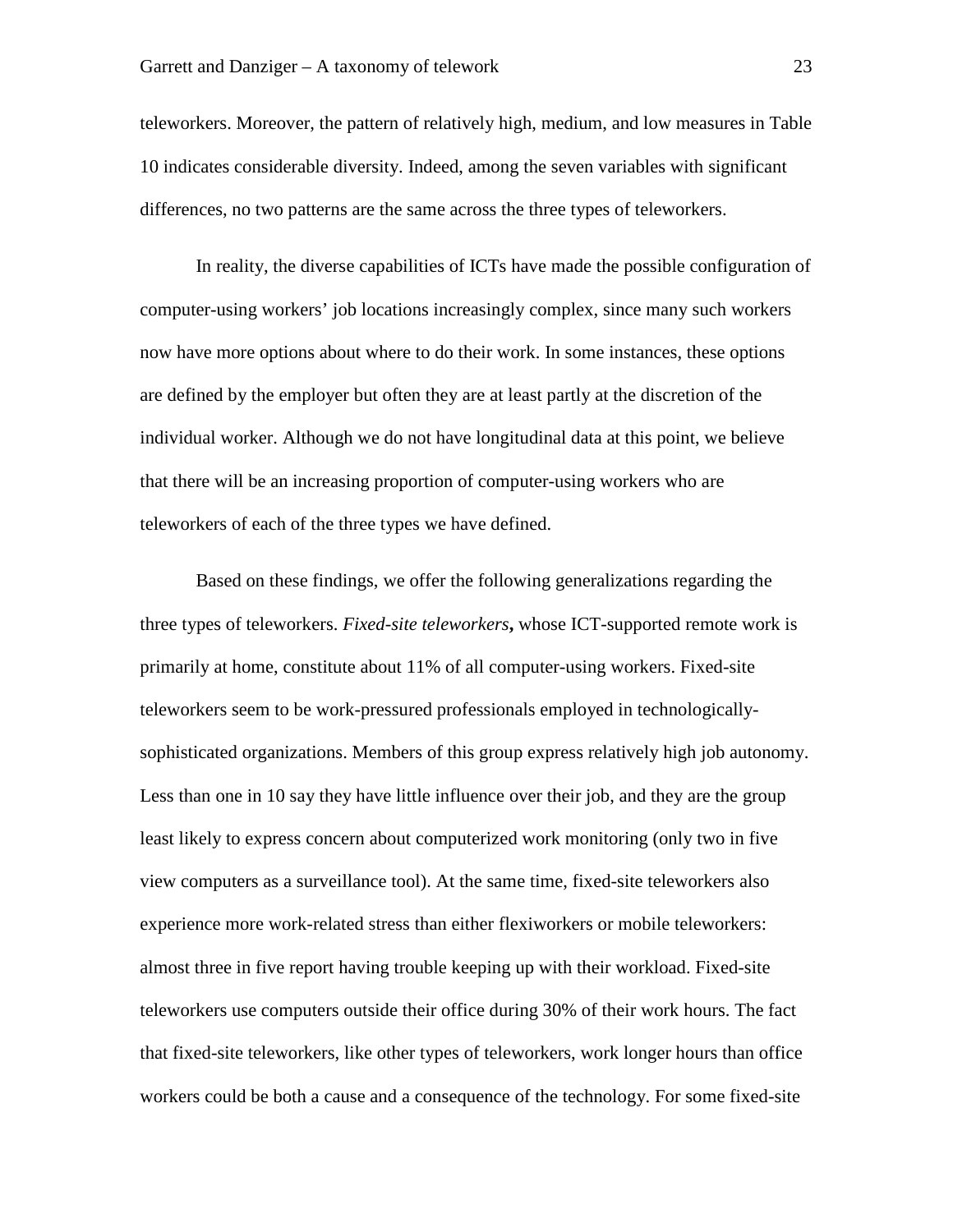teleworkers, having home access to work resources might enable them to do more of their existing after-hours work in the home. That is, longer hours might make telework more likely. For others, the flexibility afforded by telework might increase their sense of obligation to the employer. For this group, longer hours overall are a consequence of teleworking (Salaff, 2002; Steward, 2000).

*Flexiworkers***,** who constitute about 5% of all computer-using workers, are the teleworkers who tend to use ICTs to support work in both the home and the field. Our analysis offers some support for Qvortrop's (1998) suggestion that these individuals are career-oriented workers who use ICTs in an effort to gain a professional advantage. Flexiworkers come from a variety of competitive occupations. Among all teleworkers, they include the largest proportion in sales, followed closely by management/business/financial occupations and by professional occupations. They report the highest level of influence over their job of any type of teleworker (more than threequarters say they are very influential). Flexiworkers appear highly committed to their work but also highly pressured: the majority of them have difficulty keeping up with their work despite working the longest hours of any type of workers considered here. They also use computers outside the office for a larger proportion of the time than any other type of worker in our survey. They are arguably the group closest to the current conception of the "anytime/anyplace" technology-enabled worker. It is noteworthy that flexiworkers are twice as likely as either of the other teleworker types to describe their organization as technically unsophisticated, suggesting that they have the highest expectations about how ICTs can support their work and that they might take more initiative in adopting and shaping their use of these technologies.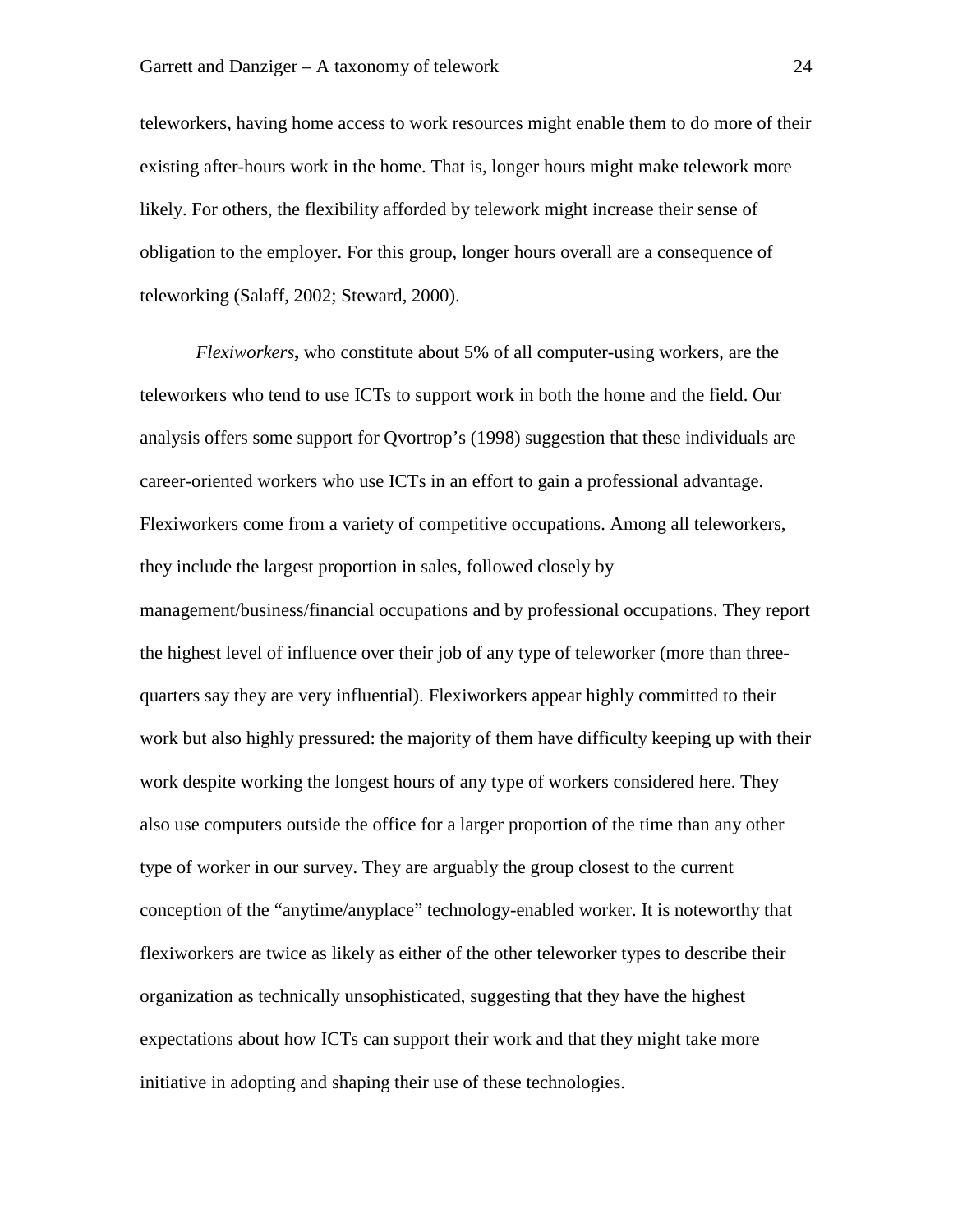*Mobile teleworking* (9% of computer-using workers) represents a different approach to telework, emphasizing use of ICTs in field locations. The use of the technology by this group appears less likely to be viewed as a discretionary privilege: it is deployed more broadly among workers, and it is met with more suspicion. Mobile teleworkers represent a wider range of occupations, including the highest proportions of "other" jobs (which tend to be less information intensive) and also of managerial workers. Moreover, mobile teleworkers are more likely than other teleworkers or nonteleworking field workers to view computers as a tool for monitoring their work, and they are twice as likely as other teleworkers to report low job influence. On the positive side, mobile teleworkers are also far less likely to report difficulty keeping up with their workload compared to other types of teleworkers.

These results help us to understand that there are different forms of telework, Empirical telework research, especially in the U.S., has rarely analyzed a variety of distinct work location configurations. This might help explain the failure to identify which factors consistently characterize teleworkers and promote more positive utilization of telework. Demographic characteristics, commute times, job suitability, and status have all been tested, and many have been shown to be significantly linked to telework in some studies; but overall the results have been inconclusive (Bailey & Kurland, 2002). There has been some promising research focused specifically on telecommuting (Peters, Tijdens, & Wetzels, 2004), but this leaves open questions related to mobile telework and flexiwork.

Studying the different types of telework separately may also yield insights regarding consequences for the work environment, from the perspectives of both the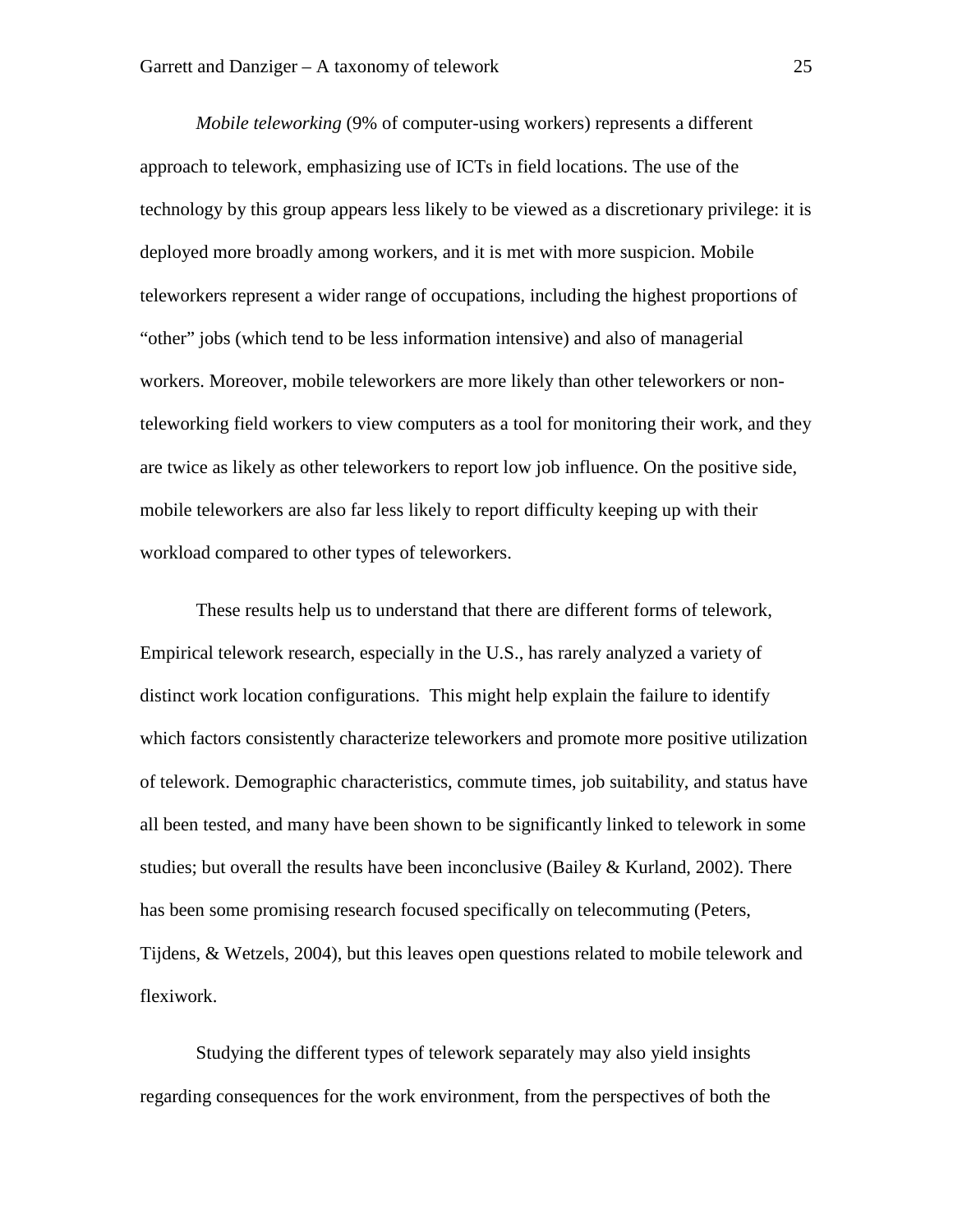employee and the organization. Increasing productivity, job satisfaction, and autonomy are oft-predicted outcomes of telework, yet there is little empirical support for these claims. The data reported here suggest that work-related outcomes vary across the different teleworker types. It seems, for example, that the anytime/anyplace teleworkers (flexiworkers) experience less job pressure and more control over their jobs than teleworkers who primarily balance work in the office and at home (fixed-site teleworkers).

We suggest that ongoing efforts to understand the causes, nature, and consequences of telework will be advanced by focusing on the types identified here. There are several avenues for further study. For example, multivariate statistical methods might be employed to specify relationships reported in this analysis more fully, since many of the individual and organizational attributes examined in this article might be interrelated. A larger sample of freelance teleworkers would be desirable to explore empirically whether the contractual dimension of the taxonomy is an important distinction. A comparative analysis of full-time versus part-time teleworkers or of those teleworkers with and without networked ICTs might refine our insights about telework. The impacts of various modes of telework on commuting behavior are another issue that merits study.

Both the remarkable advances in remote information and communications technologies and the extent to which organizations and workers are integrating these ICTs seem central to the emerging world of anytime/anyplace telework. We are persuaded that telework is an important concept, and that the use of ICT capabilities away from the office will become more widespread and more significant. Telework has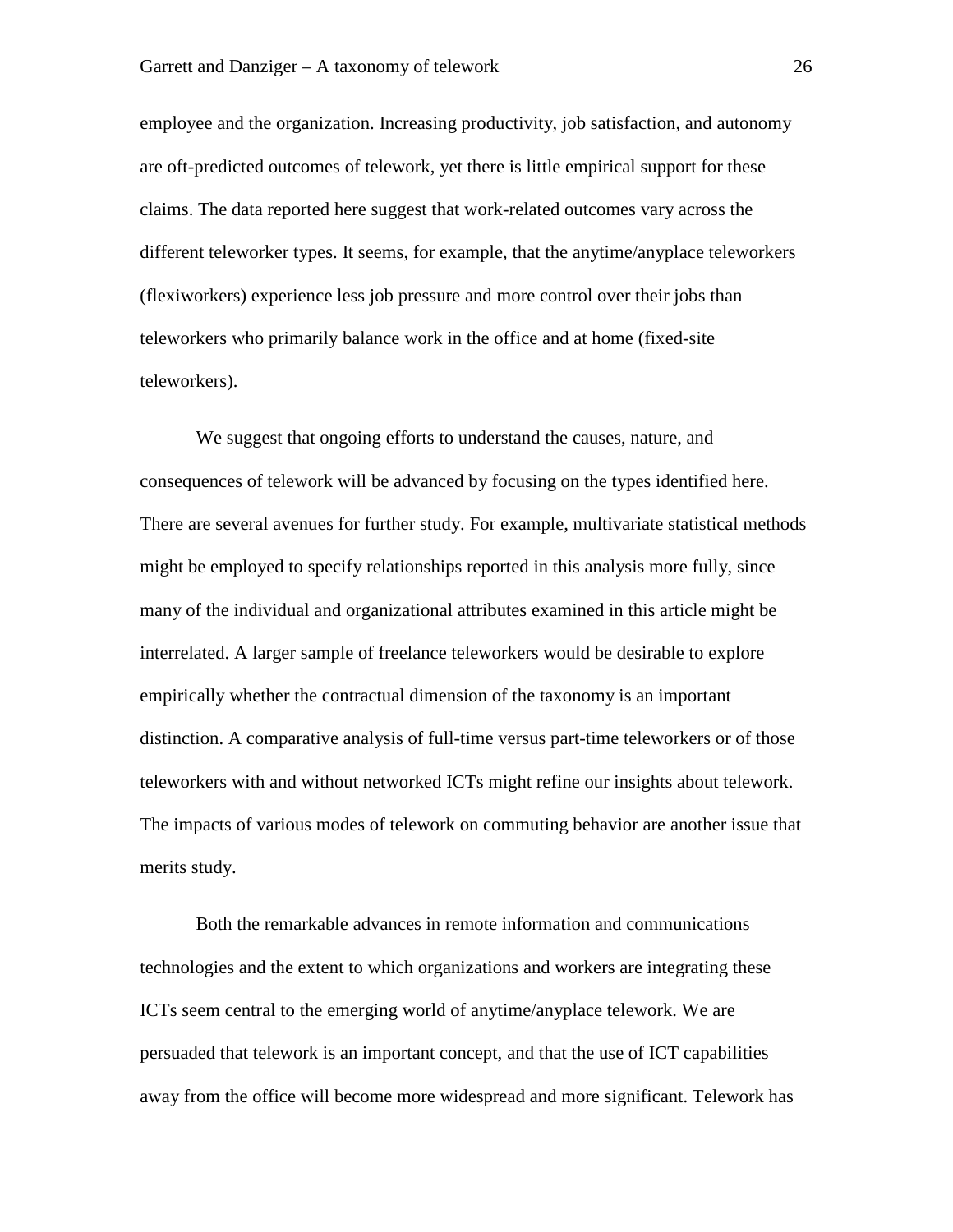been defined and used in many different ways in the research literature. We recognize that there will be no universally accepted taxonomy of telework. However, understanding the modalities and impacts of telework necessitates greater conceptual clarity. We hope that this article contributes to such clarifications, which must also be empirically grounded. We offer the categories of fixed-site teleworker, flexiworker and mobile teleworker, our research questions, and our solid empirical data as a basis for further analysis and concept development.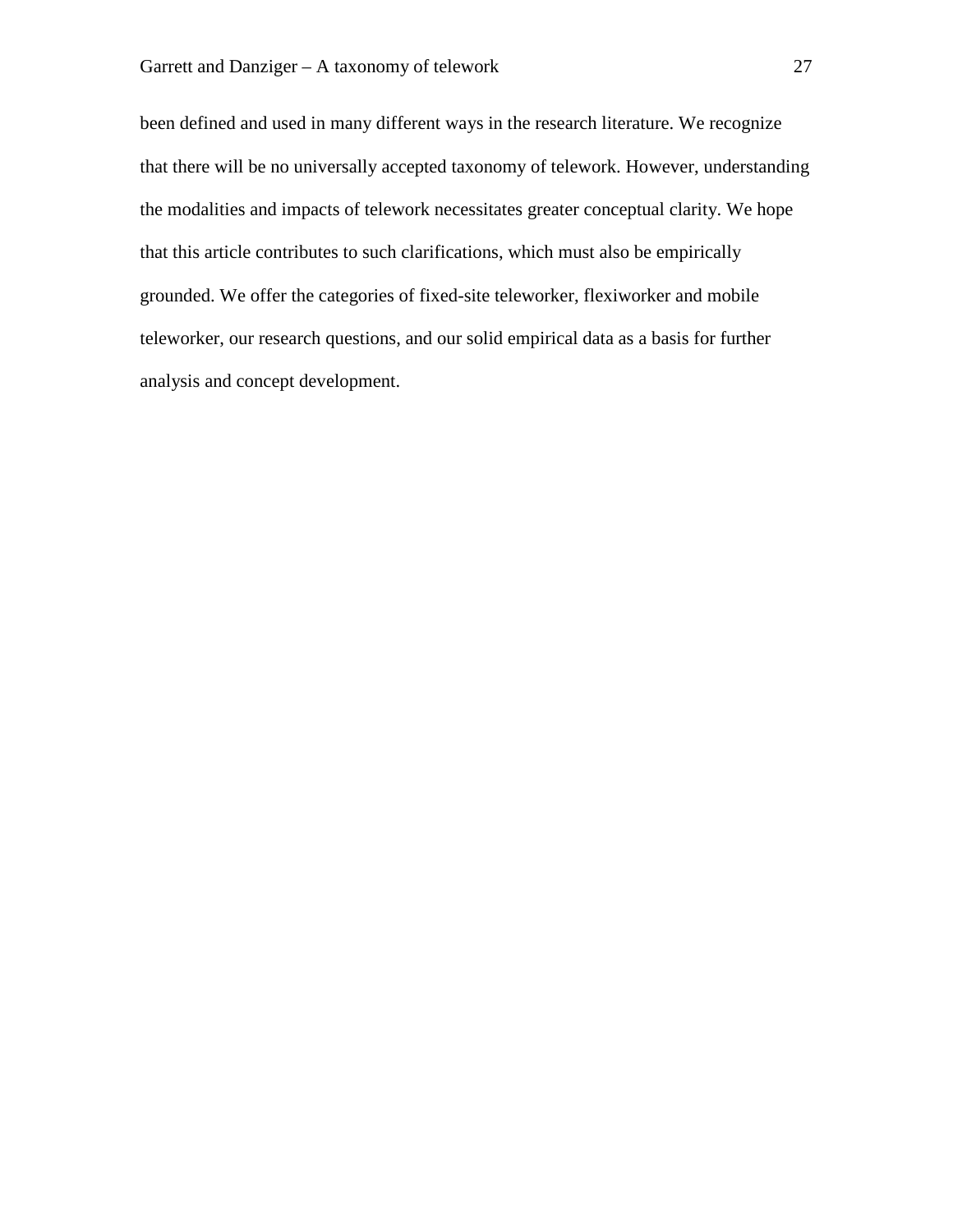#### **Appendix A: Sampling frame**

These data are from a probability sample of twelve MSAs in the United States: Austin-San Marcos, TX; Boston, MA; Des Moines, IA; Ft. Collins-Loveland, CO; Middleton-Summerset-Hunterdon, NJ; Minneapolis-St. Paul, MN; Olympia, WA; Orange County, CA; Washington DC-MD-VA. These MSAs were selected based on measures identifying them as among the most connected in the U.S. regarding Internet technologies. The survey was conducted during April to July 2004. The data were collected using a random-digit-dialing process, drawing 100 respondents from each of the 12 MSAs. The overall response rate for the survey was 44.3% using AAPOR response rate method 2.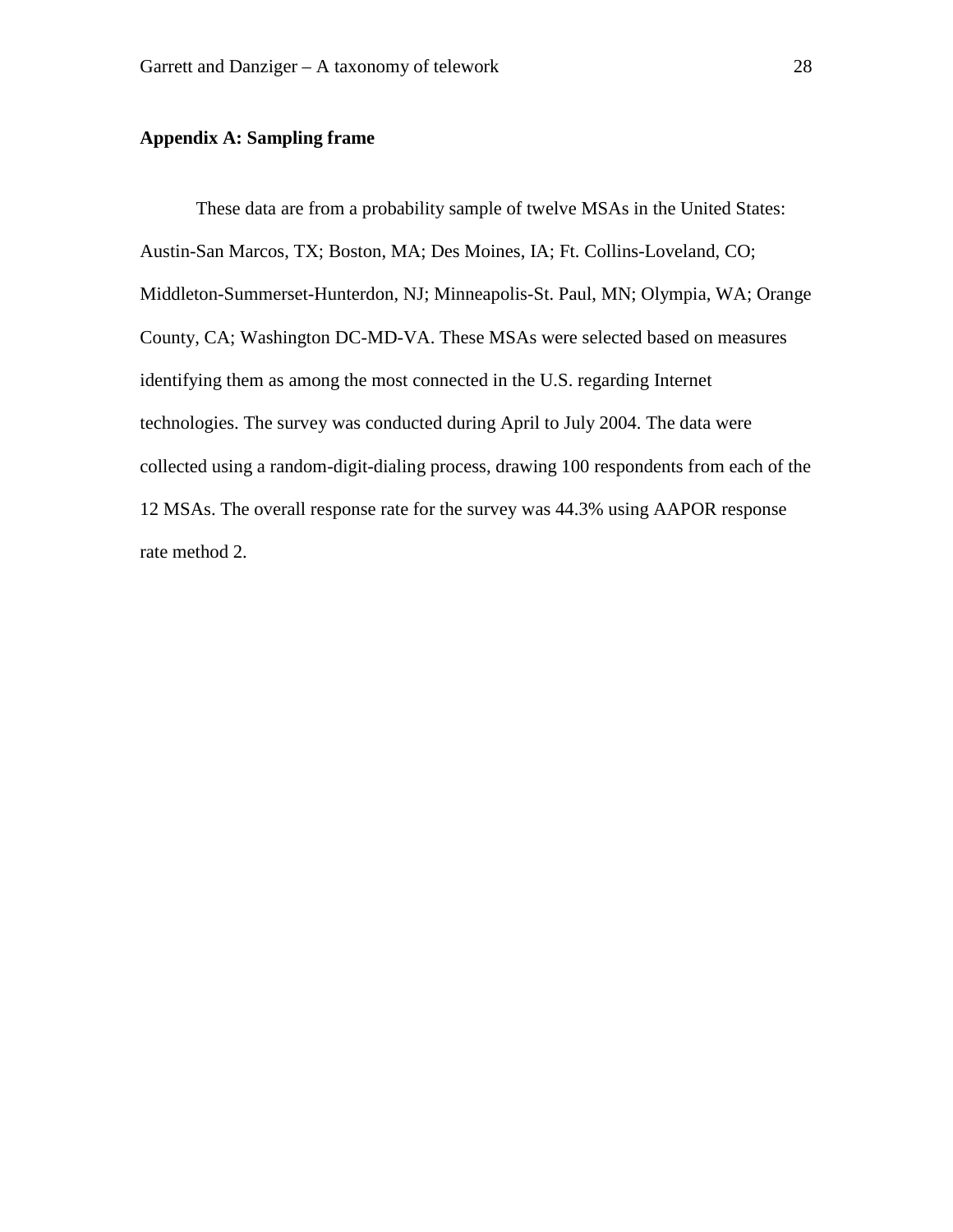#### **Appendix B: Survey questions**

#### *Telework classification questions*

About how many hours do you usually work each week including any overtime or extra hours?

How many of the [given] hours are spent working at your workplace (office away from home)?

How many of the [given] hours are spent working at home?

How many of the [given] hours are spent working in the field, that is, at other locations than your office or home?

Roughly, about how many hours a day would you say you use a computer at your home for work purposes?

Roughly, about how many hours a day would you say you use a computer in the field for work purposes?

[If R uses an Internet-connected handheld] On average, about how many minutes per day are you on-line with your handheld computer for work-related activities?

*Individual and organizational characteristics questions* 

What is the highest level of education you completed? (High school or less, trade or vocational school, some college, college graduate, graduate degree)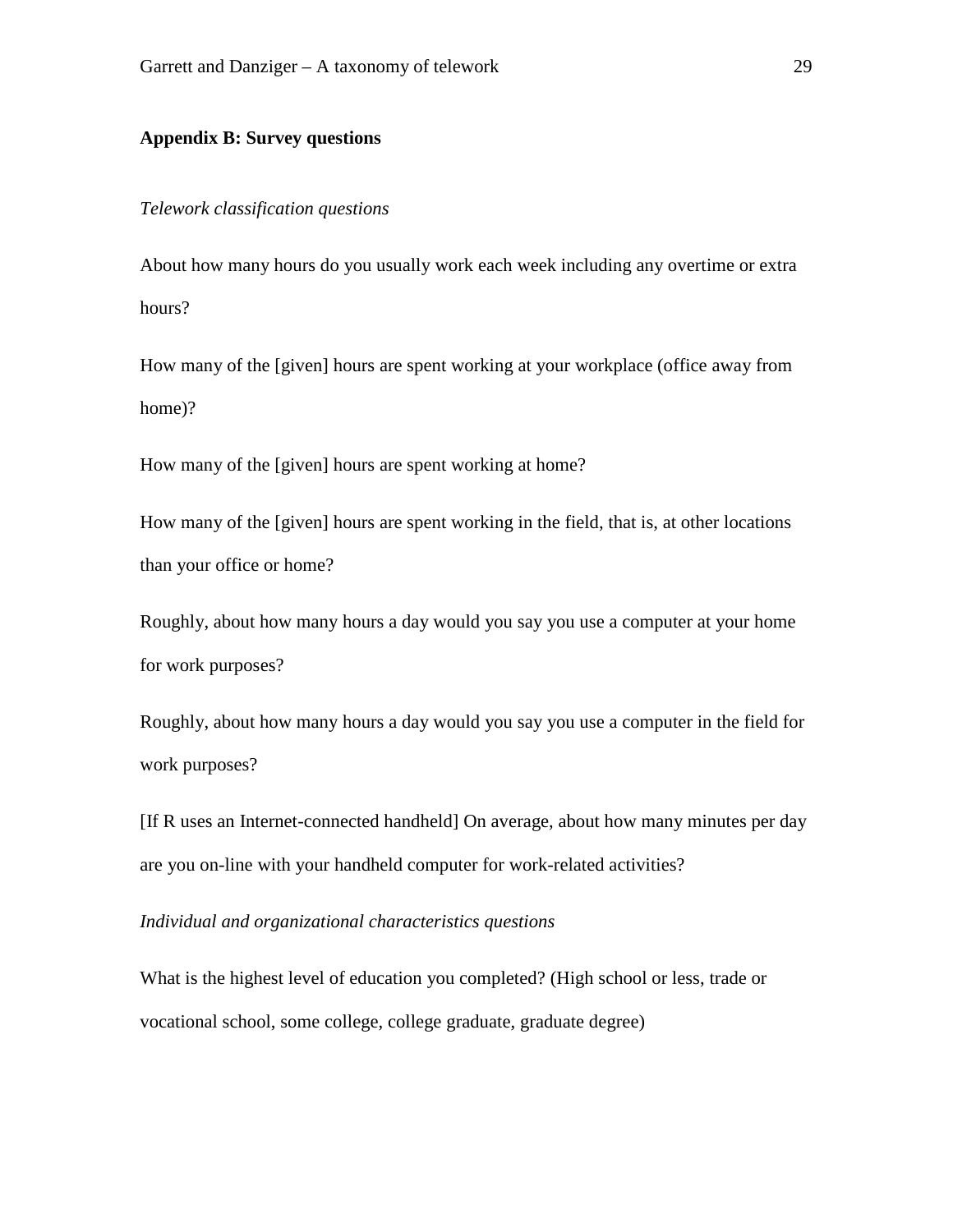What is your occupation? (Verbatim response recorded, then coded according to the U.S. Census Bureau's Standard Occupational Classification)

In what year were you born?

Does the company where you work have only one location or more than one location?

Approximately, how many employees work in the company at your location? About how many employees work for your company at all its locations combined?

My company always attempts to be on the leading edge in computer hardware and software. (5-point Likert scale anchored by 1=Strongly disagree and 5=Strongly agree) In my company, all forms, reports and information are handled electronically rather than on paper. (5-point Likert scale)

At home, are you able to connect to any of your company's databases or software?

In the field, are you able to connect to any of your company's databases or software?

[If R uses an Internet-connected handheld] Do you use the handheld on-line to access work-related information and databases?

I have a lot of say over what happens in my job. (5-point Likert scale)

Computers increase the ability of others to monitor my work. (5-point Likert scale) Thinking about your job, on the whole, are you very satisfied, somewhat satisfied, somewhat dissatisfied or very dissatisfied?

I never seem to have enough time to get my job done. (5-point Likert scale)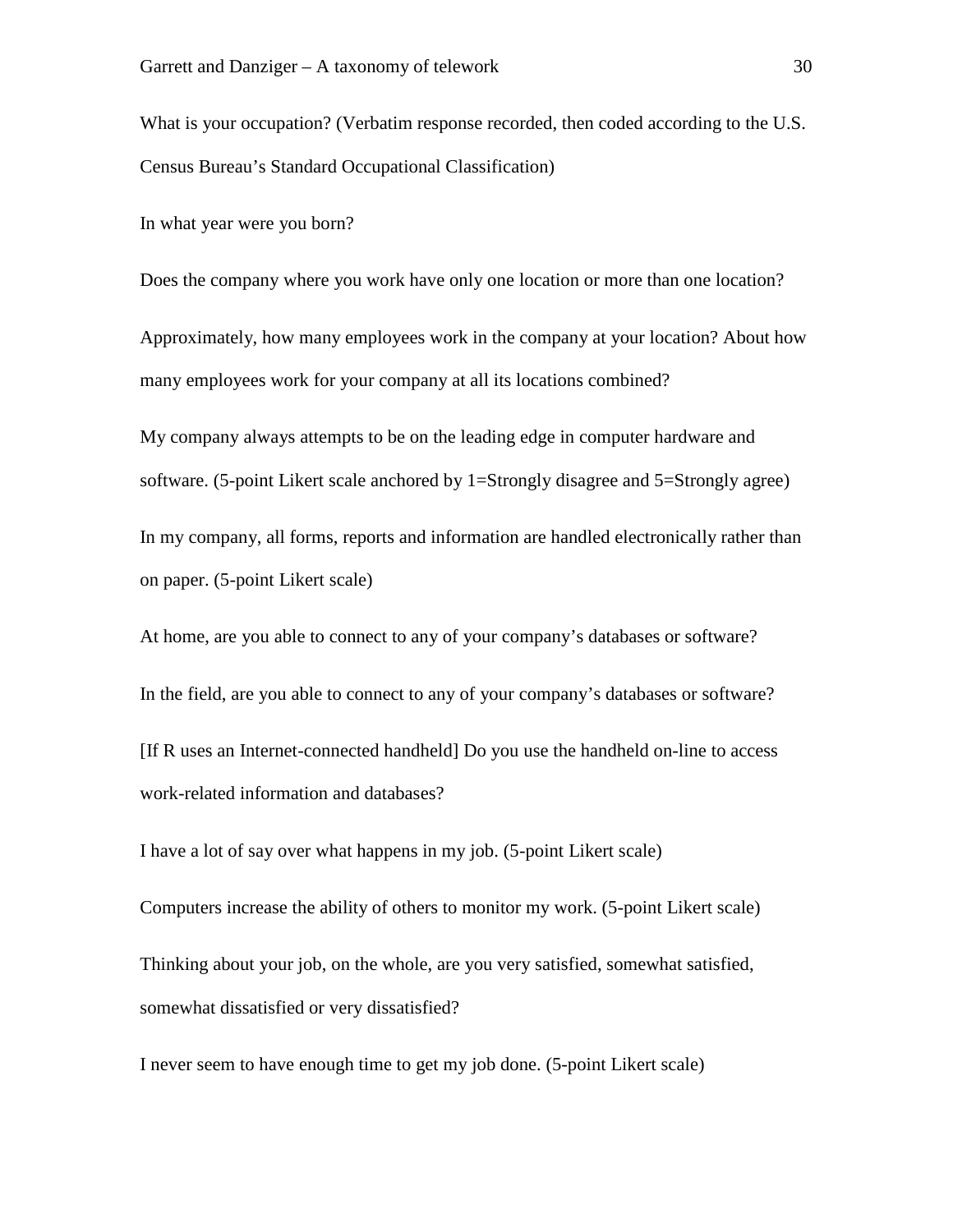Computers make me a much more productive worker. (5-point Likert scale)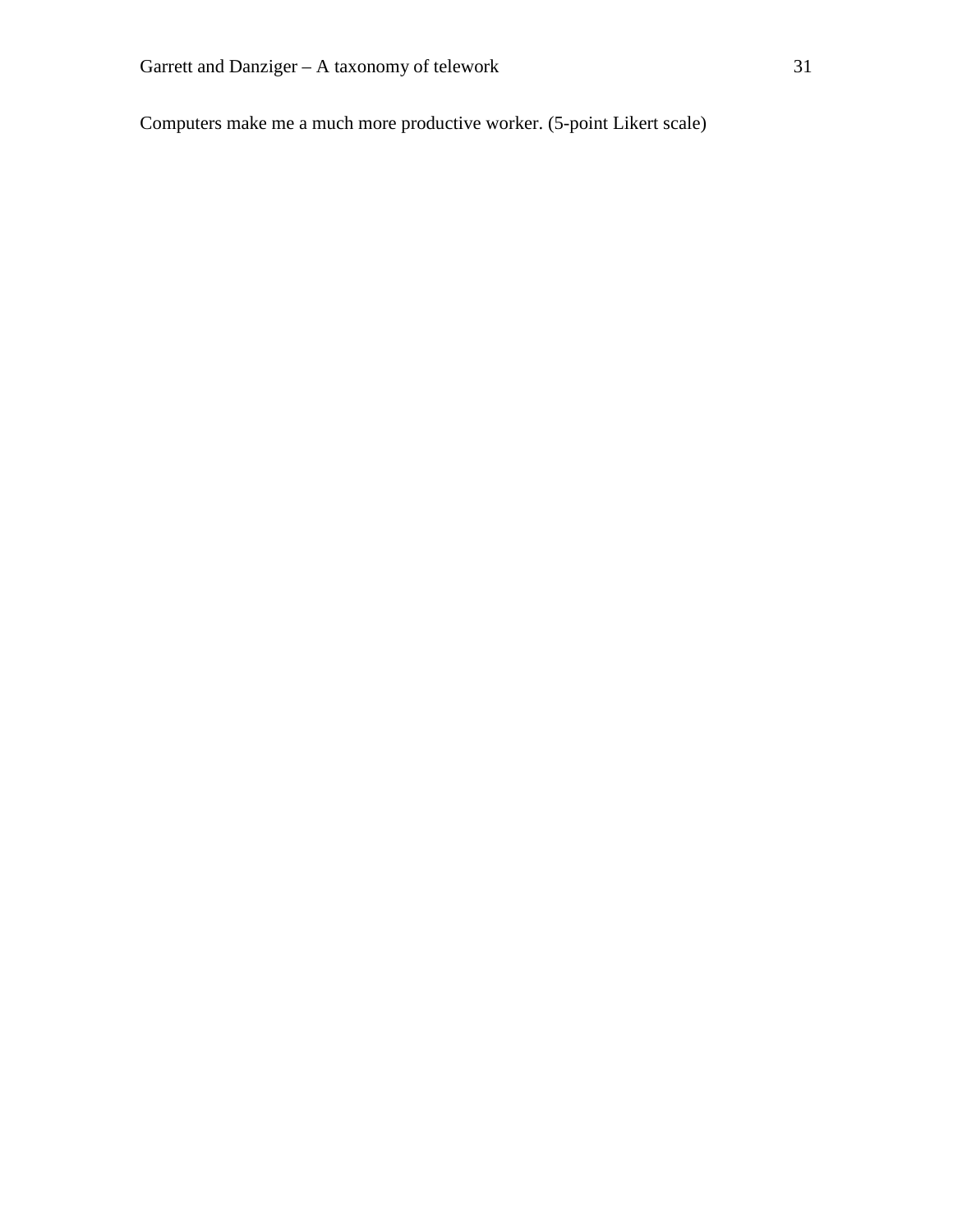# **Endnotes:**

-

<sup>1</sup>This is not to say that we view ICTs as necessarily causing telework; on the contrary, many other factors, such as organizational policies and individual choice, have been shown to be important (see Bélanger, 1999; Peters, Tijdens, & Wetzels, 2004).

 $2^{2}$  For these significance tests, fixed-site teleworkers and flexiworkers are compared to office workers, and mobile teleworkers are compared to non-teleworking field workers.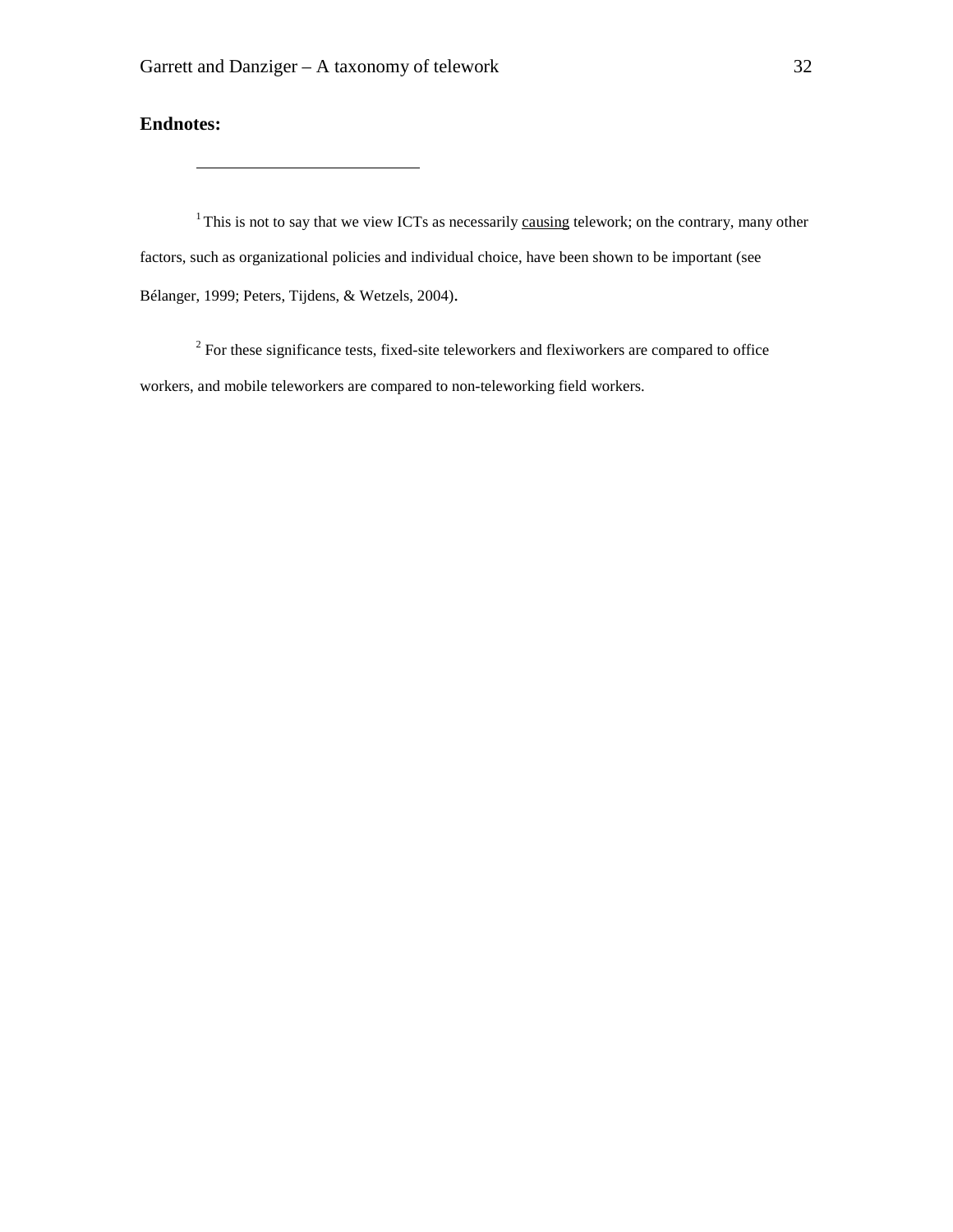#### **References**

- Bailey, D. E., & Kurland, N. B. (2002). A review of telework research: findings, new directions, and lessons for the study of modern work. *Journal of Organizational Behavior, 23*(4), 383-400.
- Baruch, Y. (2000). Teleworking: benefits and pitfalls as perceived by professionals and managers. *New Technology, Work and Employment, 15*(1), 34-49.
- Bélanger, F. (1999). Workers' propensity to telecommute: An empirical study. *Information & Management, 35*(3), 139-153.
- Bussing, A. (1998). Teleworking and Quality of Life. In P. J. Jackson & J. M. Van der Wielen (Eds.), *Teleworking: International Perspectives* (pp. 144-165). New York: Routledge.
- Davis, D. D., & Polonko, K. A. (2001). *Telework America 2001 Summary* (Press release). Scottsdale, AZ: ITAC.
- Davis, D. D., & Polonko, K. A. (2003). *Distributed Work in the Virtual Office: A National Study of Telework and Work Outcomes.* Paper presented at the Society for Industrial and Organizational Psychology, Orlando, FL.
- Dimitrova, D. (2003). Controlling teleworkers: supervision and flexibility revisited. *New Technology, Work & Employment, 18*(3), 181-194.
- Duxbury, L., & Neufeld, D. (1999). An empirical evaluation of the impacts of telecommuting on intra-organizational communication. *Journal of Engineering and Technology Management, 16*(1), 1-28.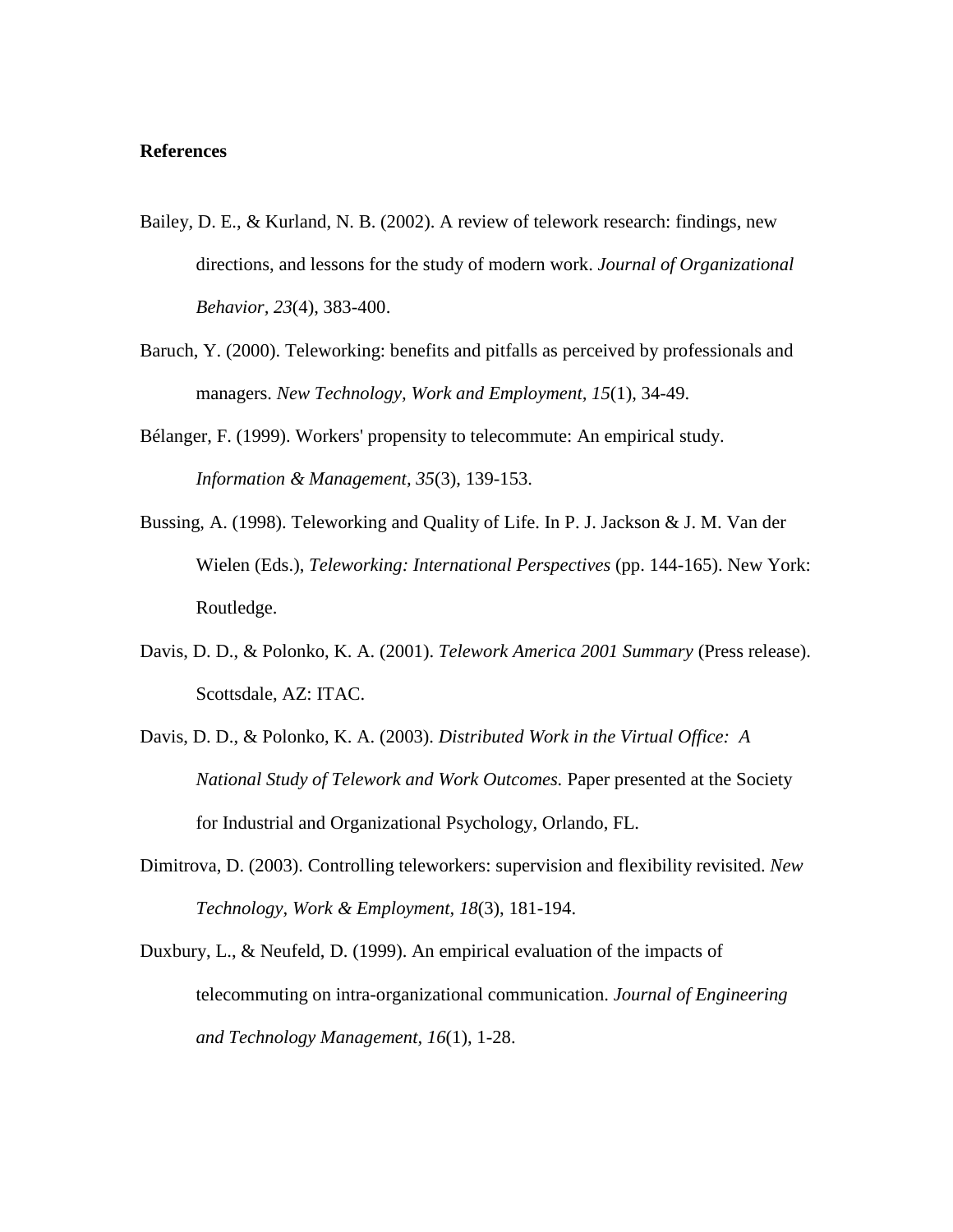- Ellison, N. B. (1999). Social Impacts: New Perspectives on Telework. *Social Science Computer Review, 17*(3), 338-356.
- Fritz, M. E. W., Higa, K., & Narasimhan, S. (1995). Toward a telework taxonomy and test for suitability: A synthesis of the literature. *Group Decision and Negotiation, 4*(4), 311-334.
- Gareis, K. (2002). *The Intensity of Telework in 2002 in the EU, Switzerland and the USA*. Bonn, Germany: empirica GmbH
- Haddon, L., & Brynin, M. (2005). The character of telework and the characteristics of teleworkers. *New Technology, Work and Employment, 20*(1), 34-46.
- Hill, E. J., Hawkins, A. J., & Miller, B. C. (1996). Work and Family in the Virtual Office: Perceived Influences of Mobile Telework. *Family Relations, 45*(3), 293-301.
- *JALA International: Telework definitions*. Retrieved February 27, 2006, from http://www.jala.com/definitions.php
- Kraut, R. E. (1989). Telecommuting: The Trade-offs of Home Work. *Journal of Communication, 39*(3), 19-47.
- Kurland, N. B., & Bailey, D. E. (1999). Telework: The Advantages and Challenges of Working Here, There, Anywhere, and Anytime. *Organizational Dynamics, 28*(2), 53.
- Lindstrom, J., Moberg, A., & Rapp, B. (1997). On the classification of telework. *European Journal of Information Systems, 6*, 243-255.
- Mokhtarian, P. L. (1991). Defining telecommuting. *Transportation Research Record 1305*, 273-281.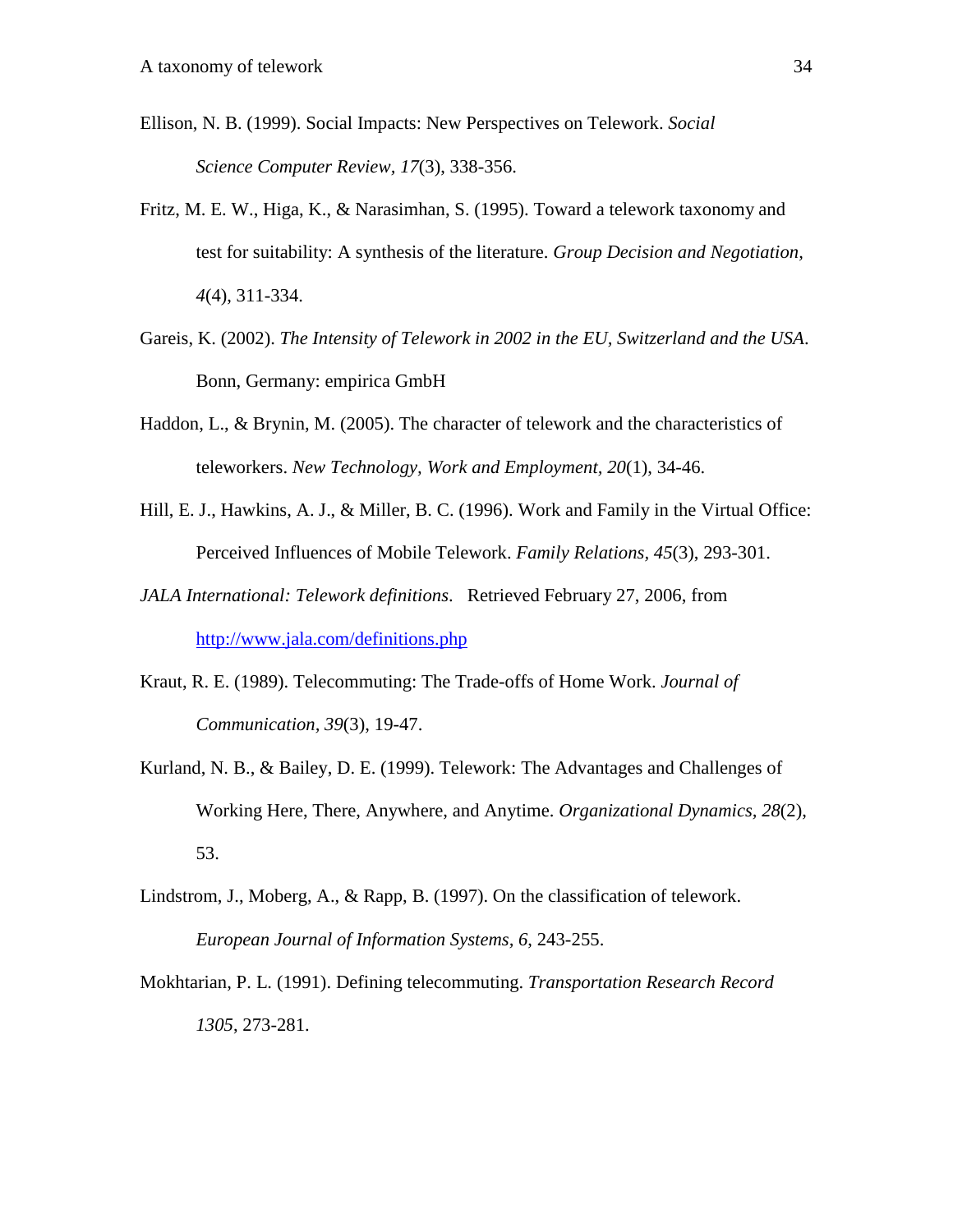- Mokhtarian, P. L., Salomon, I., & Choo, S. (2005). Measuring the Measurable: Why Can't We Agree on the Number of Telecommuters in the U.S.? *Quality and Quantity, 39*(4), 423-452.
- Nilles, J. M. (1975). Telecommunications and Organizational Decentralization. *IEEE Transactions On Communications, COM-23*(10), 1142 - 1147
- Olson, M., H., & Primps, S., B. (1990). Working at home with computers. In M. D. Ermann, M. B. Williams & C. Gutiérrez Carranza (Eds.), *Computers, ethics, and society* (pp. 189-201). New York: Oxford University Press.
- Peters, P., Tijdens, K. G., & Wetzels, C. (2004). Employees' opportunities, preferences, and practices in telecommuting adoption. *Information & Management, 41*(4), 469-482.
- Pinsonneault, A., & Boisvert, M. (2001). The Impacts of Telecommuting on Organizations and Individuals: A Review of the Literature. In N. J. Johnson (Ed.), *Telecommuting and Virtual Offices: Issues & Opportunities* (pp. 163-185). Hershey USA & London UK: Idea Group Publishing.
- Qvortrup, L. (1998). From Teleworking to Networking. In P. J. Jackson & J. M. van der Wielen (Eds.), *Teleworking: International Perspectives* (pp. 21-39). New York: Routledge.
- Salaff, J. W. (2002). Where Home is the Office. In B. Wellman & C. Haythornthwaite (Eds.), *The Internet in Everyday Life* (pp. 464-495). Malden, MA: Blackwell Publishing.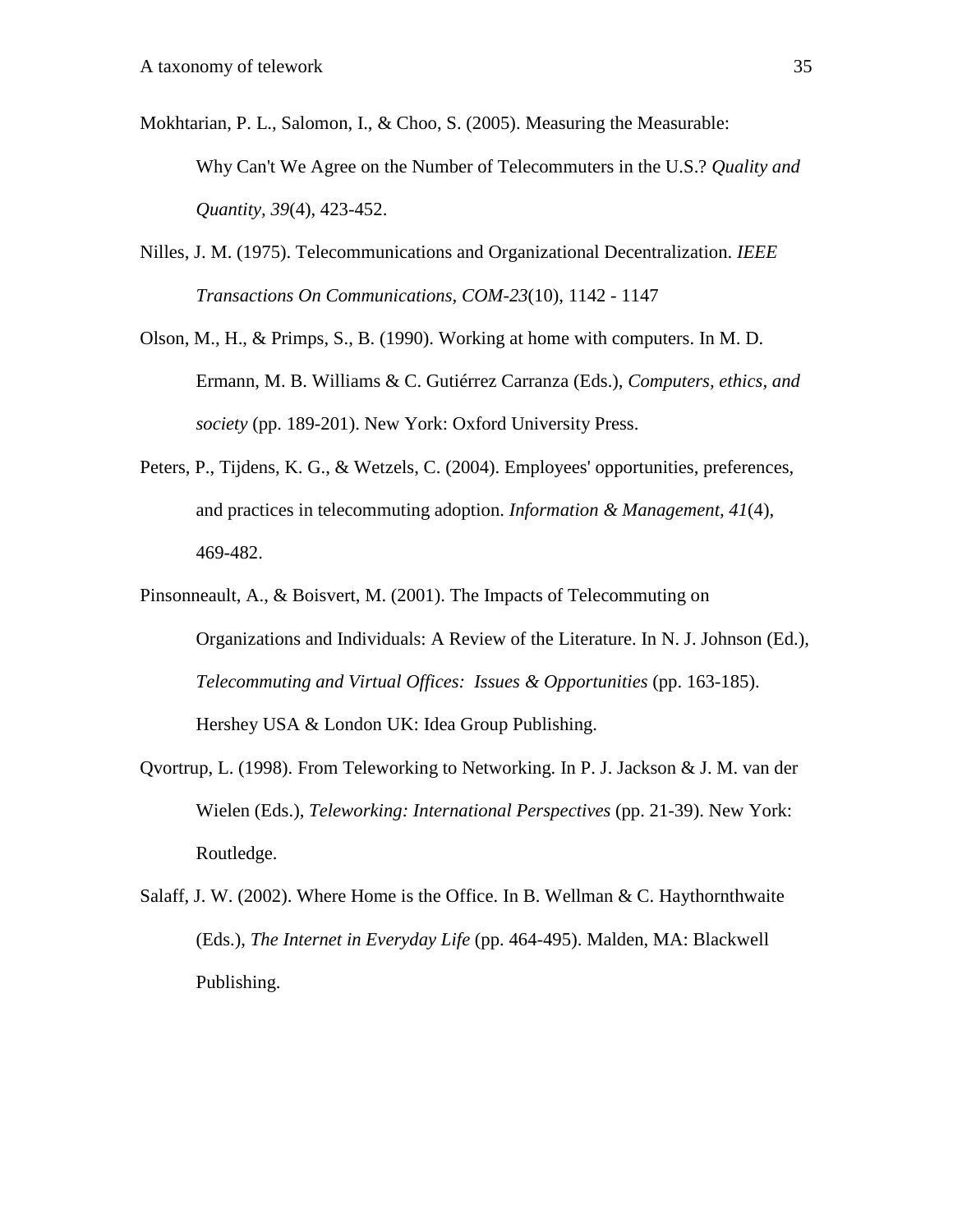- Smith, R. L., Jr. (2005). *Annual Survey Shows Americans Are Working From Many Different Locations Outside Their Employer's Office* (Press Release). Silver Spring, MD: ITAC.
- Stanworth, C. (1998). Telework and the Information Age. *New Technology, Work and Employment, 13*(1), 51-62.
- Steward, B. (2000). Changing Times The meaning, measurement and use of time in teleworking. *Time & Society, 9*(1), 57-74.
- Sullivan, C. (2003). What's in a name? Definitions and conceptualisations of teleworking and homeworking. *New Technology, Work & Employment, 18*(3), 158-165.
- Venkatesh, A., & Vitalari, N. P. (1992). An Emerging Distributed Work Arrangement: An Investigation of Computer-Based Supplemental Work at Home. *Management Science, 38*(12), 1687-1706.
- Wellman, B., Salaff, J., Dimitrova, D., Garton, L., Gulia, M., & Haythornthwaite, C. (1996). Computer Networks As Social Networks: Collaborative Work, Telework, and Virtual Community. *Annual Review of Sociology, 22*(1), 213-238.
- *Work at home in 2004*. (2005). (Press release No. USDL 05-1768). Washington, DC: Bureau of Labor Statistics.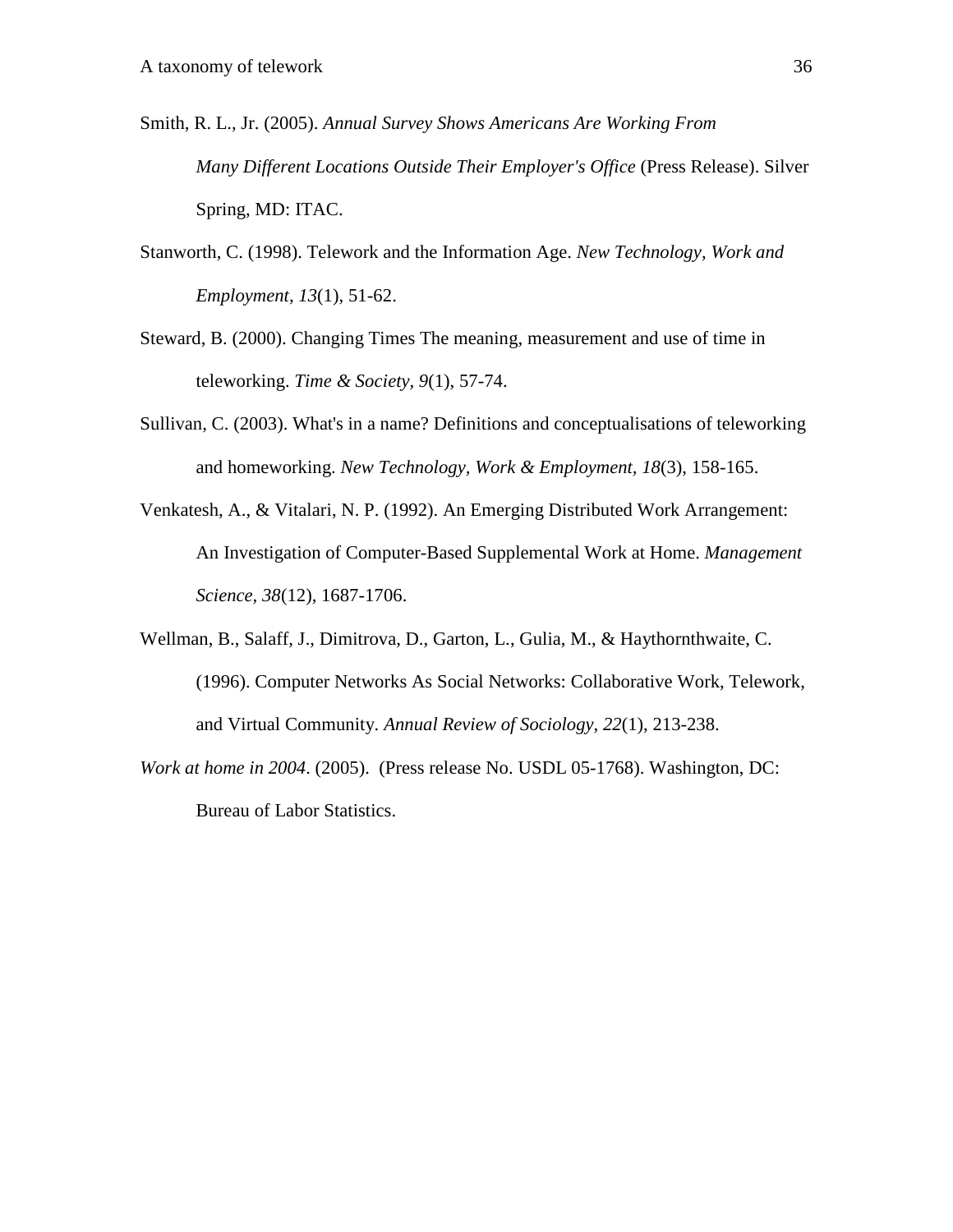#### **Biosketches**

R. Kelly Garrett is a Senior Research Fellow in the Center for Research on Information Technology and Organizations (CRITO) at the University of California, Irvine. He may be contacted at garrettk@uci.edu.

James N. Danziger is a Professor of Political Science in the School of Social Sciences and Associate Director of the Center for Research on Information Technology and Organizations (CRITO) at the University of California, Irvine. He may be contacted at danziger@uci.edu.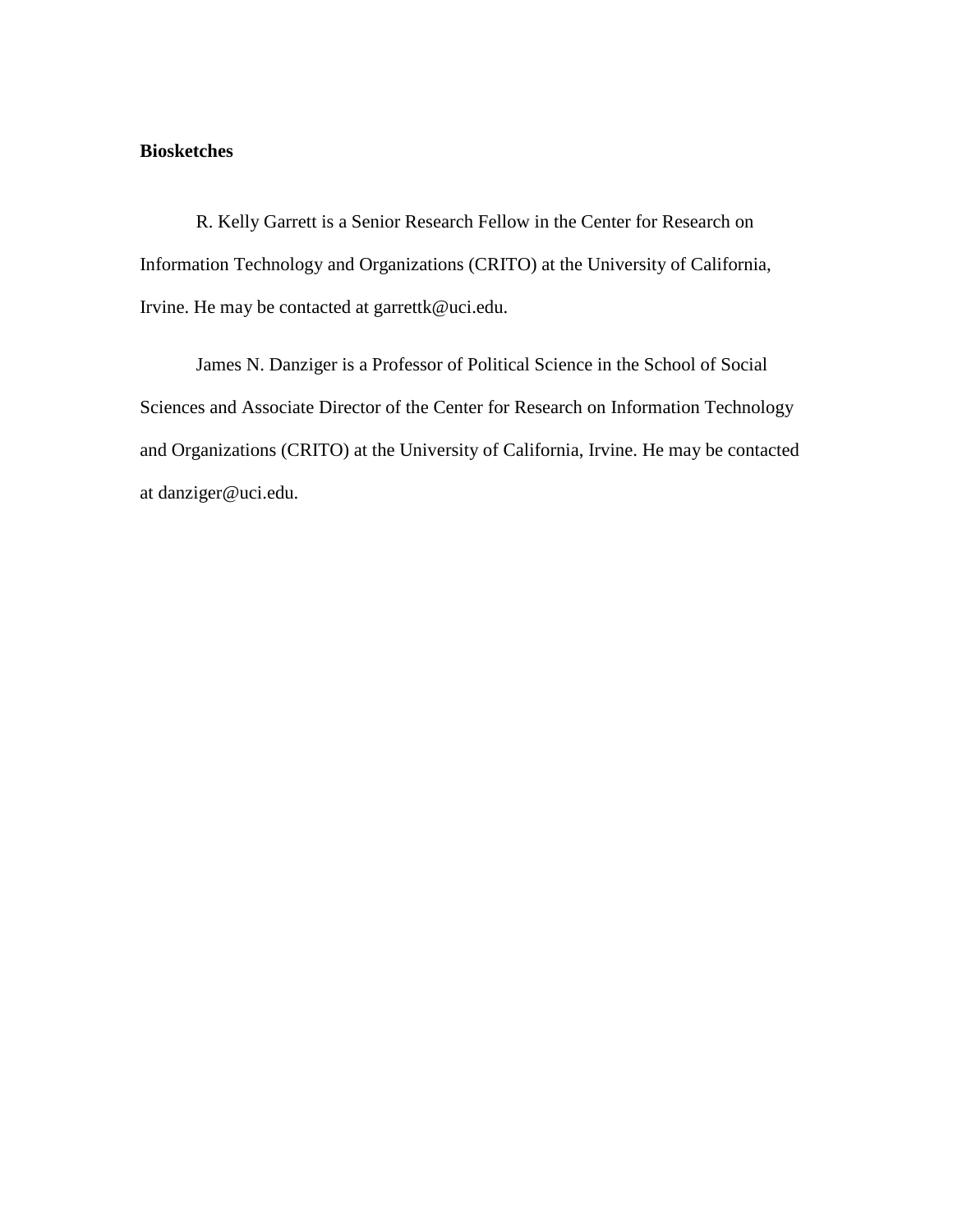# A taxonomy of telework – tables

|                         | <b>Contractual Relationship</b>                          |                                                                         |  |  |
|-------------------------|----------------------------------------------------------|-------------------------------------------------------------------------|--|--|
| <b>Work Locations</b>   | Organizationally-affiliated<br>employment<br>(employees) | Organization-independent<br>employment<br>(self-employed/contract work) |  |  |
|                         |                                                          |                                                                         |  |  |
| Home                    | Home-based teleworker<br>(or supplementary teleworker)   | Freelance teleworker                                                    |  |  |
| Home, office, and field | Multi-site teleworker<br>(or supplementary teleworker)   |                                                                         |  |  |

**Table 1. Peters et al.'s (2004) telework categories**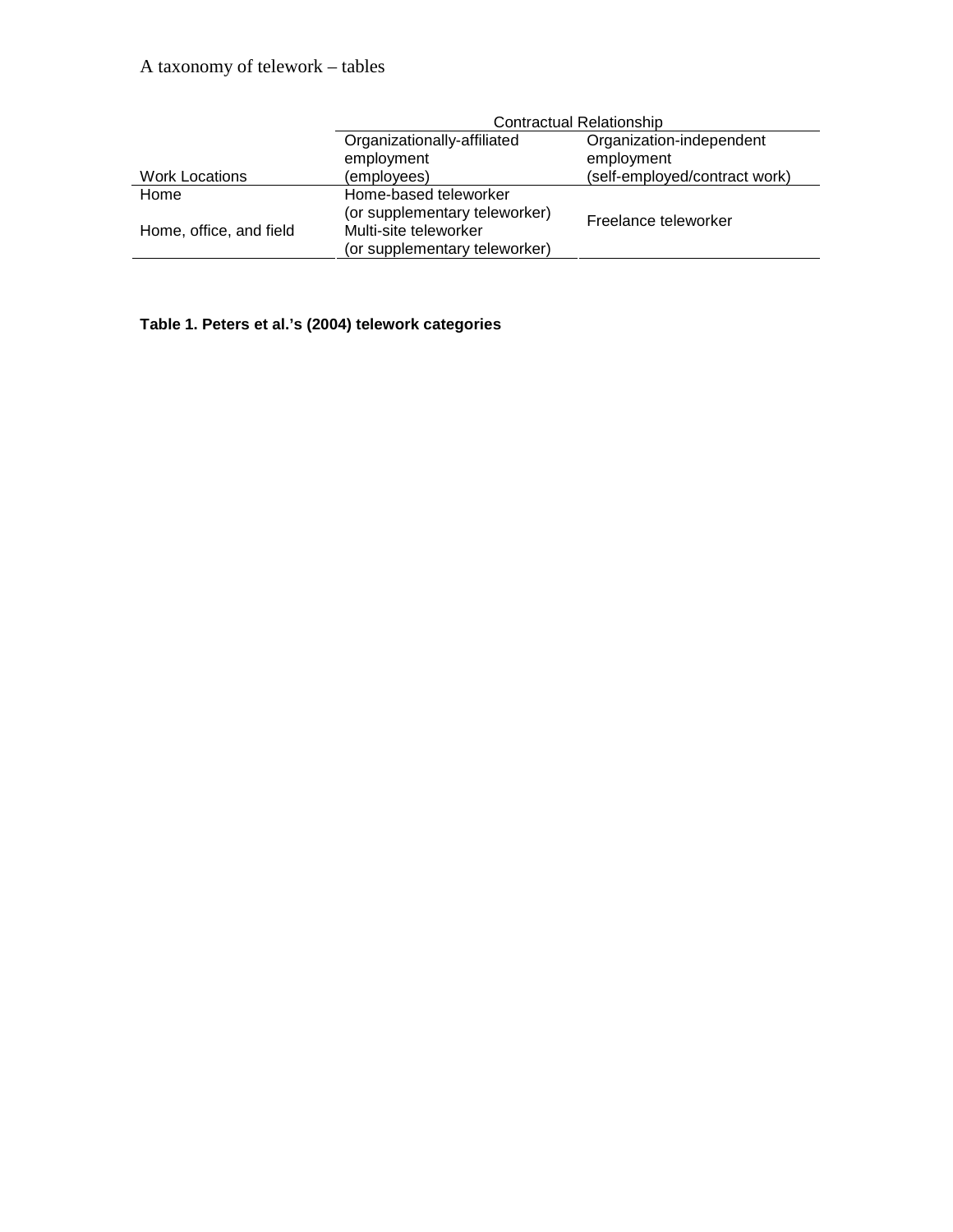|                          | <b>Contractual Relationship</b> |                               |  |  |
|--------------------------|---------------------------------|-------------------------------|--|--|
|                          | Organizationally-affiliated     | Organization-independent      |  |  |
|                          | employment                      | employment                    |  |  |
| <b>Work Locations</b>    | (employees)                     | (self-employed/contract work) |  |  |
| Home or satellite office | Telecommuter                    | Electronic homeworker         |  |  |
| Home, office, and field  |                                 | Flexiworker                   |  |  |

**Table 2. Qvortrup's (1998) telework categories**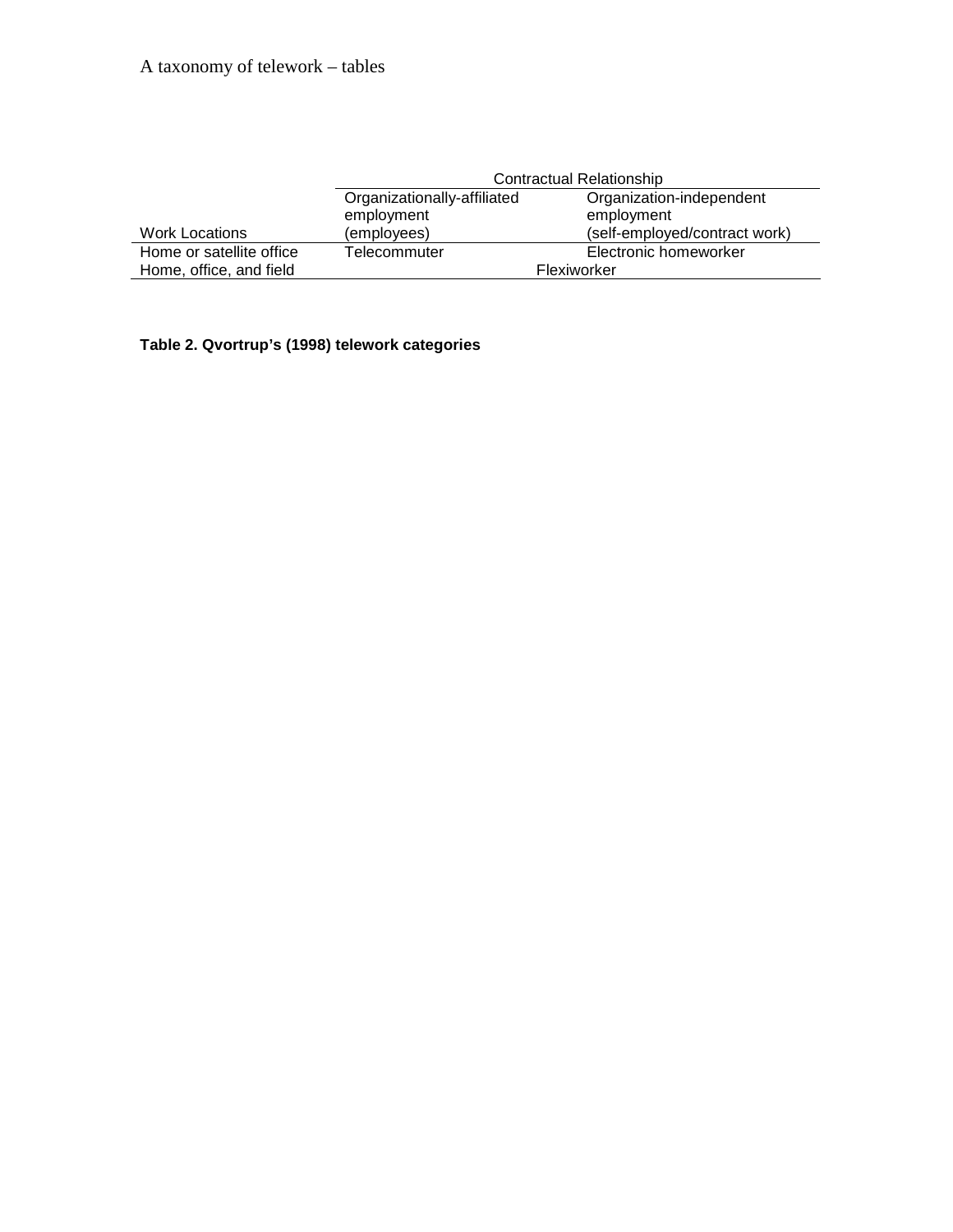|                          | <b>Contractual Relationship</b>                         |                                 |  |  |
|--------------------------|---------------------------------------------------------|---------------------------------|--|--|
|                          | Organizationally-affiliated<br>Organization-independent |                                 |  |  |
|                          | employment                                              | employment                      |  |  |
| <b>Work Locations</b>    | (employees)                                             | (self-employed/contract work)   |  |  |
| Home or satellite office | Fixed-site teleworker                                   | Freelance fixed-site teleworker |  |  |
| Field                    | Mobile teleworker                                       | Freelance mobile teleworker     |  |  |
| Home, office, and field  | Flexiworker                                             | Freelance flexiworker           |  |  |

# **Table 3. Proposed telework taxonomy**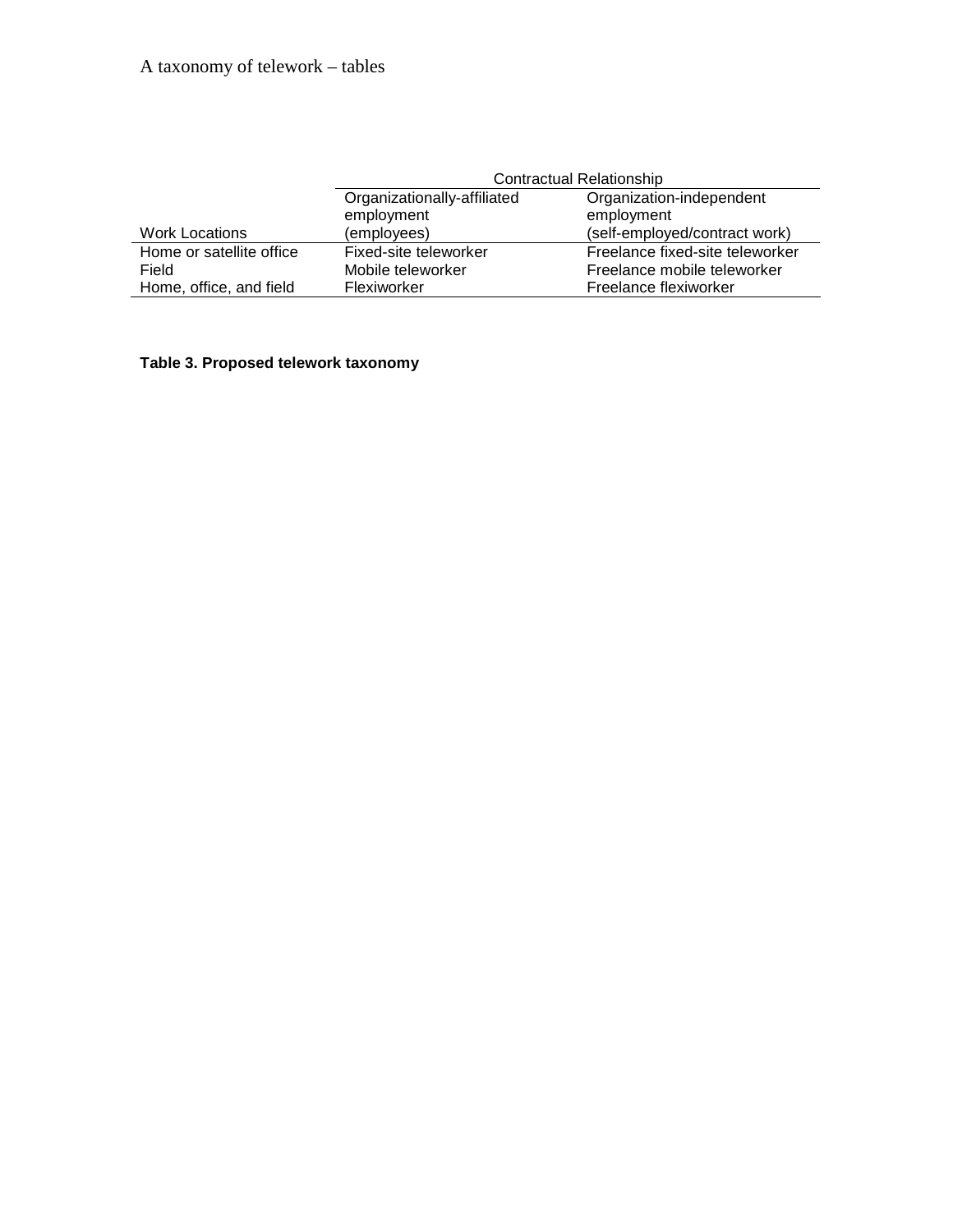|                                                   | Frequency | Percent |
|---------------------------------------------------|-----------|---------|
| Type of work (Standard Occupation Classification) |           |         |
| Professional & related                            | 473       | 39.4%   |
| Management, business & financial                  | 295       | 24.5%   |
| Office & administrative support                   | 135       | 11.2%   |
| Sales & related                                   | 102       | 8.5%    |
| Other                                             | 94        | 7.8%    |
| Total                                             | $1099^a$  | 91.4%   |
| <b>Educational attainment</b>                     |           |         |
| Some college or less                              | 380       | 31.6%   |
| College                                           | 453       | 37.7%   |
| Graduate degree                                   | 359       | 29.9%   |
| Total                                             | 1192      | 99.2%   |
| Gender                                            |           |         |
| Male                                              | 576       | 47.9%   |
| Female                                            | 626       | 52.1%   |
| Total                                             | 1202      | 100.0%  |
| Age                                               |           |         |
| $18 - 24$                                         | 51        | 4.2%    |
| $25 - 34$                                         | 215       | 17.9%   |
| $35 - 44$                                         | 348       | 29.0%   |
| $45 - 54$                                         | 321       | 26.7%   |
| 55 and older                                      | 223       | 18.6%   |
| Total                                             | 1202      | 100.0%  |

a. Missing cases due to insufficient information to classify or no respondent answer.

# **Table 4. Characteristics of the Respondents**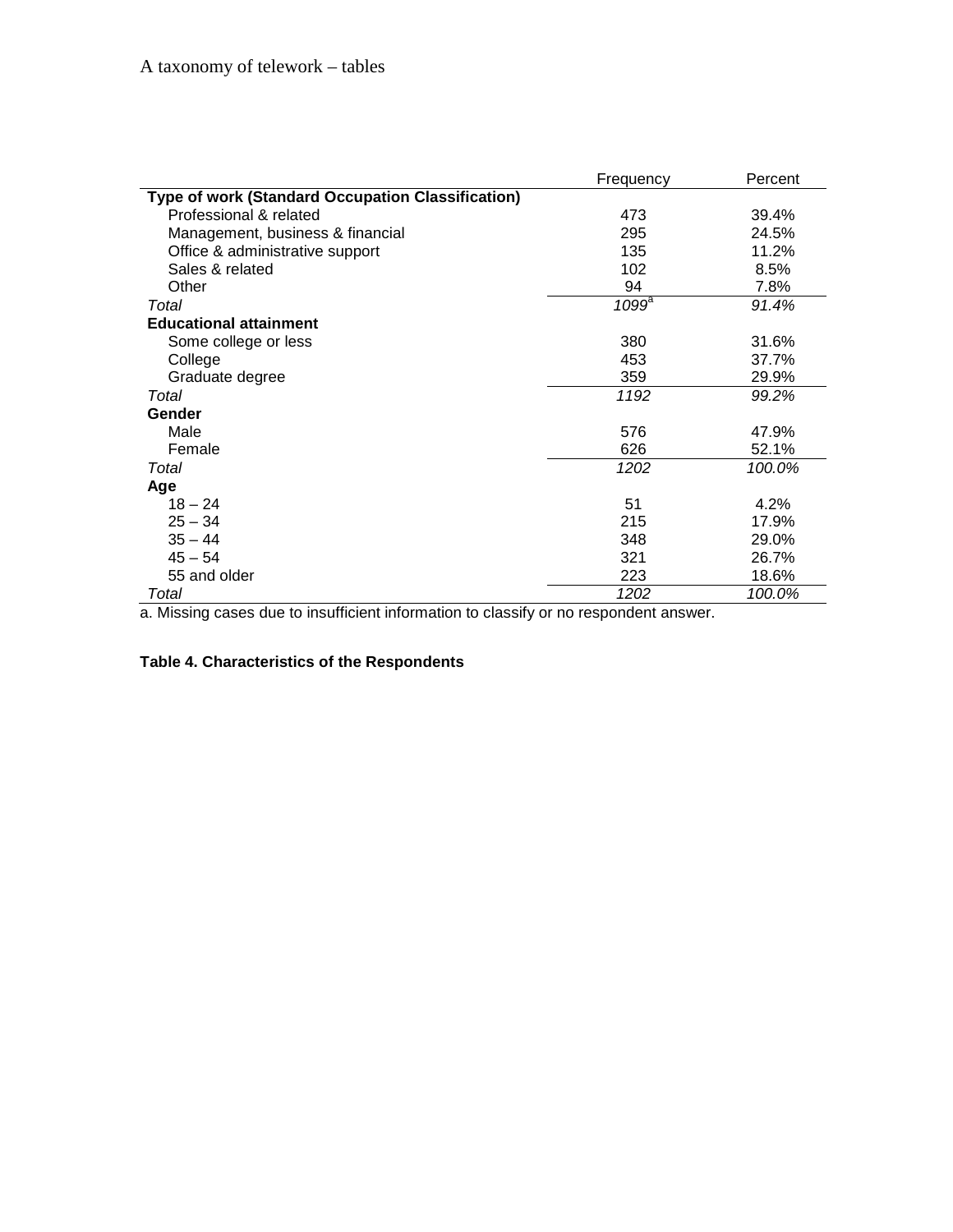|                                  | Frequency | Percent |
|----------------------------------|-----------|---------|
| Office worker                    | 705       | 58.7%   |
| Field worker                     | 107       | 8.9%    |
| Home worker                      |           | $0.1\%$ |
| Subtotal non-teleworkers         | 813       | 67.6%   |
| Fixed-site teleworker            | 132       | 11.0%   |
| Mobile teleworker                | 105       | 8.7%    |
| Flexiworker                      | 62        | 5.2%    |
| Subtotal teleworkers             | 299       | 24.9%   |
| Freelance fixed-site teleworkers | 36        | 3.0%    |
| Freelance mobile teleworkers     | 36        | 3.0%    |
| Freelance flexiworkers           | 18        | 1.5%    |
| Subtotal freelance teleworkers   | 90        | 7.5%    |
| Subtotal all teleworkers         | 389       | 32.4%   |
| Total                            | 1202      | 100.0%  |

**Table 5. Frequency of teleworker types and non-teleworkers in sample**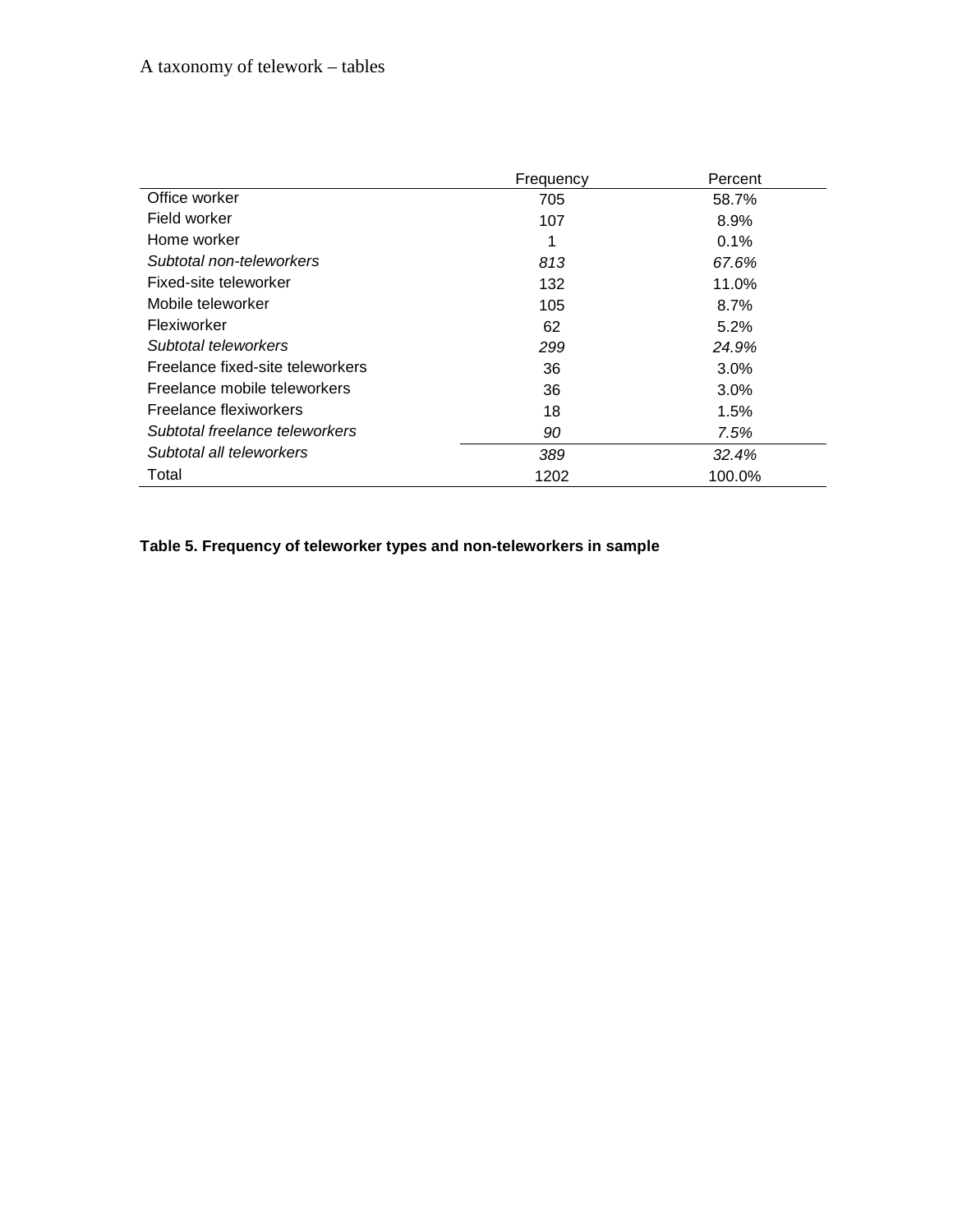|                                                     |                     |        |             | <b>Teleworkers</b> |           |
|-----------------------------------------------------|---------------------|--------|-------------|--------------------|-----------|
|                                                     | Office              | Field  | Fixed-site  | Mobile             | Flexi-    |
|                                                     | worker              | worker | teleworker  | teleworker         | worker    |
| (N)                                                 | $675 - 705^{\circ}$ | 94-107 | $127 - 132$ | $92 - 105$         | $57 - 62$ |
| <b>Standard Occupational Classification</b>         |                     |        |             |                    |           |
| Management, business &<br>financial                 | 24.8%               | 25.3%  | 27.6%       | 33.7%              | 29.8%     |
| Professional & related                              | 43.1                | 35.8   | 58.3        | 34.8               | 40.4      |
| Sales & related                                     | 5.4                 | 14.7   | 5.5         | 17.4               | 28.1      |
| Office & admin. support                             | 18.8                | 3.2    | 5.5         | 3.3                | 0.0       |
| Other                                               | 7.9                 | 21.1   | 3.1         | 10.9               | 1.8       |
| <b>Educational attainment</b>                       |                     |        |             |                    |           |
| Some college or less                                | 36.3%               | 32.7%  | 19.8%       | 30.8%              | 21.0%     |
| College                                             | 37.8                | 33.6   | 35.9        | 40.4               | 35.5      |
| Graduate degree                                     | 25.9                | 25.9   | 44.3        | 28.8               | 43.5      |
| Gender                                              |                     |        |             |                    |           |
| Male                                                | 40.6%               | 62.6%  | 47.0%       | 77.1%              | 54.8%     |
| Female                                              | 59.4                | 37.4   | 53.0        | 22.9               | 45.2      |
| Age                                                 |                     |        |             |                    |           |
| $18 - 24$                                           | 4.9%                | 5.7%   | 2.3%        | 4.9%               | 3.3%      |
| $25 - 34$                                           | 20.0                | 17.9   | 21.1        | 20.4               | 8.2       |
| $35 - 44$                                           | 29.2                | 34.9   | 32.0        | 32.0               | 31.1      |
| $45 - 54$                                           | 26.8                | 25.5   | 28.1        | 20.4               | 39.3      |
| 55 and older                                        | 19.1                | 16.0   | 16.4        | 22.3               | 18.0      |
| Average weekly work hours                           |                     |        |             |                    |           |
| Mean                                                | 44.6                | 47.7   | 48.1        | 48.1               | 49.3      |
|                                                     | hours               | hours  | hours       | hours              | hours     |
| Std. Dev.                                           | 8.8                 | 9.5    | 10.2        | 10.6               | 12.3      |
| Percent of work hours out of office                 |                     |        |             |                    |           |
| Mean                                                | 3.0%                | 41.8%  | 32.2%       | 57.5%              | 55.4%     |
| Std. Dev.                                           | 9.8                 | 29.8   | 25.5        | 35.5               | 19.2      |
| Percent of work hours using computers out of office |                     |        |             |                    |           |
| Mean                                                | 2.1%                | 1.7%   | 29.0%       | 46.3%              | 47.5%     |
| Std. Dev.                                           | 8.1                 | 4.2    | 25.3        | 30.4               | 27.9      |

a. Except Standard Occupation Classification, for which the N is 649.

## **Table 6. Comparing characteristics of worker types**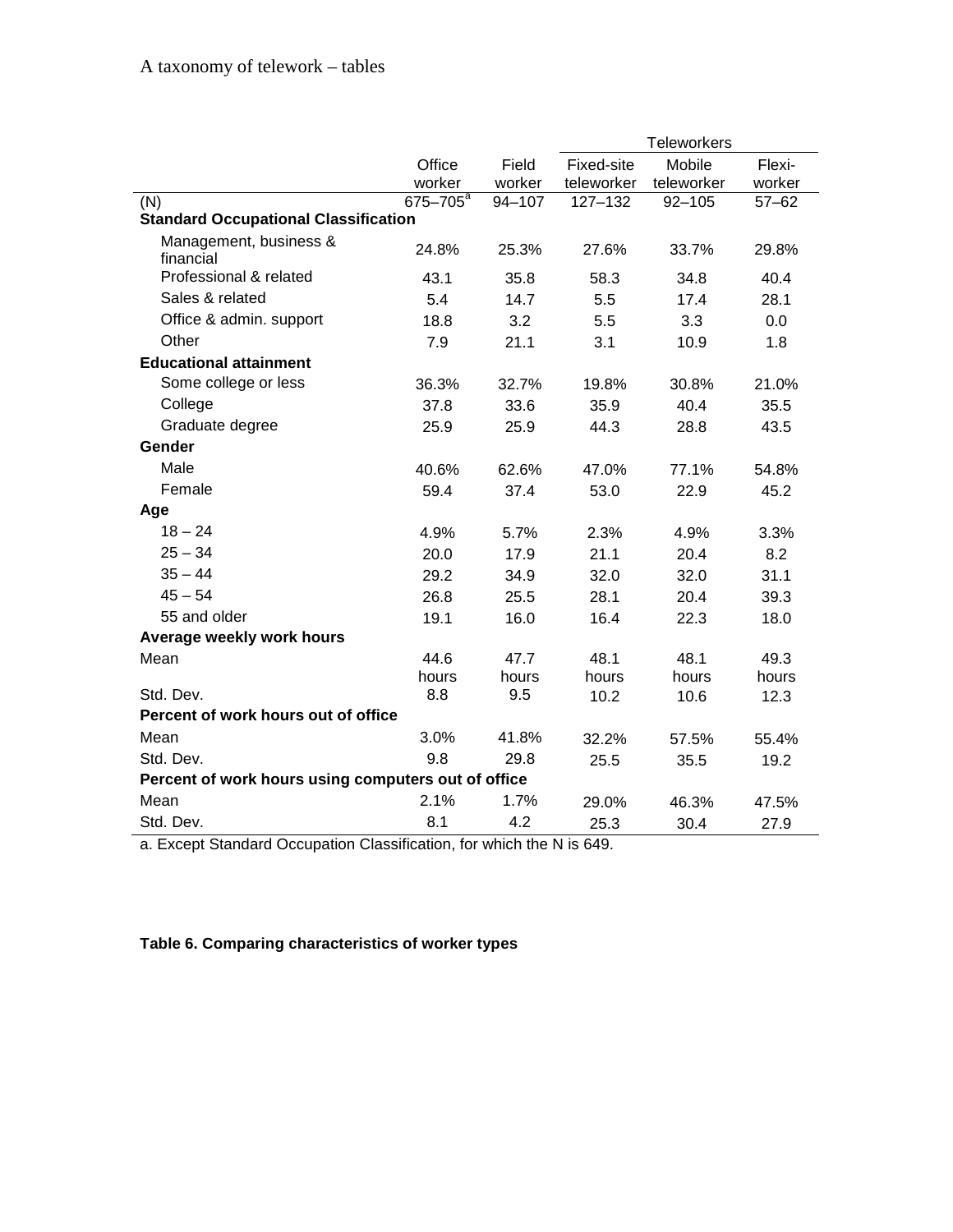|                                                                                             | Fixed-site |             | Mobile     |            |
|---------------------------------------------------------------------------------------------|------------|-------------|------------|------------|
|                                                                                             | teleworker | Flexiworker | teleworker | χ2         |
| (N)                                                                                         | 127-131    | $57 - 62$   | $92 - 104$ |            |
| <b>Education</b>                                                                            |            |             |            | 7.602      |
| Less than college                                                                           | 19.8%      | 21.0%       | 30.8%      |            |
| College degree                                                                              | 35.9       | 35.5        | 40.4       |            |
| Graduate degree                                                                             | 44.3       | 43.5        | 28.8       |            |
| Type of work                                                                                |            |             |            | 33.798 *** |
| Management, business &                                                                      | 27.6%      | 29.8%       | 33.7%      |            |
| financial                                                                                   |            |             |            |            |
| Professional & related                                                                      | 58.3       | 40.4        | 34.8       |            |
| Sales & related                                                                             | 5.5        | 28.1        | 17.4       |            |
| Office & administrative                                                                     | $5.5\,$    | 0.0         | 3.3        |            |
| support                                                                                     |            |             |            |            |
| Other                                                                                       | 3.1        | 1.8         | 10.9       |            |
| Gender                                                                                      |            |             |            | 22.658 *** |
| Male                                                                                        | 47.0%      | 54.8%       | 77.1%      |            |
| Female                                                                                      | 53.0       | 45.2        | 22.9       |            |
| Age                                                                                         |            |             |            | 11.357     |
| $18 - 24$                                                                                   | 2.3%       | 3.3%        | 4.9%       |            |
| $25 - 34$                                                                                   | 21.1       | 8.2         | 20.4       |            |
| $35 - 44$                                                                                   | 32.0       | 31.1        | 32.0       |            |
| $45 - 54$                                                                                   | 28.1       | 39.3        | 20.4       |            |
| 55 and older                                                                                | 16.4       | 18.0        | 22.3       |            |
| $*_{R}$ , $\Lambda$ $F$ , $*_{R}$ , $\Lambda$ , $\Lambda$ , $*_{R}$ , $\Lambda$ , $\Lambda$ |            |             |            |            |

\* p<.05; \*\* p<.01; \*\*\* p<.001

# **Table 7. Individual characteristics associated with teleworker types**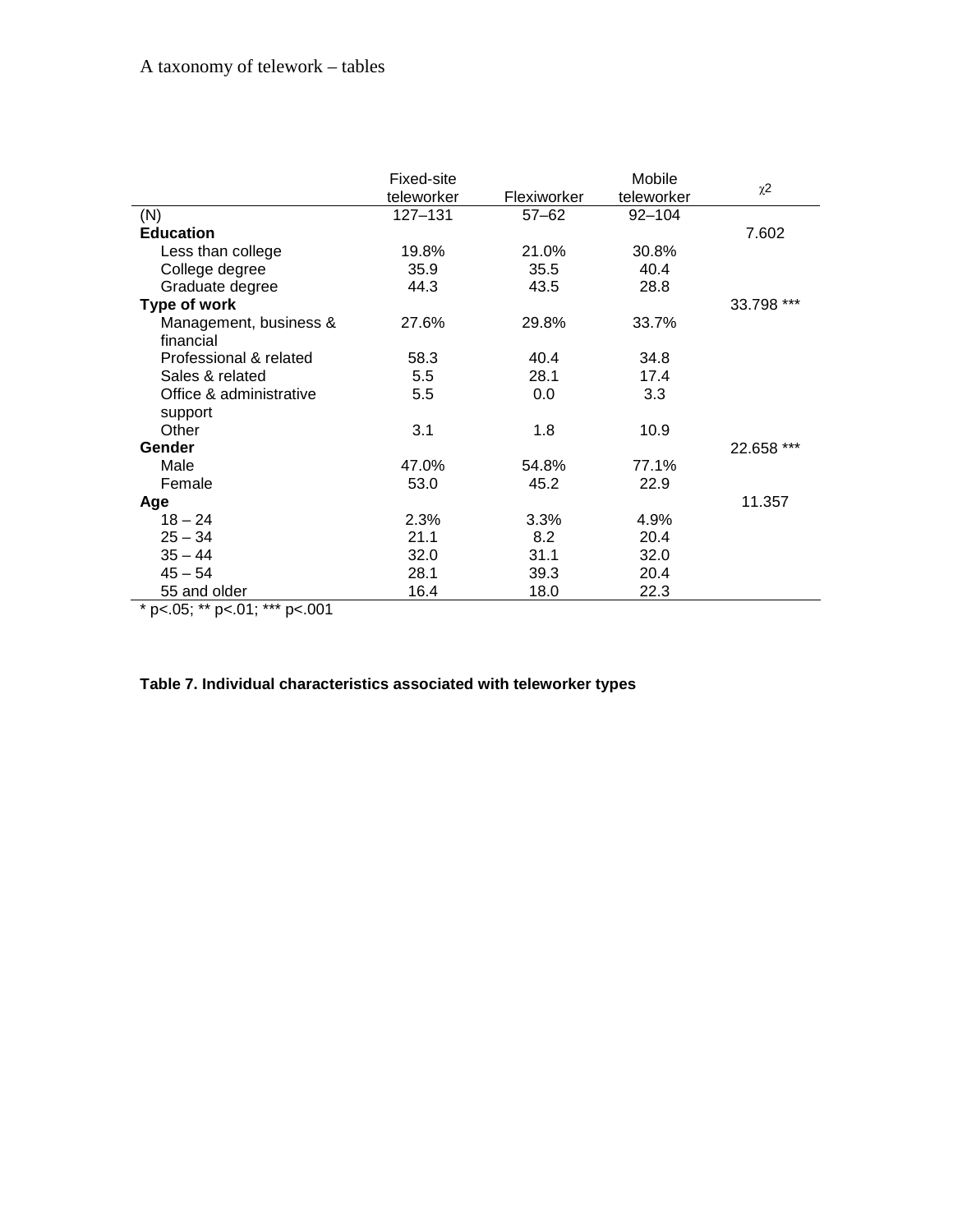|                                         | Fixed-site    |             | Mobile     |                     |
|-----------------------------------------|---------------|-------------|------------|---------------------|
|                                         | teleworker    | Flexiworker | teleworker | $\chi$ <sup>2</sup> |
| (N)                                     | $131 - 132^a$ | $57 - 62$   | $85 - 105$ |                     |
| <b>Organizational size</b>              |               |             |            | $11.797^{b}$        |
| Less than 10                            | 10.2%         | 17.5%       | 15.4%      |                     |
| $10 - 50$                               | 5.1           | 0.0         | 8.8        |                     |
| $50 - 250$                              | 22.9          | 24.6        | 22.0       |                     |
| $250 - 1000$                            | 13.6          | 15.8        | 5.5        |                     |
| 1000 or more                            | 48.3          | 42.1        | 48.4       |                     |
| <b>Organizational complexity</b>        |               |             |            | 10.082**            |
| One location                            | 30.5%         | 11.8%       | 21.1%      |                     |
| More than one location                  | 69.5          | 88.2        | 78.9       |                     |
| Adoption of "leading edge" technologies |               |             |            | 12.062*             |
| High                                    | 51.9%         | 40.0%       | 44.8%      |                     |
| Medium                                  | 26.7          | 16.7        | 34.3       |                     |
| Low                                     | 21.4          | 43.3        | 21.0       |                     |
| Organization is "paperless"             |               |             |            | 1.821               |
| High                                    | 49.2%         | 50.0%       | 34.6%      |                     |
| Medium                                  | 27.3          | 27.4        | 31.8       |                     |
| Low                                     | 23.5          | 22.6        | 33.6       |                     |
| Remote access to organizational data    |               |             |            | .470                |
| Yes                                     | 78.8%         | 75.2%       | 75.8%      |                     |
| No                                      | 21.2          | 24.8        | 24.2       |                     |

\* p<.05; \*\* p<.01; \*\*\* p<.001

a. Except Organizational size and Organizational complexity, for which the N is 118.

b. Two cells had expected counts of less than 5.

#### **Table 8. Organizational characteristics associated with teleworker types**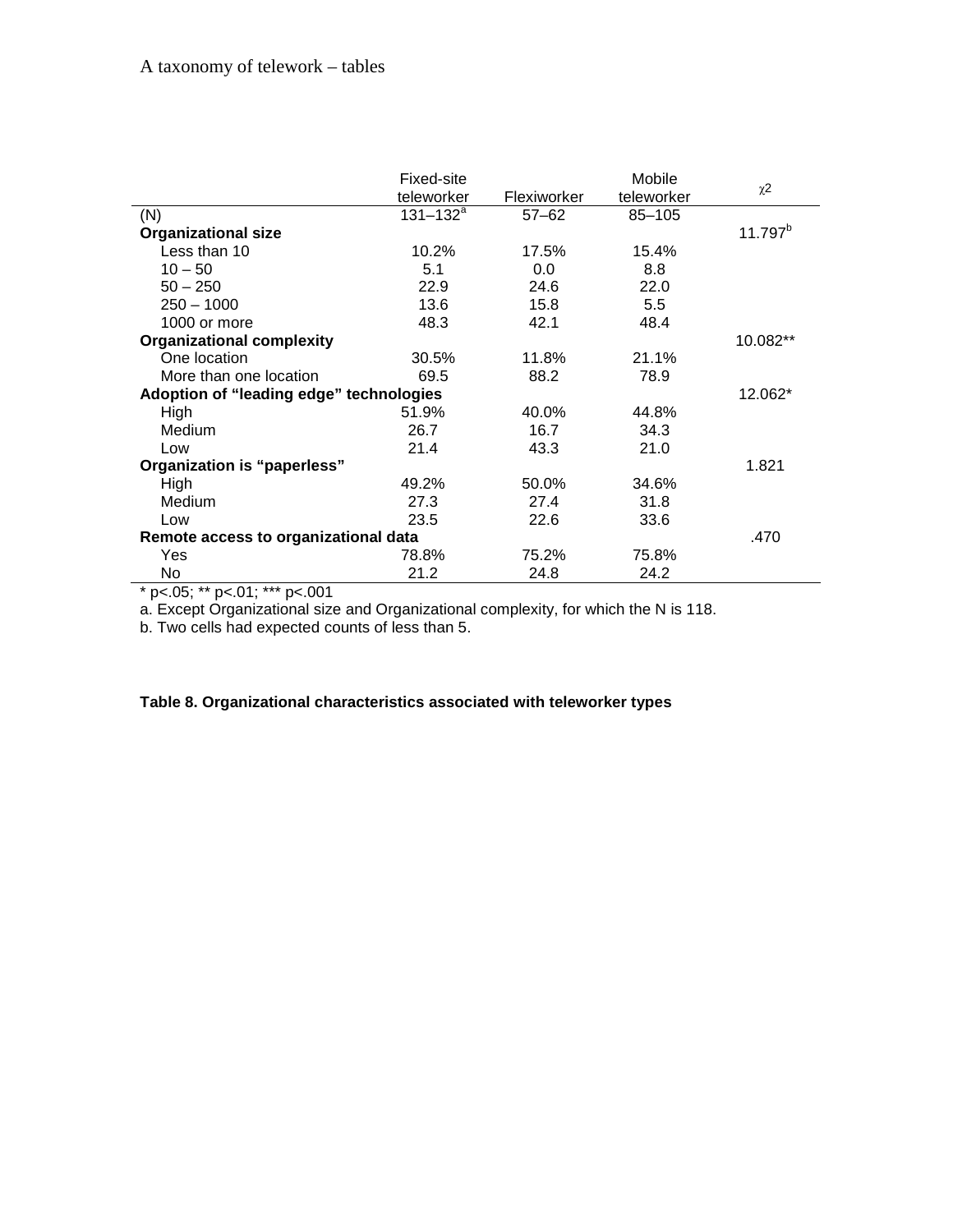| teleworker<br>Flexiworker<br>teleworker<br>$131 - 132$<br>$57 - 62$<br>86-105<br>(N)<br>10.130 *<br>Influence over job<br>62.2%<br>77.2%<br>High<br>60.5%<br>28.6<br>Medium<br>12.3<br>20.9<br>10.5<br>18.6<br>9.2<br>Low<br>$9.616*$<br><b>Computers facilitate work monitoring</b><br>45.6%<br>61.2%<br>41.5%<br>Agree<br>21.2<br>15.8<br>Neutral<br>17.6 |          | Fixed-site |      | Mobile |                     |
|-------------------------------------------------------------------------------------------------------------------------------------------------------------------------------------------------------------------------------------------------------------------------------------------------------------------------------------------------------------|----------|------------|------|--------|---------------------|
|                                                                                                                                                                                                                                                                                                                                                             |          |            |      |        | $\chi$ <sup>2</sup> |
|                                                                                                                                                                                                                                                                                                                                                             |          |            |      |        |                     |
|                                                                                                                                                                                                                                                                                                                                                             |          |            |      |        |                     |
|                                                                                                                                                                                                                                                                                                                                                             |          |            |      |        |                     |
|                                                                                                                                                                                                                                                                                                                                                             |          |            |      |        |                     |
|                                                                                                                                                                                                                                                                                                                                                             |          |            |      |        |                     |
|                                                                                                                                                                                                                                                                                                                                                             |          |            |      |        |                     |
|                                                                                                                                                                                                                                                                                                                                                             |          |            |      |        |                     |
|                                                                                                                                                                                                                                                                                                                                                             |          |            |      |        |                     |
|                                                                                                                                                                                                                                                                                                                                                             | Disagree | 37.3       | 38.6 | 21.2   |                     |
| <b>Job Satisfaction</b><br>3.017                                                                                                                                                                                                                                                                                                                            |          |            |      |        |                     |
| Satisfied<br>95.4%<br>91.9%<br>89.5%                                                                                                                                                                                                                                                                                                                        |          |            |      |        |                     |
| 0.0<br>0.0<br>Neutral<br>0.0                                                                                                                                                                                                                                                                                                                                |          |            |      |        |                     |
| <b>Dissatisfied</b><br>10.5<br>4.6<br>8.1                                                                                                                                                                                                                                                                                                                   |          |            |      |        |                     |
| 16.140**<br>Ability to keep up with workload                                                                                                                                                                                                                                                                                                                |          |            |      |        |                     |
| 22.7%<br>High<br>33.9%<br>41.9%                                                                                                                                                                                                                                                                                                                             |          |            |      |        |                     |
| Medium<br>17.4<br>11.3<br>21.9                                                                                                                                                                                                                                                                                                                              |          |            |      |        |                     |
| 59.8<br>54.8<br>36.2<br>Low                                                                                                                                                                                                                                                                                                                                 |          |            |      |        |                     |
| 4.106 $a$<br><b>Computers enhance productivity</b>                                                                                                                                                                                                                                                                                                          |          |            |      |        |                     |
| 82.6%<br>79.6%<br>85.5<br>Agree                                                                                                                                                                                                                                                                                                                             |          |            |      |        |                     |
| 12.9<br>10.5<br>8.1<br>Neutral                                                                                                                                                                                                                                                                                                                              |          |            |      |        |                     |
| 4.5<br>10.5<br>6.5<br><b>Disagree</b>                                                                                                                                                                                                                                                                                                                       |          |            |      |        |                     |

\* p<.05; \*\* p<.01; \*\*\* p<.001

a. one cell had an expected count of less than 5.

### **Table 9. Work outcomes associated with teleworker types**